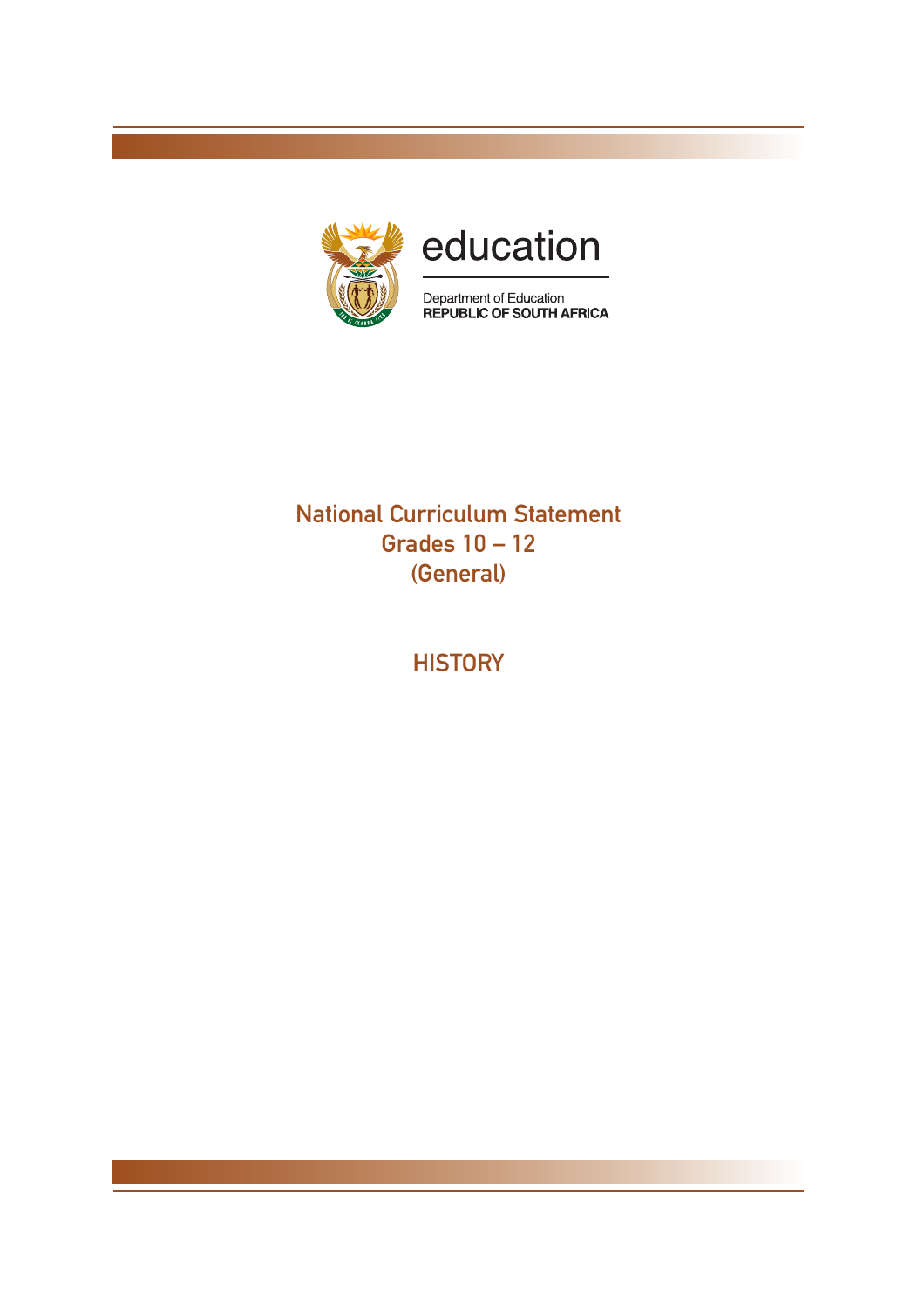#### **Department of Education**

Sol Plaatje House 123 Schoeman Street Private Bag X895 Pretoria 0001 South Africa<br>Tel:  $+27$ +27 12 312-5911 Fax: +27 12 321-6770

120 Plein Street Private Bag X9023 Cape Town 8000 South Africa<br>Tel:  $+27$ Tel: +27 21 465-1701<br>Fax: +27 21 461-8110 Fax: +27 21 461-8110

http://education.pwv.gov.za

#### **© 2003 Department of Education**

#### **ISBN 1-919975-64-0**

Design and Layout by: Seriti Printing (Pty) Ltd Printed for the Government Printer Pretoria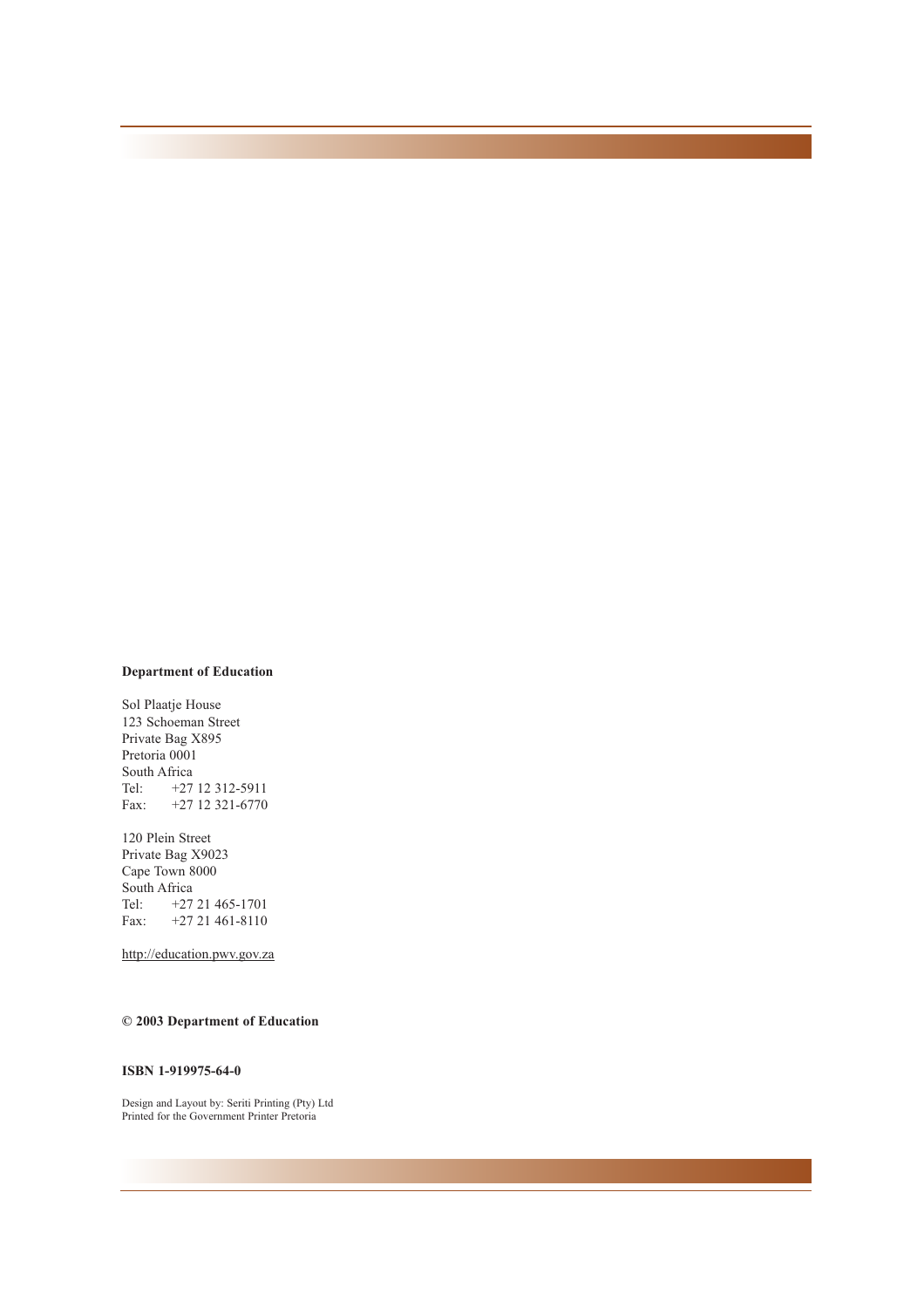### HOW TO USE THIS BOOK

This document is a policy document divided into four chapters. It is important for the reader to read and integrate information from the different sections in the document. The content of each chapter is described below.

#### ■ Chapter 1 - Introducing the National Curriculum Statement

This chapter describes the principles and the design features of the National Curriculum Statement Grades  $10 - 12$  (General). It provides an introduction to the curriculum for the reader.

#### ■ Chapter 2 - Introducing the Subject

This chapter describes the definition, purpose, scope, career links and Learning Outcomes of the subject. It provides an orientation to the Subject Statement.

#### ■ Chapter 3 - Learning Outcomes, Assessment Standards, Content and Contexts

This chapter contains the Assessment Standards for each Learning Outcome, as well as content and contexts for the subject. The Assessment Standards are arranged to assist the reader to see the intended progression from Grade 10 to Grade12. The Assessment Standards are consequently laid out in doublepage spreads. At the end of the chapter is the proposed content and contexts to teach, learn and attain Assessment Standards.

#### ■ Chapter 4 – Assessment

This chapter deals with the generic approach to assessment being suggested by the National Curriculum Statement. At the end of the chapter is a table of subject-specific competence descriptions. Codes, scales and competence descriptions are provided for each grade. The competence descriptions are arranged to demonstrate progression from Grade 10 to Grade 12.

#### ■ Symbols

The following symbols are used to identify Learning Outcomes, Assessment Standards, grades, codes, scales, competence description, and content and contexts.

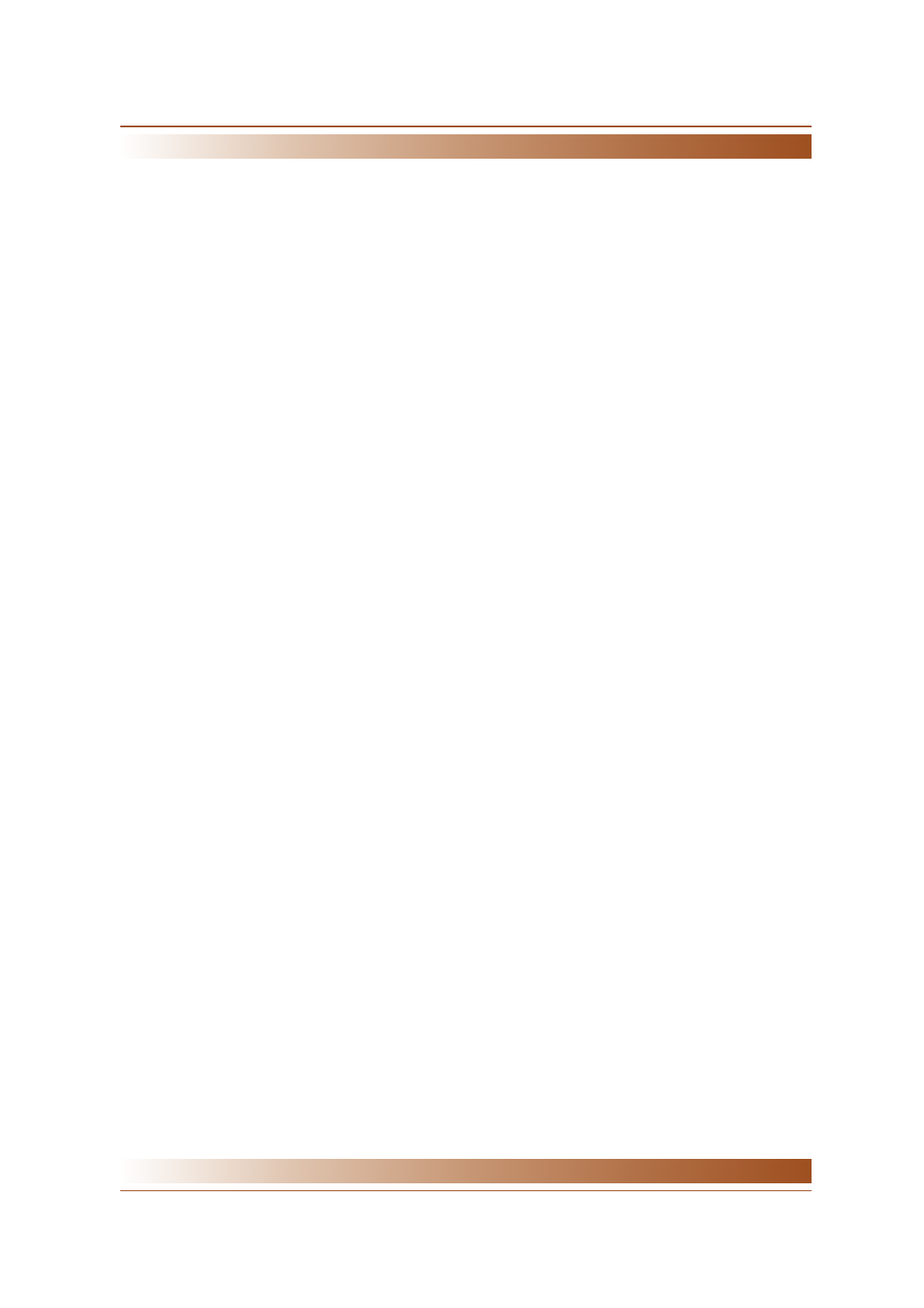### **CONTENTS**

| <b>HOW TO USE THIS BOOK</b>                                     |                |
|-----------------------------------------------------------------|----------------|
| <b>ACRONYMS</b>                                                 | <b>ix</b>      |
| <b>CHAPTER 1: INTRODUCING THE NATIONAL CURRICULUM STATEMENT</b> | 1              |
| <b>PRINCIPLES</b>                                               | $\mathbf{1}$   |
| Social transformation                                           | $\overline{2}$ |
| Outcomes-based education                                        | 2              |
| High knowledge and high skills                                  | $\mathfrak{Z}$ |
| Integration and applied competence                              | $\mathfrak{Z}$ |
| Progression                                                     | 3              |
| Articulation and portability                                    | $\mathfrak{Z}$ |
| Human rights, inclusivity, environmental and social justice     | 4              |
| Valuing indigenous knowledge systems                            | $\overline{4}$ |
| Credibility, quality and efficiency                             | 4              |
| THE KIND OF LEARNER THAT IS ENVISAGED                           | 4              |
| THE KIND OF TEACHER THAT IS ENVISAGED                           | 5              |
| <b>STRUCTURE AND DESIGN FEATURES</b>                            | 5              |
| Structure of the National Curriculum Statement                  | 5              |
| <b>Contents of Subject Statements</b>                           | $\tau$         |
| <b>LEARNING PROGRAMME GUIDELINES</b>                            | 7              |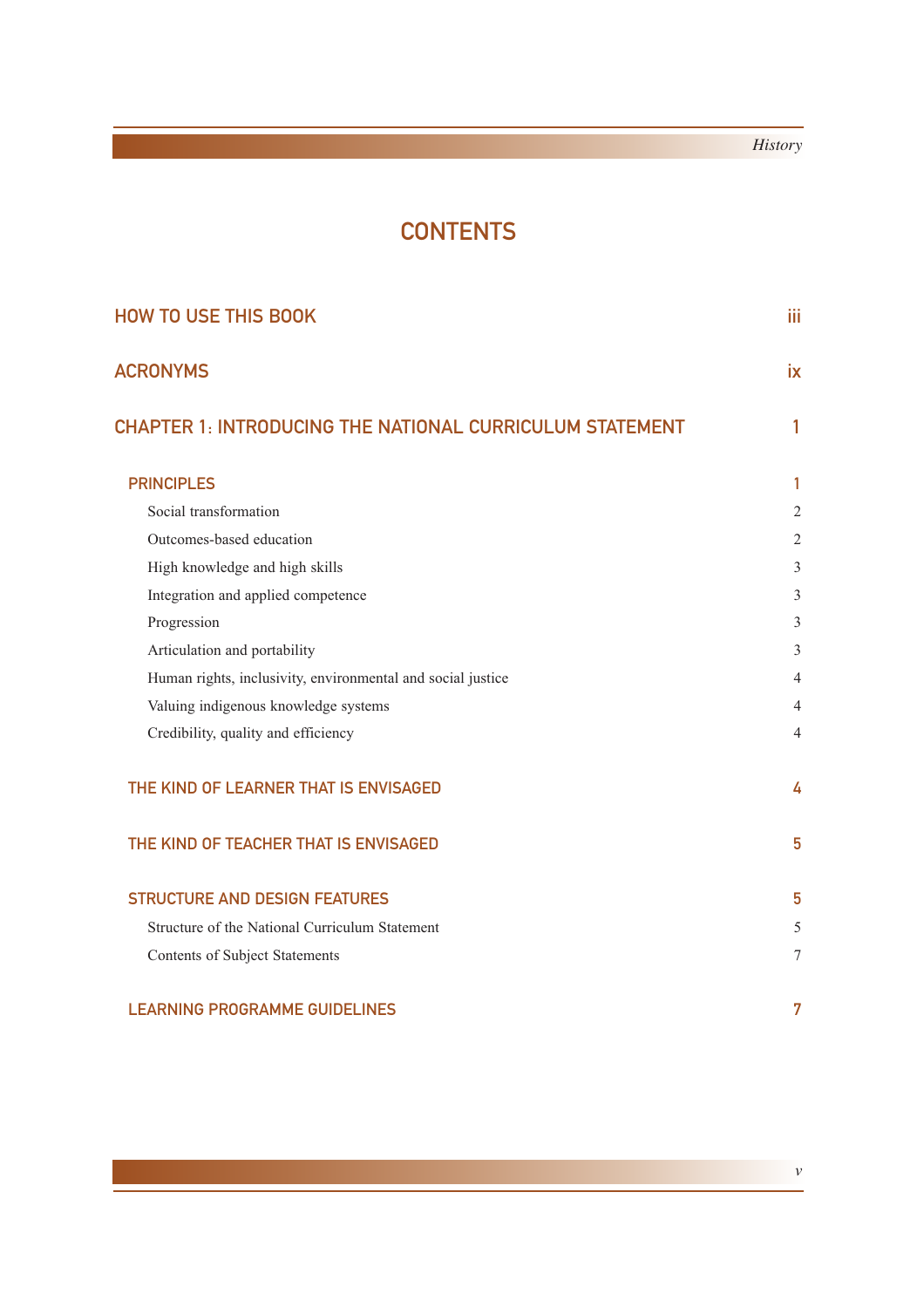| <b>CHAPTER 2: HISTORY</b> |                                                                                     | 9  |
|---------------------------|-------------------------------------------------------------------------------------|----|
|                           | <b>DEFINITION</b>                                                                   | 9  |
|                           | <b>PURPOSE</b>                                                                      | 9  |
|                           | <b>SCOPE</b>                                                                        | 10 |
|                           | <b>EDUCATIONAL AND CAREER LINKS</b>                                                 | 10 |
|                           | <b>LEARNING OUTCOMES</b>                                                            | 11 |
|                           | Learning Outcome 1: Enquiry Skills (Practical Competence)                           | 11 |
|                           | Learning Outcome 2: Historical Concepts (Foundational Competence)                   | 12 |
|                           | Learning Outcome 3: Knowledge Construction and Communication (Reflexive Competence) | 13 |
|                           | Learning Outcome 4: Heritage (Reflexive Competence)                                 | 14 |
|                           |                                                                                     |    |

### CHAPTER 3: LEARNING OUTCOMES, ASSESSMENT STANDARDS, CONTENT AND CONTEXTS 316

| <b>ASSESSMENT STANDARDS</b>                                                         | 16 |
|-------------------------------------------------------------------------------------|----|
| Learning Outcome 1: Historical Enquiry (Practical Competence)                       | 16 |
| Learning Outcome 2: Historical Concepts (Foundational Competence)                   | 18 |
| Learning Outcome 3: Knowledge Construction and Communication (Reflexive Competence) | 20 |
| Learning Outcome 4: Heritage (Reflexive Competence)                                 | 22 |
| <b>CONTENT AND CONTEXTS FOR THE ATTAINMENT OF ASSESSMENT STANDARDS</b>              | 24 |
| Overall key questions for History in the Further Education and Training band        | 24 |
| FET Content framework                                                               | 28 |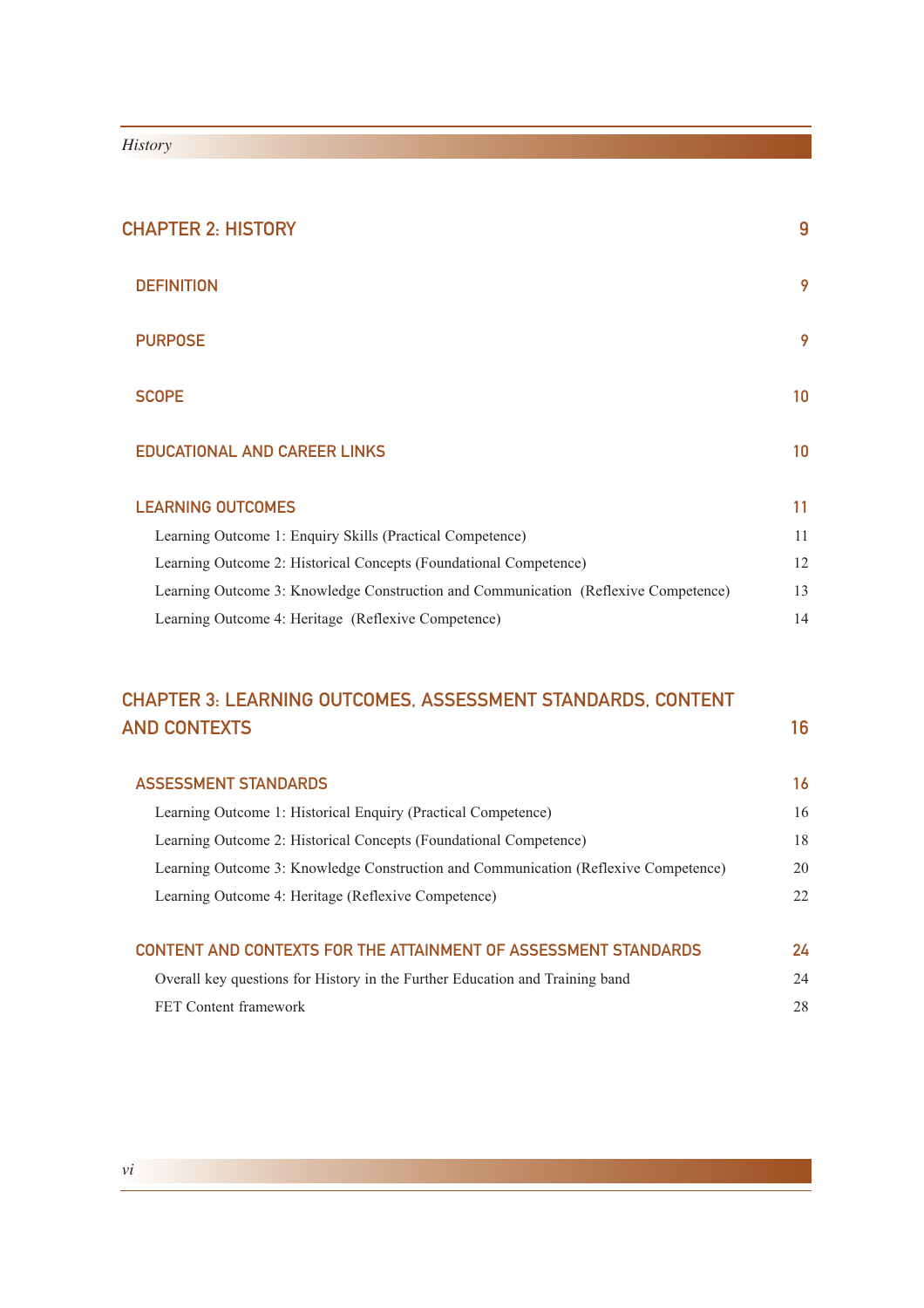|                                           | <b>History</b> |
|-------------------------------------------|----------------|
|                                           |                |
| <b>CHAPTER 4: ASSESSMENT</b>              | 35             |
| <b>INTRODUCTION</b>                       | 35             |
| <b>WHY ASSESS</b>                         | 35             |
| <b>TYPES OF ASSESSMENT</b>                | 36             |
| Baseline assessment                       | 36             |
| Diagnostic assessment                     | 36             |
| Formative assessment                      | 36             |
| Summative assessment                      | 36             |
| <b>WHAT SHOULD ASSESSMENT BE AND DO?</b>  | 37             |
| <b>HOW TO ASSESS</b>                      | 37             |
| <b>METHODS OF ASSESSMENT</b>              | 38             |
| Self-assessment                           | 38             |
| Peer assessment                           | 38             |
| Group assessment                          | 38             |
| METHODS OF COLLECTING ASSESSMENT EVIDENCE | 38             |
| Observation-based assessment              | 38             |
| Test-based assessment                     | 38             |
| Task-based assessment                     | 39             |
| <b>RECORDING AND REPORTING</b>            | 39             |
| Methods of recording                      | 39             |
| Reporting performance and achievement     | 40             |
| SUBJECT COMPETENCE DESCRIPTIONS           | 41             |

*vii*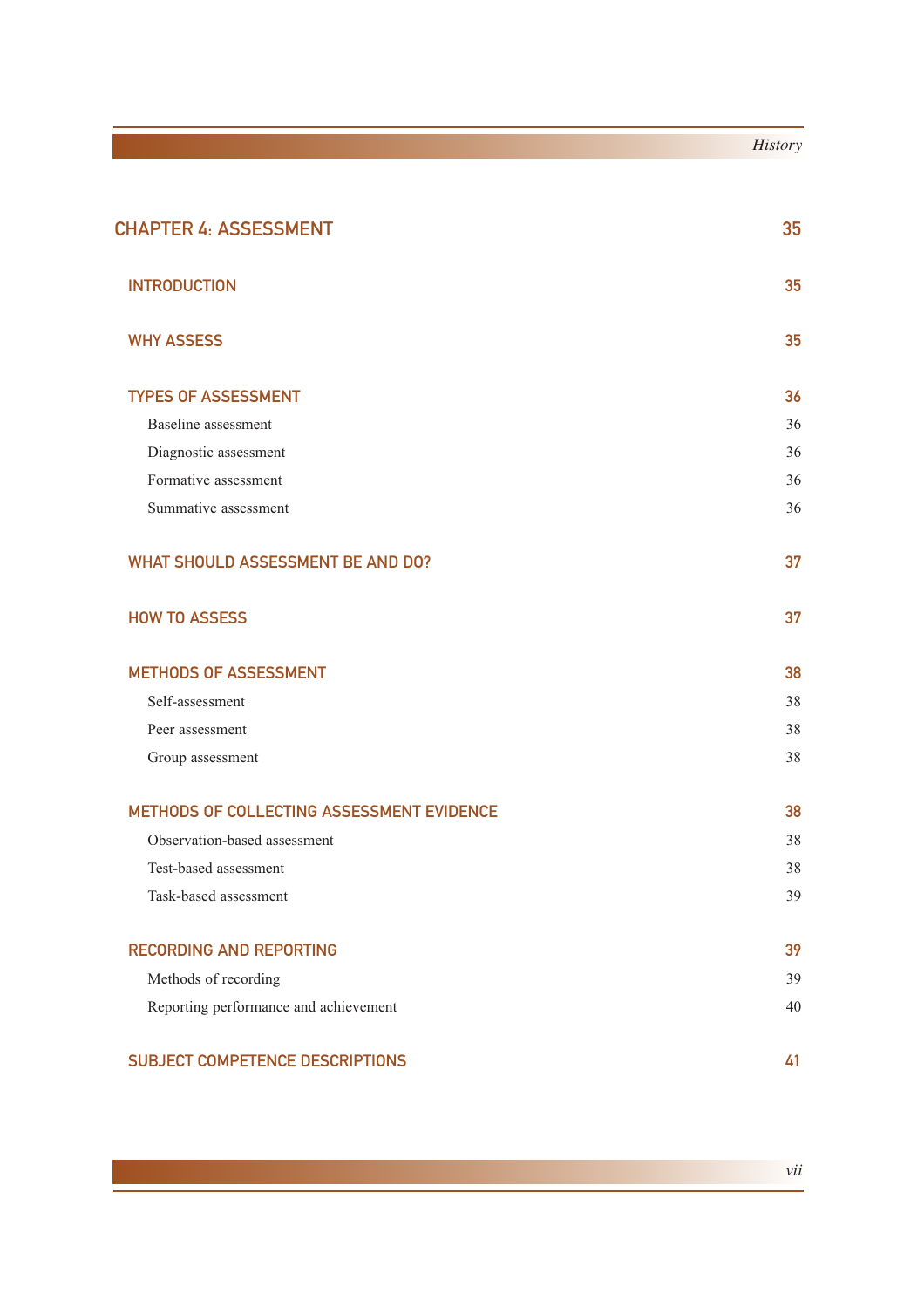| <b>PROMOTION</b>                                           | 42 |
|------------------------------------------------------------|----|
| WHAT REPORT CARDS SHOULD LOOK LIKE                         | 42 |
| ASSESSMENT OF LEARNERS WHO EXPERIENCE BARRIERS TO LEARNING | 42 |
| <b>COMPETENCE DESCRIPTIONS FOR HISTORY</b>                 | 44 |
| <b>GLOSSARY</b>                                            | 62 |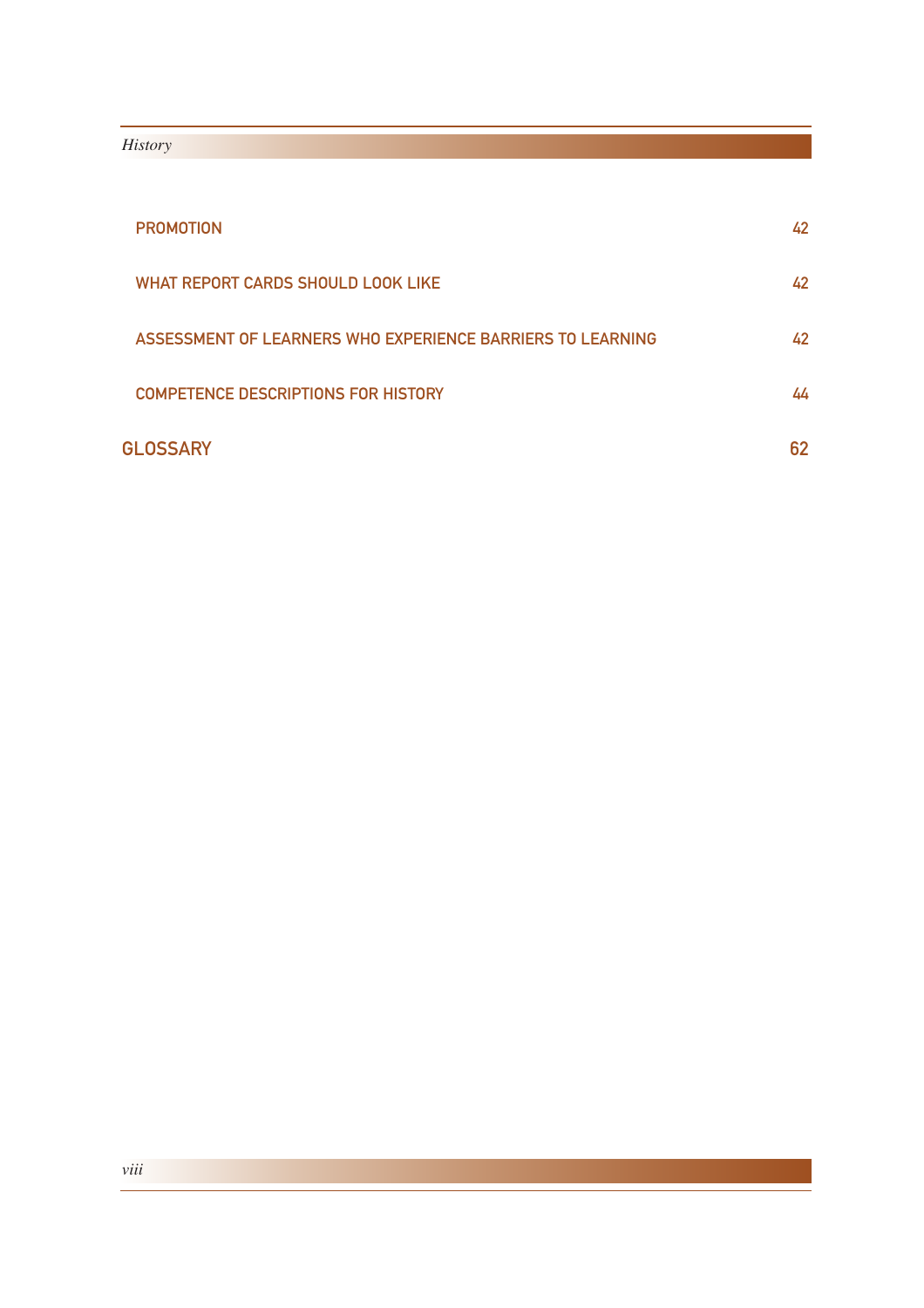### ACRONYMS

| <b>AIDS</b>    | Acquired Immune Deficiency Syndrome           |
|----------------|-----------------------------------------------|
| AU             | African Union                                 |
| CASS           | Continuous Assessment                         |
| D <sub>O</sub> | Developmental Outcome                         |
| <b>FET</b>     | Further Education and Training                |
| <b>GET</b>     | General Education and Training                |
| <b>HIV</b>     | Human Immunodeficiency Virus                  |
| <b>IKS</b>     | Indigenous Knowledge Systems                  |
| <b>IMF</b>     | <b>International Monetary Fund</b>            |
| <b>NAM</b>     | Non-aligned movement                          |
| <b>NEPAD</b>   | New Partnership for Africa's Development      |
| <b>OAU</b>     | Organisation of African Unity                 |
| <b>OBE</b>     | Outcomes-Based Education                      |
| <b>OPEC</b>    | Organisation of Petroleum Exporting Countries |
| <b>SADC</b>    | Southern African Development Community        |
| <b>IN</b>      | <b>United Nations</b>                         |
| <b>USA</b>     | United States of America                      |
| <b>USSR</b>    | Union of the Soviet Socialist Republics       |
| WW II          | Second World War                              |
|                |                                               |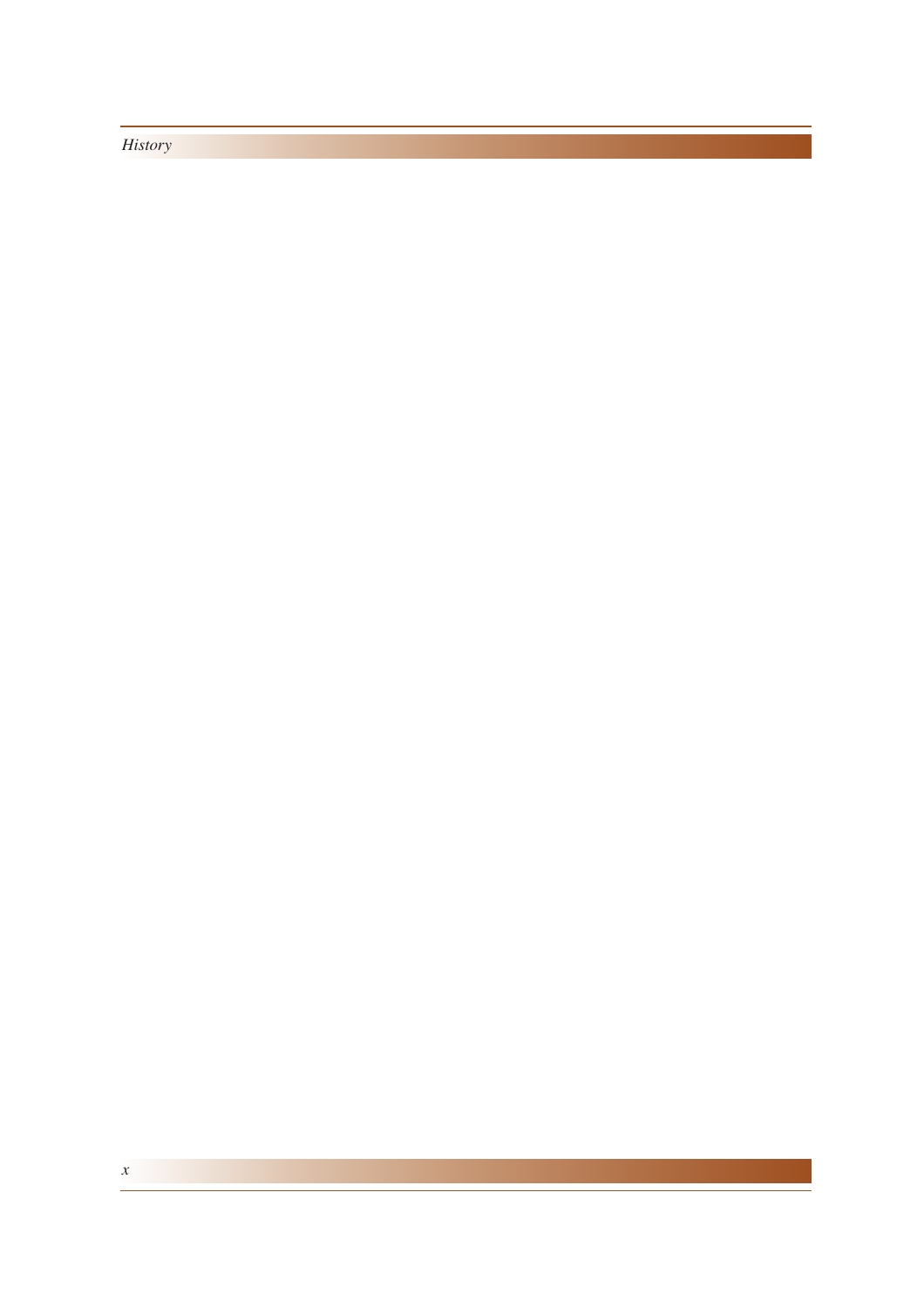### CHAPTER 1

### INTRODUCING THE NATIONAL CURRICULUM STATEMENT

The adoption of the Constitution of the Republic of South Africa (Act 108 of 1996) provided a basis for curriculum transformation and development in South Africa. The Preamble states that the aims of the Constitution are to:

- heal the divisions of the past and establish a society based on democratic values, social justice and fundamental human rights;
- improve the quality of life of all citizens and free the potential of each person;
- lay the foundations for a democratic and open society in which government is based on the will of the people and every citizen is equally protected by law; and
- build a united and democratic South Africa able to take its rightful place as a sovereign state in the family of nations.

The Constitution further states that 'everyone has the right … to further education which the State, through reasonable measures, must make progressively available and accessible'.

The National Curriculum Statement Grades  $10 - 12$  (General) lays a foundation for the achievement of these goals by stipulating Learning Outcomes and Assessment Standards, and by spelling out the key principles and values that underpin the curriculum.

#### **PRINCIPLES**

The National Curriculum Statement Grades  $10 - 12$  (General) is based on the following principles:

- social transformation:
- outcomes-based education;
- high knowledge and high skills;
- integration and applied competence;
- progression;
- articulation and portability:
- human rights, inclusivity, environmental and social justice;
- valuing indigenous knowledge systems; and
- credibility, quality and efficiency.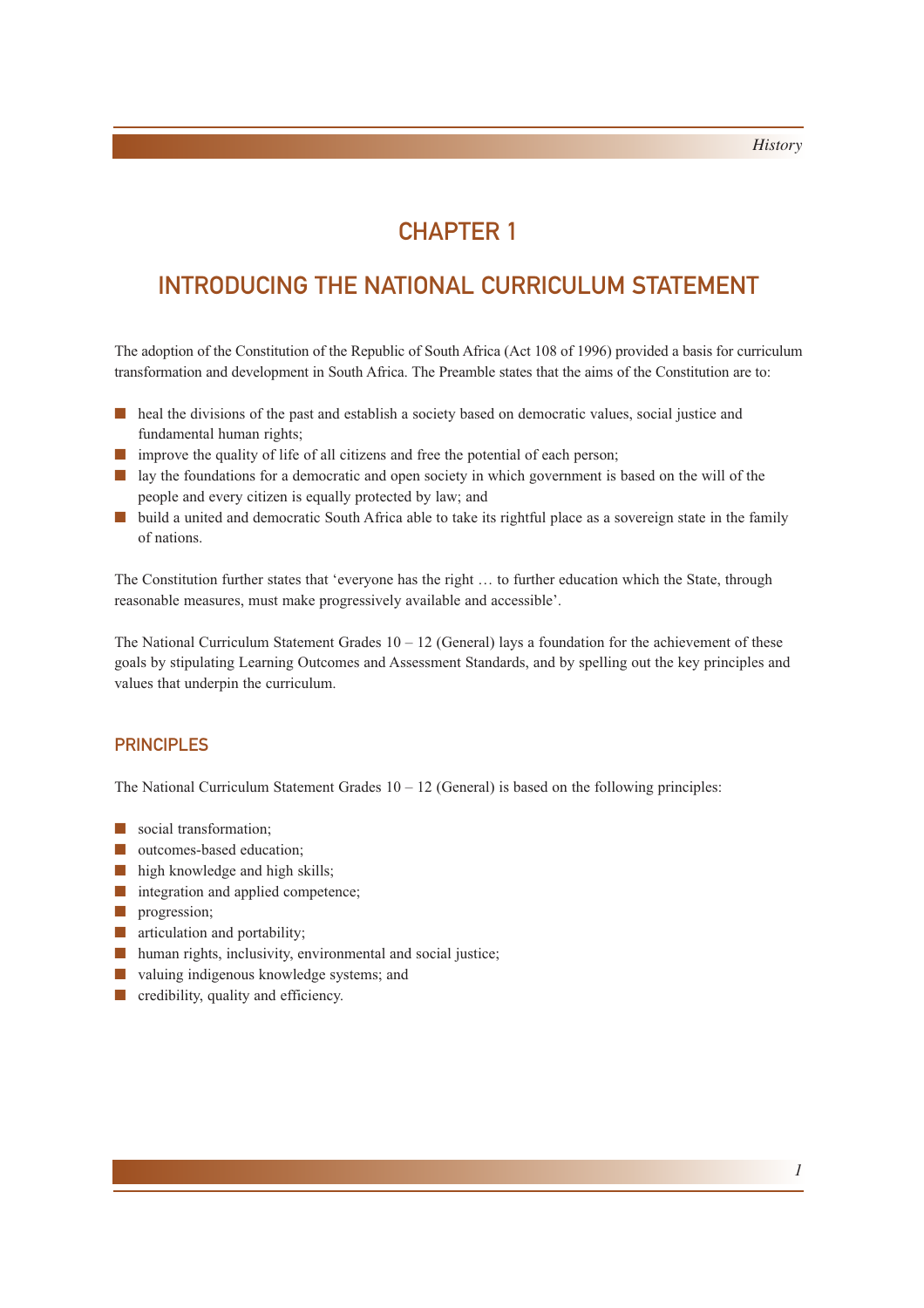#### Social transformation

The Constitution of the Republic of South Africa forms the basis for social transformation in our post-apartheid society. The imperative to transform South African society by making use of various transformative tools stems from a need to address the legacy of apartheid in all areas of human activity and in education in particular. Social transformation in education is aimed at ensuring that the educational imbalances of the past are redressed, and that equal educational opportunities are provided for all sections of our population. If social transformation is to be achieved, all South Africans have to be educationally affirmed through the recognition of their potential and the removal of artificial barriers to the attainment of qualifications.

#### Outcomes-based education

Outcomes-based education (OBE) forms the foundation for the curriculum in South Africa. It strives to enable all learners to reach their maximum learning potential by setting the Learning Outcomes to be achieved by the end of the education process. OBE encourages a learner-centred and activity-based approach to education. The National Curriculum Statement builds its Learning Outcomes for Grades  $10 - 12$  on the Critical and Developmental Outcomes that were inspired by the Constitution and developed through a democratic process.

The Critical Outcomes require learners to be able to:

- identify and solve problems and make decisions using critical and creative thinking;
- work effectively with others as members of a team, group, organisation and community;
- organise and manage themselves and their activities responsibly and effectively;
- collect, analyse, organise and critically evaluate information;
- communicate effectively using visual, symbolic and/or language skills in various modes;
- use science and technology effectively and critically showing responsibility towards the environment and the health of others; and
- demonstrate an understanding of the world as a set of related systems by recognising that problem solving contexts do not exist in isolation.

The Developmental Outcomes require learners to be able to:

- reflect on and explore a variety of strategies to learn more effectively;
- participate as responsible citizens in the life of local, national and global communities;
- $\blacksquare$  be culturally and aesthetically sensitive across a range of social contexts;
- explore education and career opportunities; and
- develop entrepreneurial opportunities.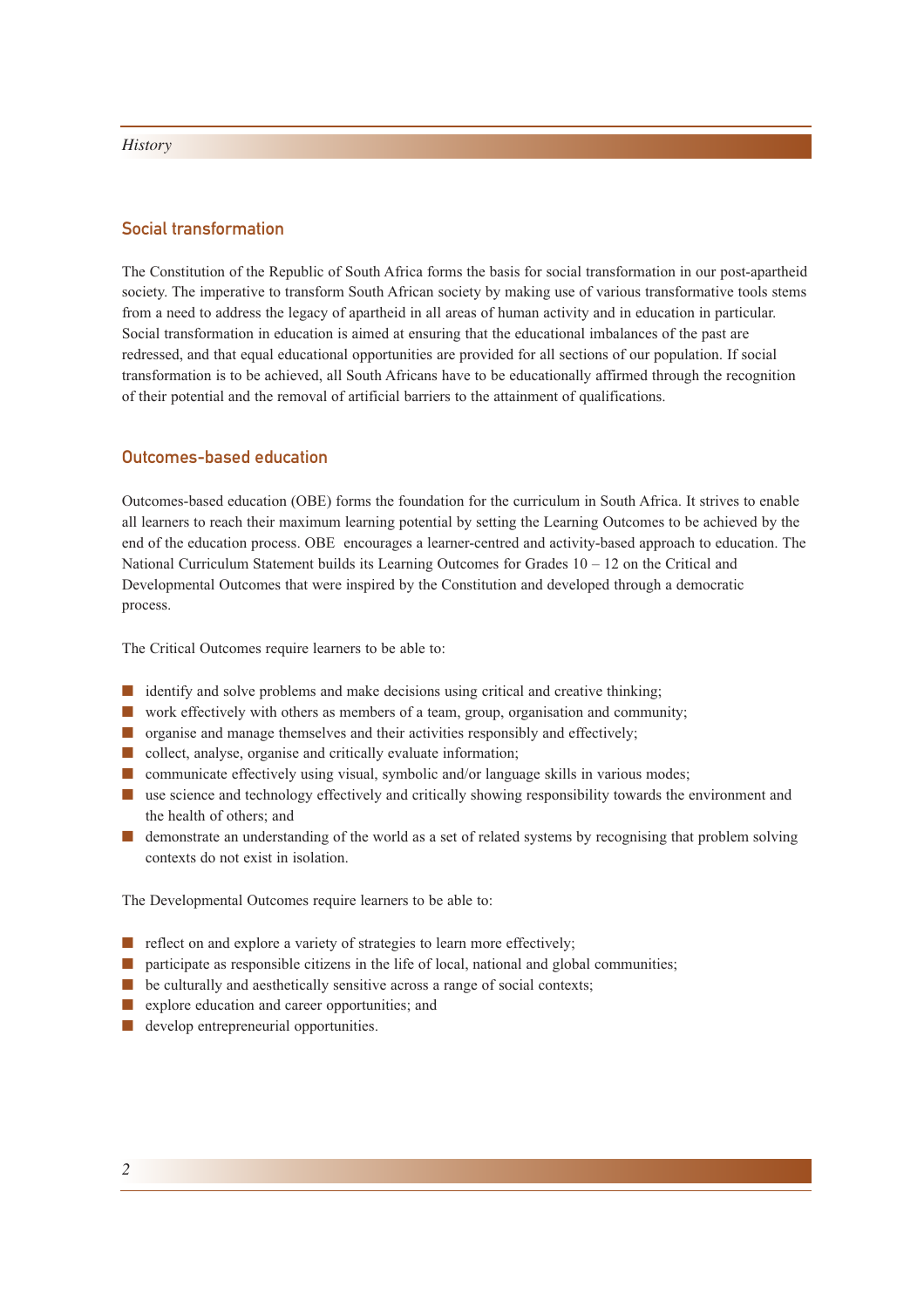#### High knowledge and high skills

The National Curriculum Statement Grades  $10 - 12$  (General) aims to develop a high level of knowledge and skills in learners. It sets up high expectations of what all South African learners can achieve. Social justice requires the empowerment of those sections of the population previously disempowered by the lack of knowledge and skills. The National Curriculum Statement specifies the minimum standards of knowledge and skills to be achieved at each grade and sets high, achievable standards in all subjects.

#### Integration and applied competence

Integration is achieved within and across subjects and fields of learning. The integration of knowledge and skills across subjects and terrains of practice is crucial for achieving applied competence as defined in the National Qualifications Framework. Applied competence aims at integrating three discrete competences – namely, practical, foundational and reflective competences. In adopting integration and applied competence, the National Curriculum Statement Grades  $10 - 12$  (General) seeks to promote an integrated learning of theory, practice and reflection.

#### **Progression**

Progression refers to the process of developing more advanced and complex knowledge and skills. The Subject Statements show progression from one grade to another. Each Learning Outcome is followed by an explicit statement of what level of performance is expected for the outcome. Assessment Standards are arranged in a format that shows an increased level of expected performance per grade. The content and context of each grade will also show progression from simple to complex.

#### Articulation and portability

Articulation refers to the relationship between qualifications in different National Qualifications Framework levels or bands in ways that promote access from one qualification to another. This is especially important for qualifications falling within the same learning pathway. Given that the Further Education and Training band is nested between the General Education and Training and the Higher Education bands, it is vital that the Further Education and Training Certificate (General) articulates with the General Education and Training Certificate and with qualifications in similar learning pathways of Higher Education. In order to achieve this articulation, the development of each Subject Statement included a close scrutiny of the exit level expectations in the General Education and Training Learning Areas, and of the learning assumed to be in place at the entrance levels of cognate disciplines in Higher Education.

Portability refers to the extent to which parts of a qualification (subjects or unit standards) are transferable to another qualification in a different learning pathway of the same National Qualifications Framework band. For purposes of enhancing the portability of subjects obtained in Grades  $10 - 12$ , various mechanisms have been explored, for example, regarding a subject as a 20-credit unit standard. Subjects contained in the National Curriculum Statement Grades  $10 - 12$  (General) compare with appropriate unit standards registered on the National Qualifications Framework.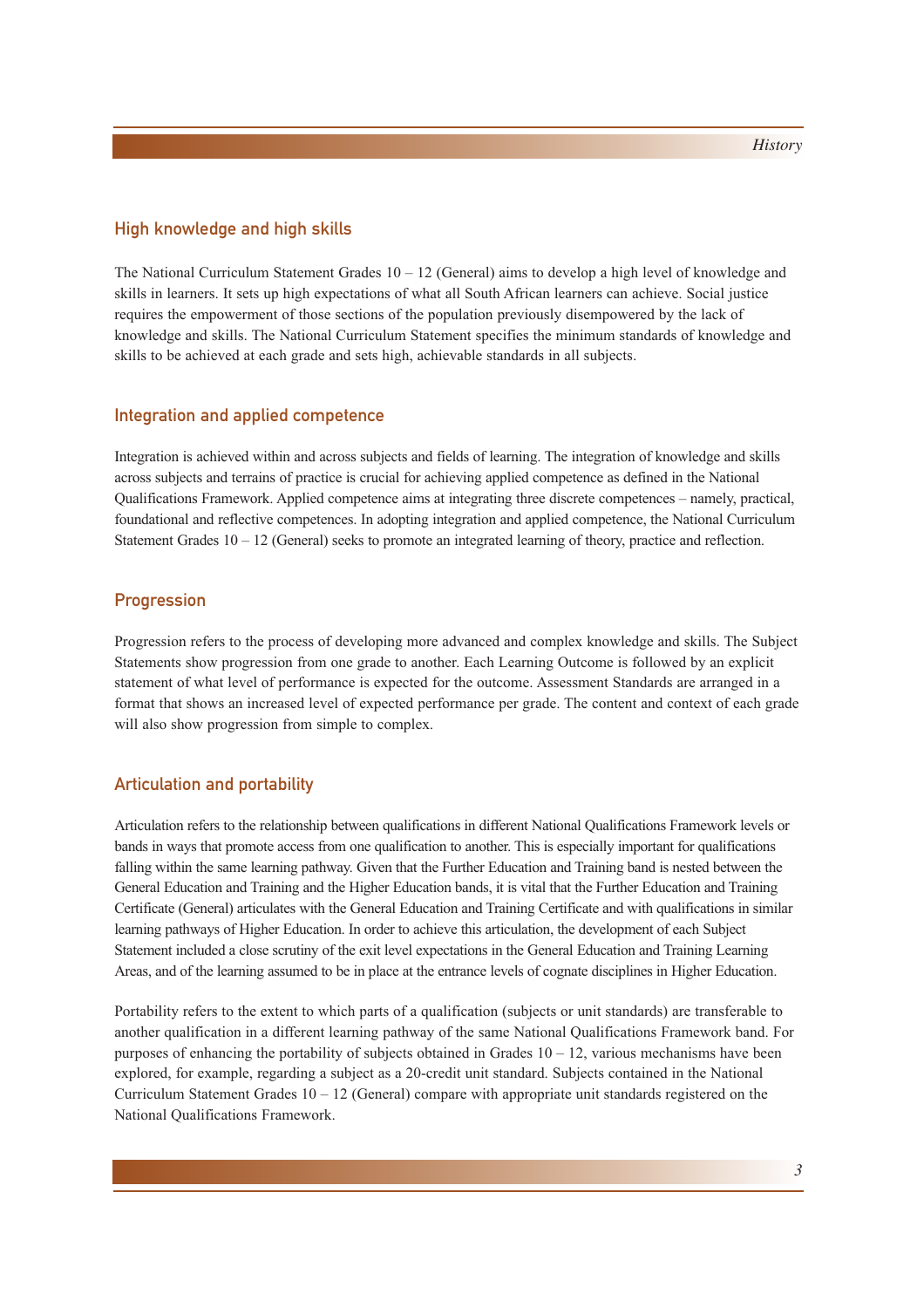#### Human rights, inclusivity, environmental and social justice

The National Curriculum Statement Grades  $10 - 12$  (General) seeks to promote human rights, inclusitivity, environmental and social justice. All newly-developed Subject Statements are infused with the principles and practices of social and environmental justice and human rights as defined in the Constitution of the Republic of South Africa. In particular, the National Curriculum Statement Grades  $10 - 12$  (General) is sensitive to issues of diversity such as poverty, inequality, race, gender, language, age, disability and other factors.

The National Curriculum Statement Grades  $10 - 12$  (General) adopts an inclusive approach by specifying minimum requirements for all learners. It acknowledges that all learners should be able to develop to their full potential provided they receive the necessary support. The intellectual, social, emotional, spiritual and physical needs of learners will be addressed through the design and development of appropriate Learning Programmes and through the use of appropriate assessment instruments.

#### Valuing indigenous knowledge systems

In the 1960s, the theory of multiple-intelligences forced educationists to recognise that there were many ways of processing information to make sense of the world, and that, if one were to define intelligence anew, one would have to take these different approaches into account. Up until then the Western world had only valued logical, mathematical and specific linguistic abilities, and rated people as 'intelligent' only if they were adept in these ways. Now people recognise the wide diversity of knowledge systems through which people make sense of and attach meaning to the world in which they live. Indigenous knowledge systems in the South African context refer to a body of knowledge embedded in African philosophical thinking and social practices that have evolved over thousands of years. The National Curriculum Statement Grades 10 – 12 (General) has infused indigenous knowledge systems into the Subject Statements. It acknowledges the rich history and heritage of this country as important contributors to nurturing the values contained in the Constitution. As many different perspectives as possible have been included to assist problem solving in all fields.

#### Credibility, quality and efficiency

The National Curriculum Statement Grades  $10 - 12$  (General) aims to achieve credibility through pursuing a transformational agenda and through providing an education that is comparable in quality, breadth and depth to those of other countries. Quality assurance is to be regulated by the requirements of the South African Qualifications Authority Act (Act 58 of 1995), the Education and Training Quality Assurance Regulations, and the General and Further Education and Training Quality Assurance Act (Act 58 of 2001).

#### THE KIND OF LEARNER THAT IS ENVISAGED

Of vital importance to our development as people are the values that give meaning to our personal spiritual and intellectual journeys. *The Manifesto on Values, Education and Democracy* (Department of Education, 2001:9- 10) states the following about education and values: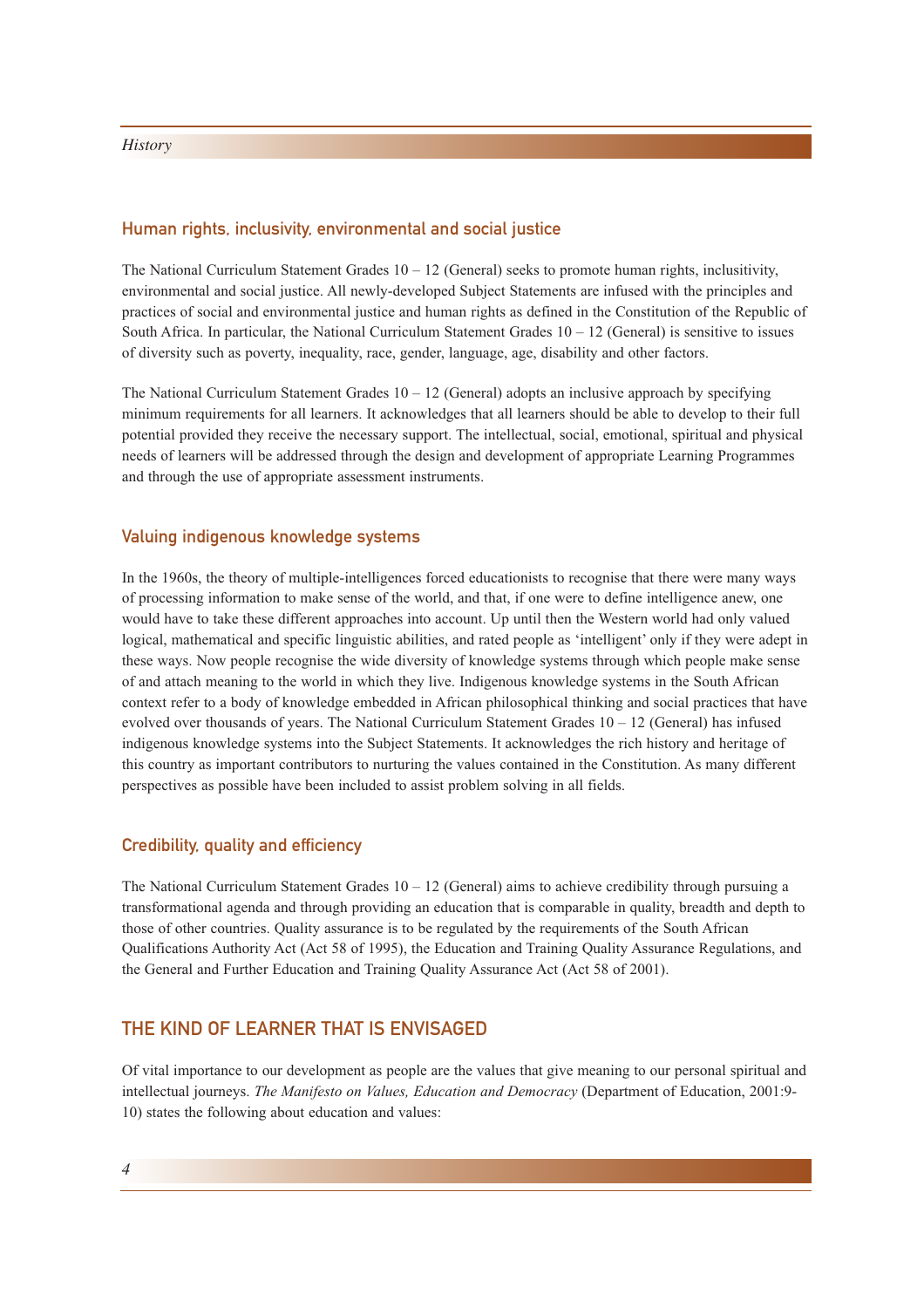*Values and morality give meaning to our individual and social relationships. They are the common currencies that help make life more meaningful than might otherwise have been. An education system does not exist to simply serve a market, important as that may be for economic growth and material prosperity. Its primary purpose must be to enrich the individual and, by extension, the broader society.*

The kind of learner that is envisaged is one who will be imbued with the values and act in the interests of a society based on respect for democracy, equality, human dignity and social justice as promoted in the Constitution.

The learner emerging from the Further Education and Training band must also demonstrate achievement of the Critical and Developmental Outcomes listed earlier in this document. Subjects in the Fundamental Learning Component collectively promote the achievement of the Critical and Developmental Outcomes, while specific subjects in the Core and Elective Components individually promote the achievement of particular Critical and Developmental Outcomes.

In addition to the above, learners emerging from the Further Education and Training band must:

- have access to, and succeed in, lifelong education and training of good quality;
- demonstrate an ability to think logically and analytically, as well as holistically and laterally; and
- be able to transfer skills from familiar to unfamiliar situations.

#### THE KIND OF TEACHER THAT IS ENVISAGED

All teachers and other educators are key contributors to the transformation of education in South Africa. The National Curriculum Statement Grades  $10 - 12$  (General) visualises teachers who are qualified, competent, dedicated and caring. They will be able to fulfil the various roles outlined in the Norms and Standards for Educators. These include being mediators of learning, interpreters and designers of Learning Programmes and materials, leaders, administrators and managers, scholars, researchers and lifelong learners, community members, citizens and pastors, assessors, and subject specialists.

#### STRUCTURE AND DESIGN FEATURES

#### Structure of the National Curriculum Statement

The National Curriculum Statement Grades  $10 - 12$  (General) consists of an Overview Document, the Qualifications and Assessment Policy Framework, and the Subject Statements.

The subjects in the National Curriculum Statement Grades  $10 - 12$  (General) are categorised into Learning Fields.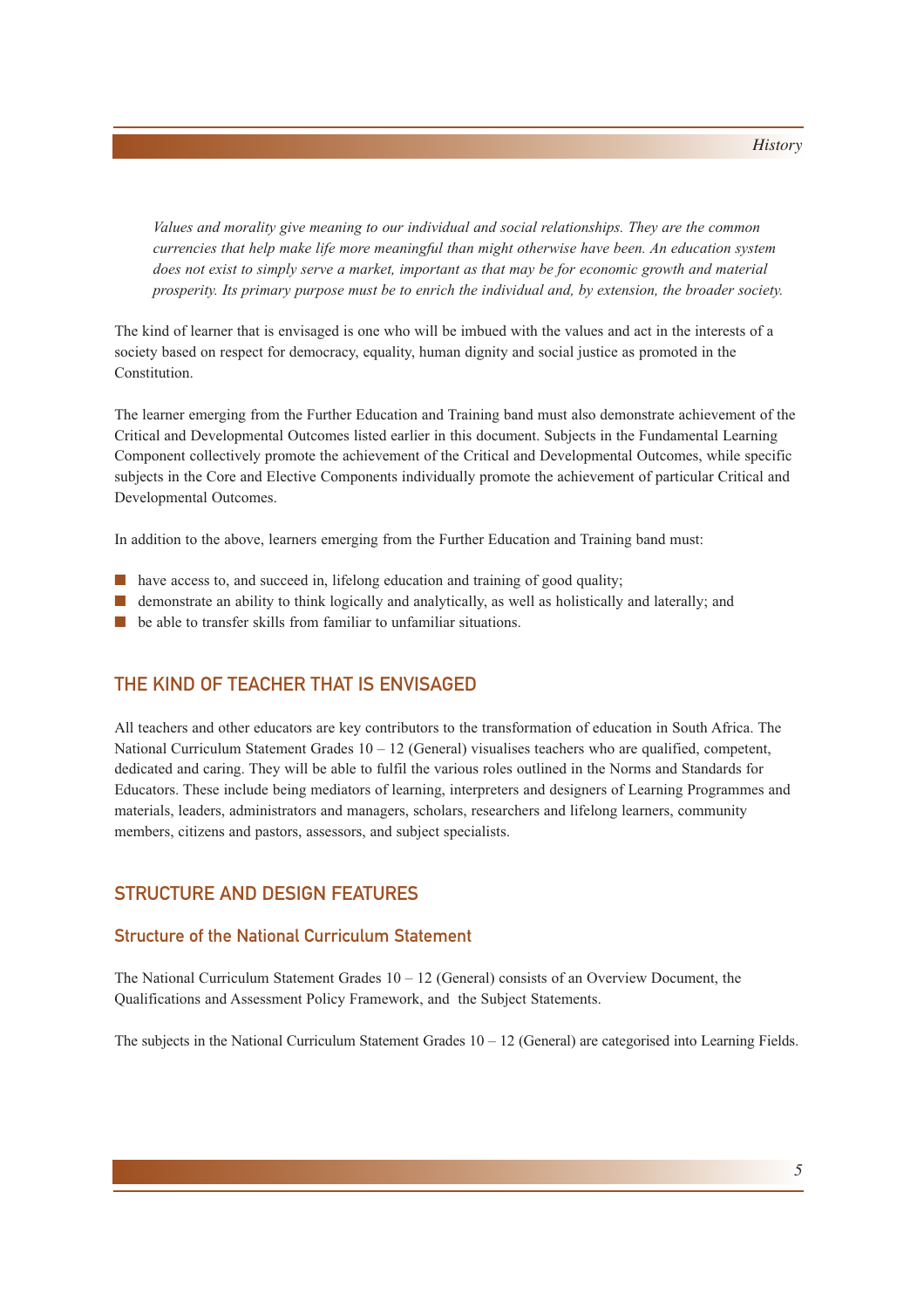#### What is a Learning Field?

A Learning Field is a category that serves as a home for cognate subjects, and that facilitates the formulation of rules of combination for the Further Education and Training Certificate (General). The demarcations of the Learning Fields for Grades  $10 - 12$  took cognisance of articulation with the General Education and Training and Higher Education bands, as well as with classification schemes in other countries.

Although the development of the National Curriculum Statement Grades  $10 - 12$  (General) has taken the twelve National Qualifications Framework organising fields as its point of departure, it should be emphasised that those organising fields are not necessarily Learning Fields or 'knowledge' fields, but rather are linked to occupational categories.

The following subject groupings were demarcated into Learning Fields to help with learner subject combinations:

- Languages (Fundamentals):
- Arts and Culture;
- Business, Commerce, Management and Service Studies;
- Manufacturing, Engineering and Technology;
- Human and Social Sciences and Languages; and
- Physical, Mathematical, Computer, Life and Agricultural Sciences.

#### What is a subject?

Historically, a subject has been defined as a specific body of academic knowledge. This understanding of a subject laid emphasis on knowledge at the expense of skills, values and attitudes. Subjects were viewed by some as static and unchanging, with rigid boundaries. Very often, subjects mainly emphasised Western contributions to knowledge.

In an outcomes-based curriculum like the National Curriculum Statement Grades  $10 - 12$  (General), subject boundaries are blurred. Knowledge integrates theory, skills and values. Subjects are viewed as dynamic, always responding to new and diverse knowledge, including knowledge that traditionally has been excluded from the formal curriculum.

A subject in an outcomes-based curriculum is broadly defined by Learning Outcomes, and not only by its body of content. In the South African context, the Learning Outcomes should, by design, lead to the achievement of the Critical and Developmental Outcomes. Learning Outcomes are defined in broad terms and are flexible, making allowances for the inclusion of local inputs.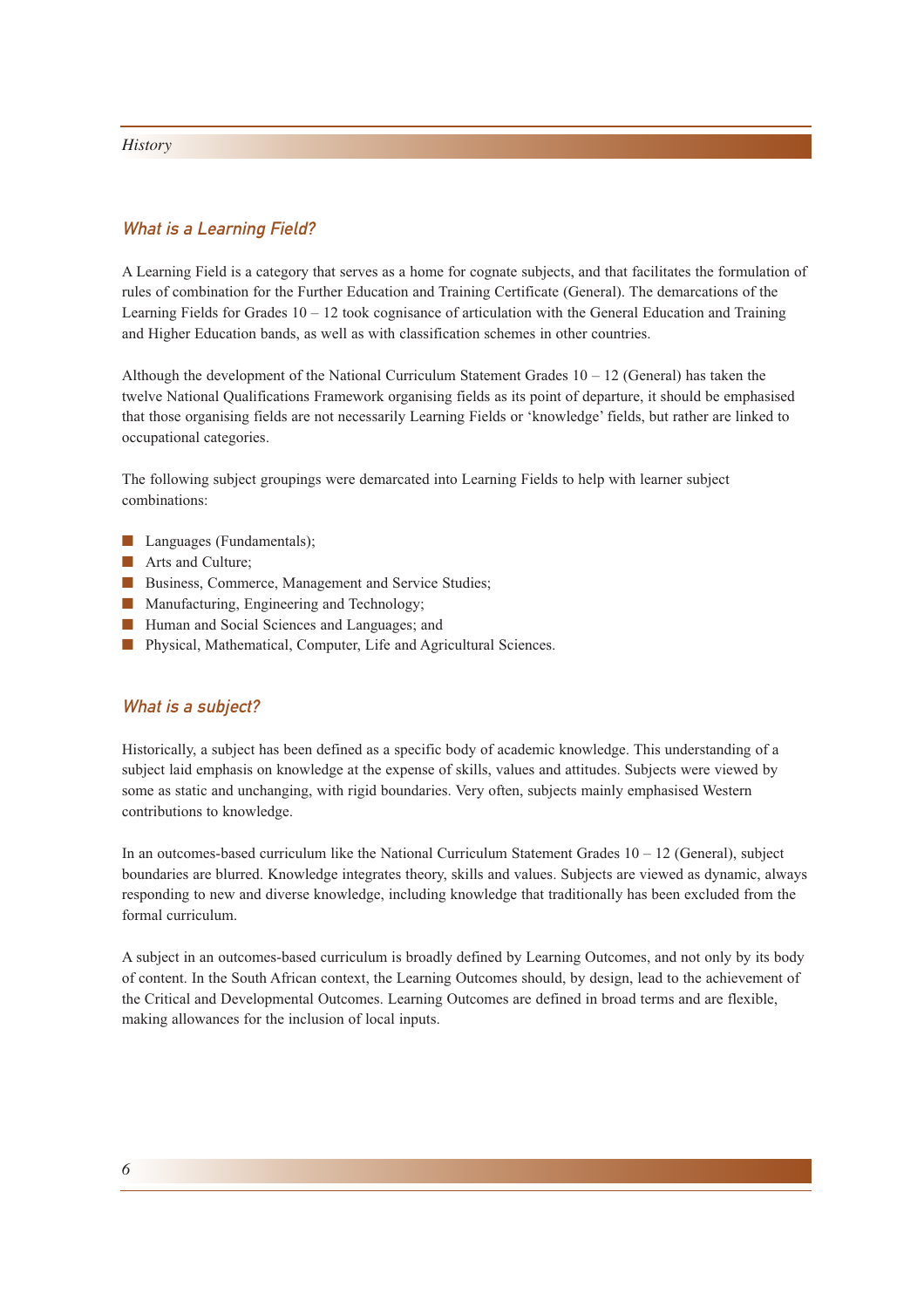#### What is a Learning Outcome?

A Learning Outcome is a statement of an intended result of learning and teaching. It describes knowledge, skills and values that learners should acquire by the end of the Further Education and Training band.

#### What is an Assessment Standard?

Assessment Standards are criteria that collectively describe what a learner should know and be able to demonstrate at a specific grade. They embody the knowledge, skills and values required to achieve the Learning Outcomes. Assessment Standards within each Learning Outcome collectively show how conceptual progression occurs from grade to grade.

#### Contents of Subject Statements

Each Subject Statement consists of four chapters and a glossary:

- *Chapter 1, Introducing the National Curriculum Statement:* This generic chapter introduces the National Curriculum Statement Grades 10 – 12 (General).
- *Chapter 2, Introducing the Subject:* This chapter introduces the key features of the subject. It consists of a definition of the subject, its purpose, scope, educational and career links, and Learning Outcomes.
- *Chapter 3, Learning Outcomes, Assessment Standards, Content and Contexts:* This chapter contains Learning Outcomes with their associated Assessment Standards, as well as content and contexts for attaining the Assessment Standards.
- *Chapter 4, Assessment:* This chapter outlines principles for assessment and makes suggestions for recording and reporting on assessment. It also lists subject-specific competence descriptions.
- *Glossary:* Where appropriate, a list of selected general and subject-specific terms are briefly defined.

#### LEARNING PROGRAMME GUIDELINES

A Learning Programme specifies the scope of learning and assessment for the three grades in the Further Education and Training band. It is the plan that ensures that learners achieve the Learning Outcomes as prescribed by the Assessment Standards for a particular grade. The Learning Programme Guidelines assist teachers and other Learning Programme developers to plan and design quality learning, teaching and assessment programmes.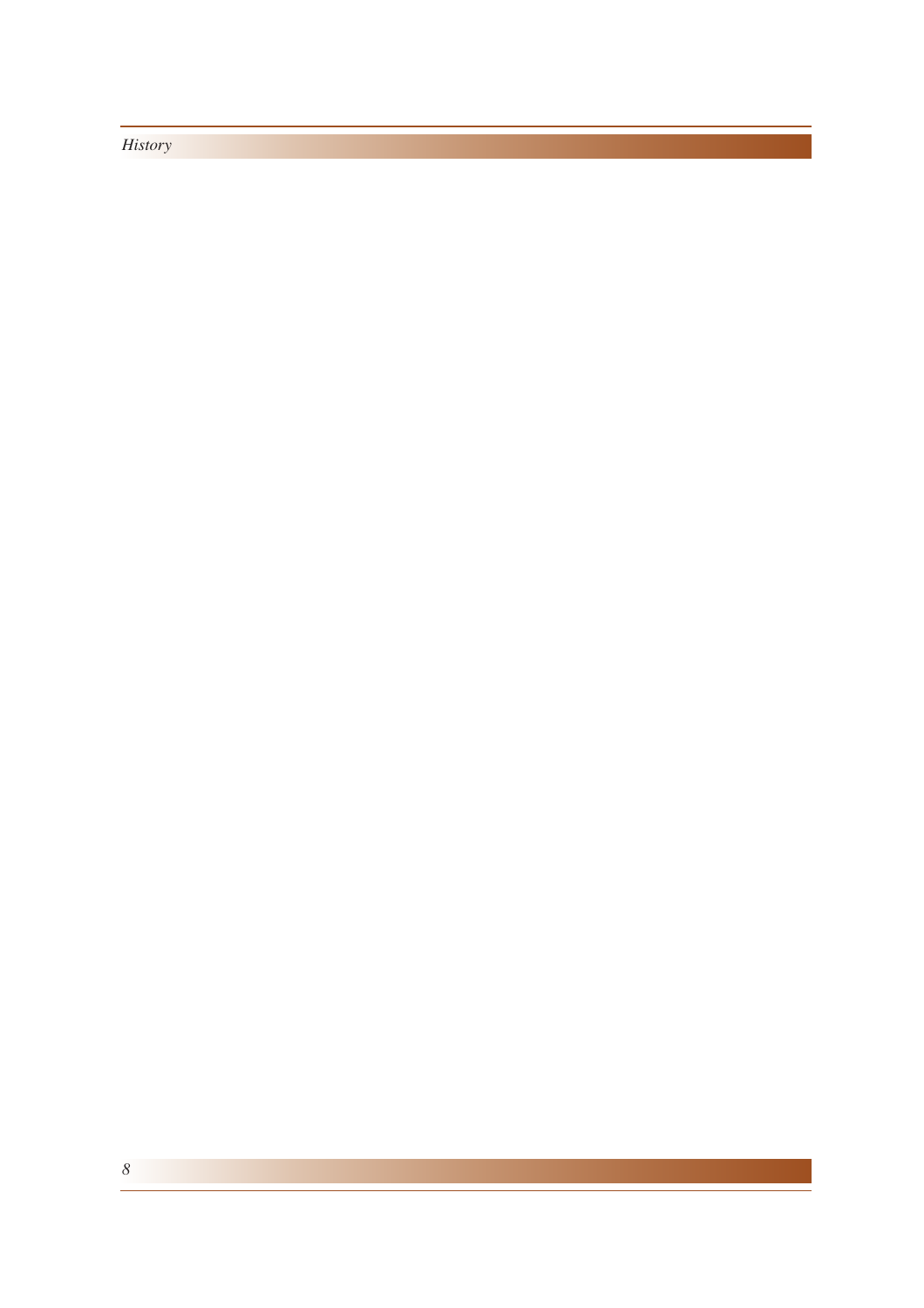# CHAPTER 2

### **HISTORY**

#### **DEFINITION**

History is the study of change and development in society over time and space. It also draws on archaeology, palaentology, genetics and oral history to interrogate the past. The study of History enables us to understand and evaluate how past human action impacts on the present and influences the future.

### PURPOSE

A study of History builds the capacity of people to make informed choices in order to contribute constructively to society and to advance democracy. As a vehicle of personal empowerment, History engenders in learners an understanding of human agency. This brings with it the knowledge that, as human beings, learners have choices, and that they can make the choice to change the world for the better.

A rigorous process of historical enquiry:

- encourages and assists constructive debate through careful evaluation of a broad range of evidence and diverse points of view;
- provides a critical understanding of socio-economic systems in their historical perspective and their impact on people; and
- supports the view that historical truth consists of a multiplicity of voices expressing varying and often contradictory versions of the same history.

The study of History supports democracy by:

- engendering an appreciation and an understanding of the democratic values of the Constitution;
- encouraging civic responsibility and responsible leadership;
- promoting human rights, peace, and democracy; and
- fostering an understanding of identity as a social construct, preparing future citizens for local, regional, national, continental and global citizenship.

As a vehicle for human rights, History:

- enables people to examine with greater insight and understanding the prejudices involving race, class, gender, ethnicity and xenophobia still existing in society and which must be challenged and addressed; and
- enables us to listen to formerly-subjugated voices, and focuses on the crucial role of memory in society. This comes particularly through an emphasis on oral history and an understanding of indigenous knowledge systems.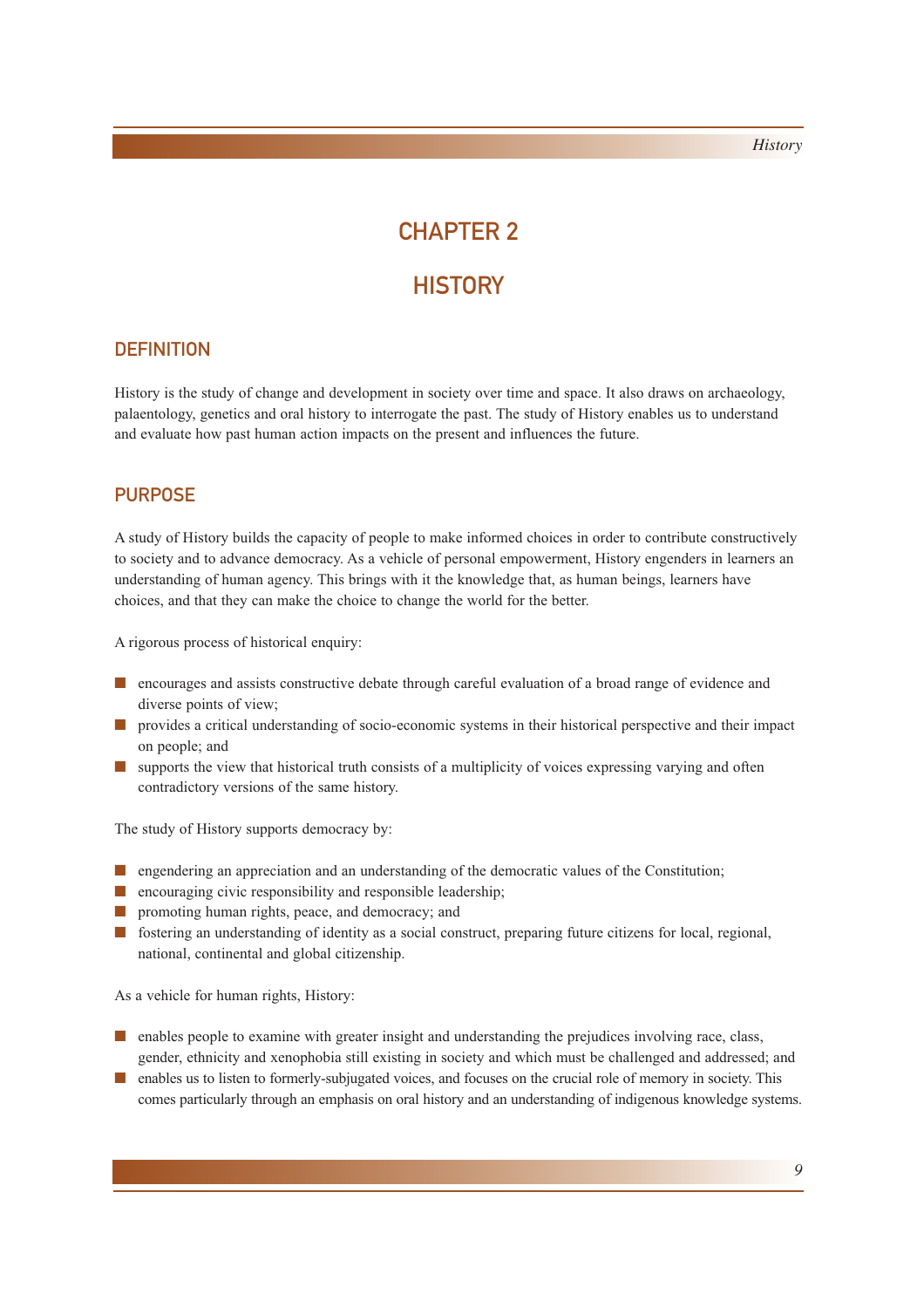History promotes non-discrimination, raises debates, confronts issues and builds capacity in individuals to address current social and environmental concerns.

#### **SCOPE**

History is a field of study which encompasses the totality of human experience. It is a distinctive and wellestablished discipline with its own methods, discourses and production of historical knowledge.

Learners who study History use the insights and skills of historians. They analyse sources and evidence, and study different interpretations, divergent opinions and voices. By doing so, they are taught to think in a rigorous and critical manner about society. Their work draws on and influences all fields of human endeavour. This process is enriched by the application of historical imagination.

Learners will increase their conceptual knowledge as a framework of analysis. Using this framework, they will interpret and construct historical knowledge and understanding and be encouraged to communicate this in a variety of ways. The skills, knowledge and understanding developed through the first three Learning Outcomes will be applied to issues of heritage (Outcome 4), which will lead them to appreciate and assist in conserving heritage sites.

Until recently, the Western world really only valued logical, mathematical and verbal linguistic abilities and rated people as 'intelligent' only if they were skilled in these ways of knowing. This dictated the way history was written and interpreted. Now people recognise that there is a wide diversity of knowledge systems through which people make meaning of the world in which they live. Indigenous knowledge systems in the South African context refer to a body of knowledge embedded in indigenous people's philosophical thinking and social practices that have evolved over thousands of years and that continue to evolve. No knowledge system is static, but is dynamic, growing and changing in contact with other knowledge systems. The History Subject Statement deliberately introduces the concept of indigenous knowledge systems to acknowledge the richness of the history and heritage of this country and its contribution as one of the sources of change to help transform the values of learners. Bringing in as many different perspectives as possible assists problem solving in all fields.

#### EDUCATIONAL AND CAREER LINKS

History in the Further Education and Training band further develops the foundations laid in the General Education and Training band, paying particular attention to the contested nature of History. In this band, learners build on the enquiry skills acquired in the General Education and Training band.

The study of History provides a sound vocational preparation for a wide range of jobs and careers, including those which call for analysing and seeking solutions to many present-day problems. Training in historical study teaches one to analyse evidence, to organise ideas and to construct coherent arguments. The skills acquired enable those with an historical background to assess issues in the light of considerable and often conflicting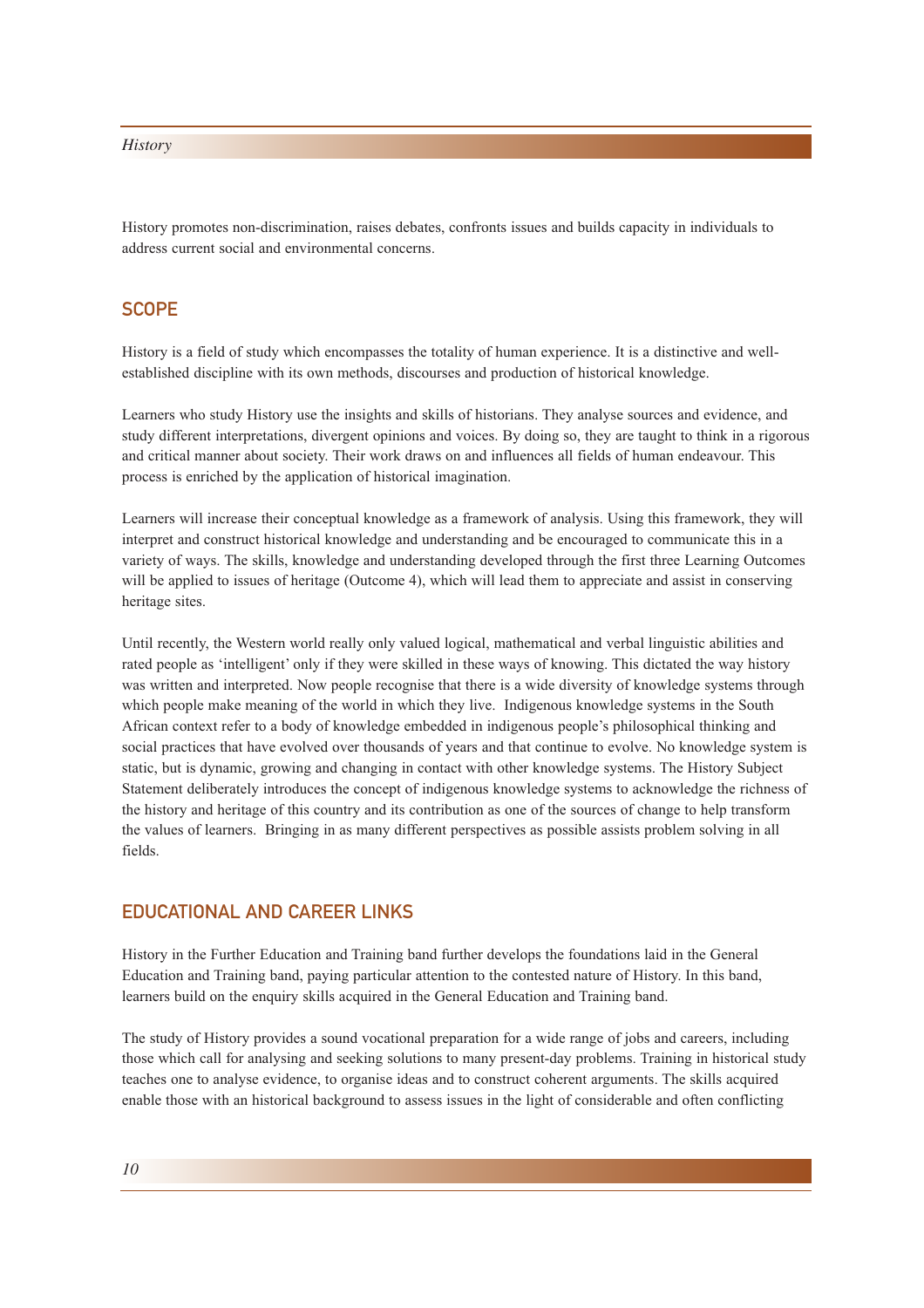amounts of data and to present complex sources of information accurately in writing or orally. By providing a breadth of vision that goes beyond narrow specialisations, historical study nurtures effective communication, which is an essential life and professional skill in the contemporary world. History qualifications can, therefore, lead to future careers in management and administration, marketing, public relations and the media. Because of their skills development capacity, history qualifications should be highly valued.

#### LEARNING OUTCOMES

History in the Further Education and Training band has four Learning Outcomes. These outcomes are written separately, although they complement each other and must be used together. They also introduce teachers and learners in South Africa to a new vision of History teaching and learning in schools. The first three Learning Outcomes reflect the process by which historians (and learners) investigate the past. They develop historical enquiry, conceptual understanding and knowledge construction. The fourth Learning Outcome engages learners with issues around heritage and raises crucial questions of analysis, interpretation and presentation. This outcome must not be seen as a separate component but needs to be closely linked to the other three. The Assessment Standards related to these Learning Outcomes broadly include issues related to human rights and indigenous knowledge systems.

# Learning Outcome 1: Enquiry Skills (Practical Competence)

#### *The learner is able to acquire and apply historical enquiry skills.*

In the Further Education and Training band, learners will be expected to raise questions about the past, identify issues relating to the past, and use a range of enquiry skills in order to extract and organise evidence from a variety of historical sources of information.

By the end of the band, learners will be expected to demonstrate an ability to work independently, formulating enquiry questions and gathering, analysing, interpreting and evaluating relevant evidence to answer questions.

#### Grade 10

Learners will be expected to raise questions about the past and use a range of enquiry skills in order to extract and organise evidence from a variety of historical sources of information.

#### Grade 11

Learners will be expected to apply a range of enquiry skills to identify issues relating to the past, raise critical questions about these issues, and collect and analyse information and data.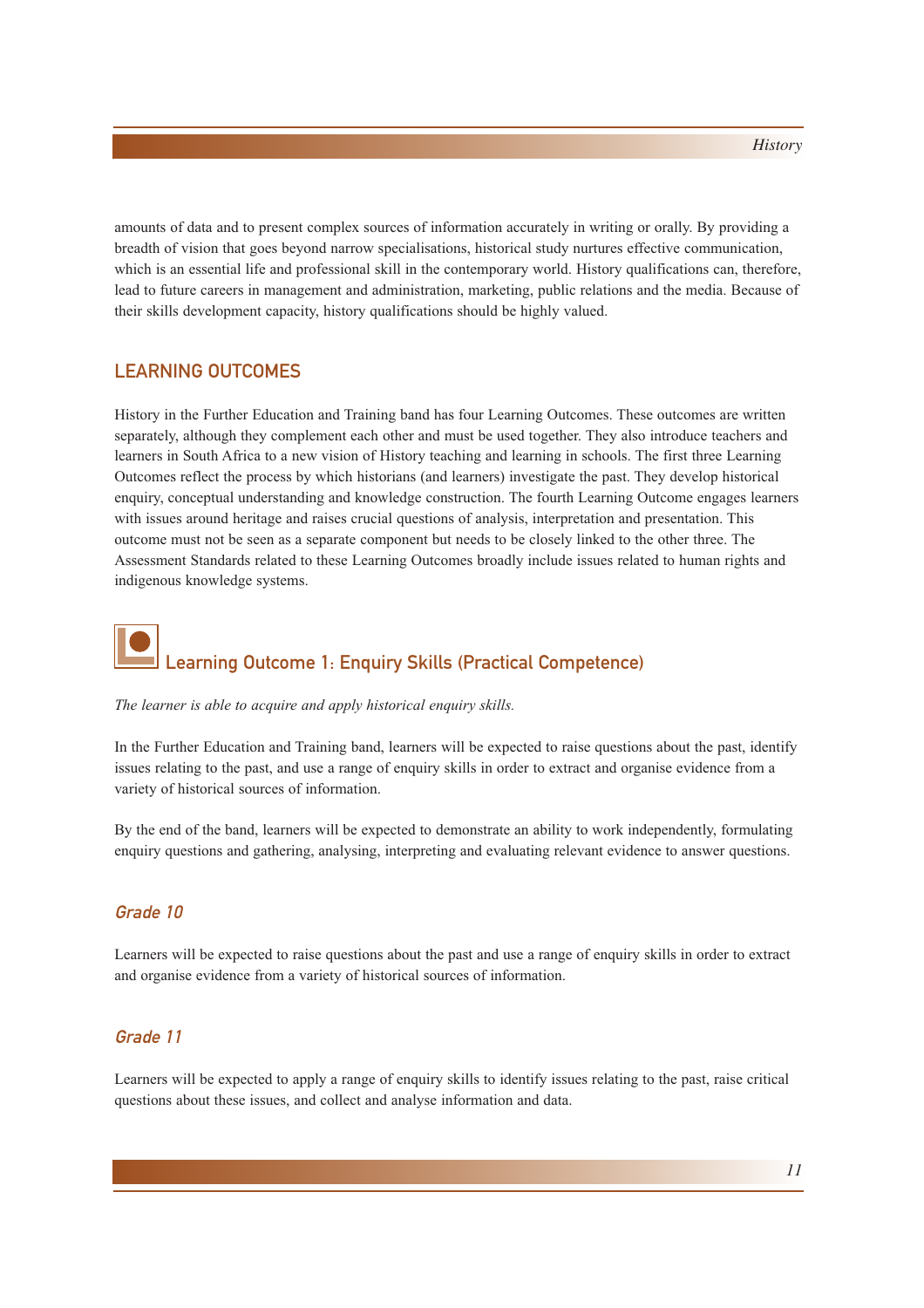#### Grade 12

Learners will be expected to demonstrate an ability to work independently, formulating enquiry questions and gathering, analysing, interpreting and evaluating relevant evidence to answer questions.

# Learning Outcome 2: Historical Concepts (Foundational Competence)

#### *The learner is able to use historical concepts in order to analyse the past.*

Learners will be expected to work progressively towards acquiring an informed understanding of key historical concepts as a way of analysing the past. They will be expected to understand and explain the dynamics of change in the context of power relations operating in societies. They will also be expected to compare and contrast points of view/perspectives of the past and draw their own conclusions based on evidence.

#### Grade 10

Learners will be expected to demonstrate an understanding of concepts relevant to the area of investigation and recognise that relations of power operate within societies. They will also be expected to develop the ability to identify perspectives and points of view in historical sources of information.

#### Grade 11

Learners will be expected to use historical concepts to structure the study of the past. Analysis of the socioeconomic and political power relations operating within societies is an important aspect of the study of the past in this grade. Learners will be expected to identify and explain points of view or perspectives of peoples' actions and events in the past.

#### Grade 12

Learners will be expected to have an informed understanding of key concepts as ways of analysing the past. They will be expected to understand and explain the dynamics of change in the context of power relations operating in societies. They will also be expected to compare and contrast points of view/perspectives of the past and to draw their own conclusions based on evidence.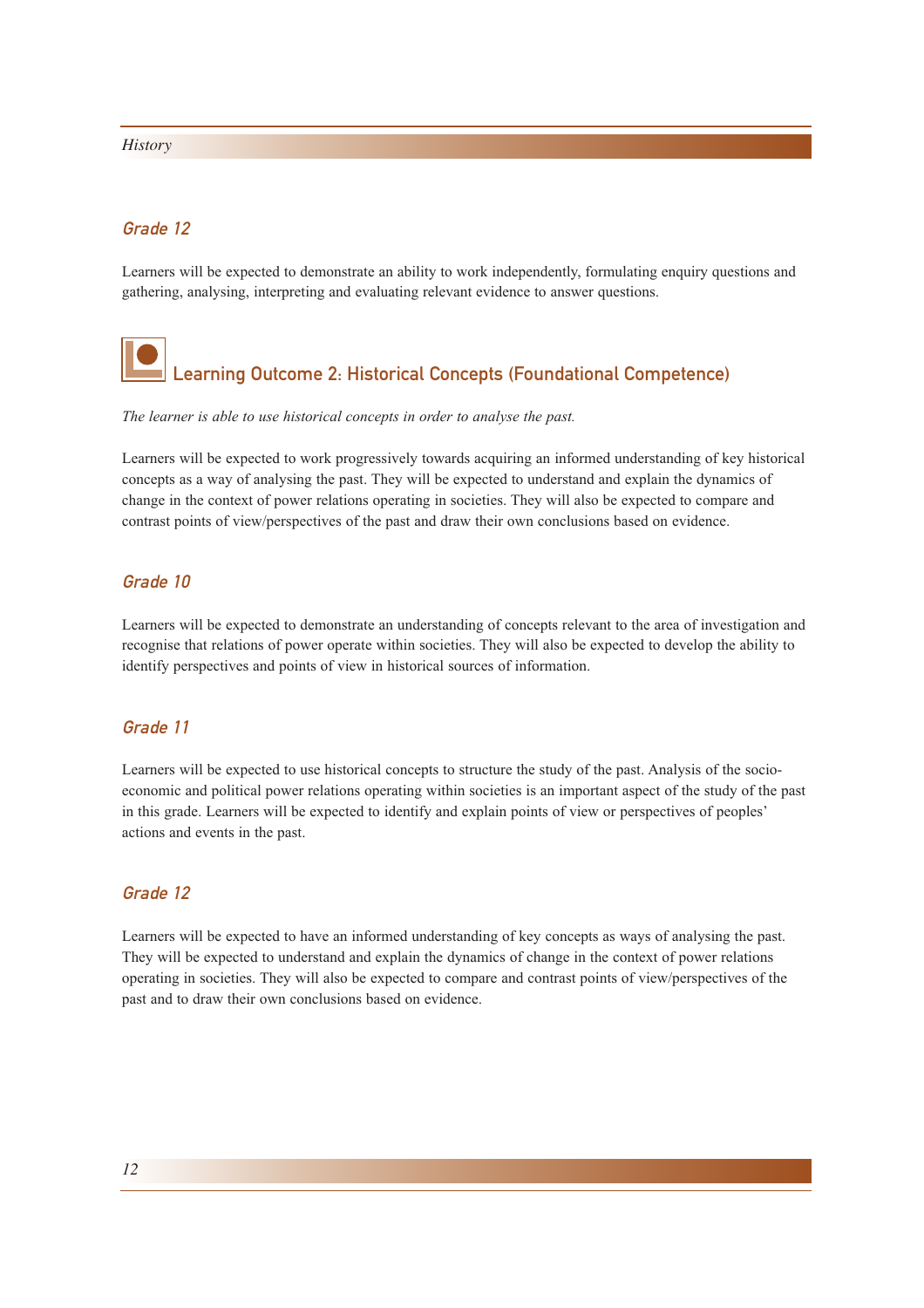### Learning Outcome 3: Knowledge Construction and Communication (Reflexive Competence)

*The learner is able to construct and communicate historical knowledge and understanding.*

In the Further Education and Training band learners will be expected to work with and draw conclusions from a variety of forms of data, and to synthesise information about the past in order to develop, sustain and defend an independent line of historical argument. They will be expected to communicate and present information reliably and accurately in writing and verbally.

#### Grade 10

Learners will be expected to use acquired skills and knowledge to construct their own knowledge in the form of an historical argument and to express an opinion about the past based on evidence. They will be expected to communicate this in a variety of ways.

#### Grade 11

Learners will be expected to develop an argument and to take a position based on available information, to discuss the issues and to reach a conclusion. They will be expected to produce a coherent presentation providing explanations for positions taken.

#### Grade 12

Learners will be expected to synthesise information about the past to develop, sustain and defend an independent line of historical argument. They will be expected to communicate and present information reliably and accurately in writing and verbally.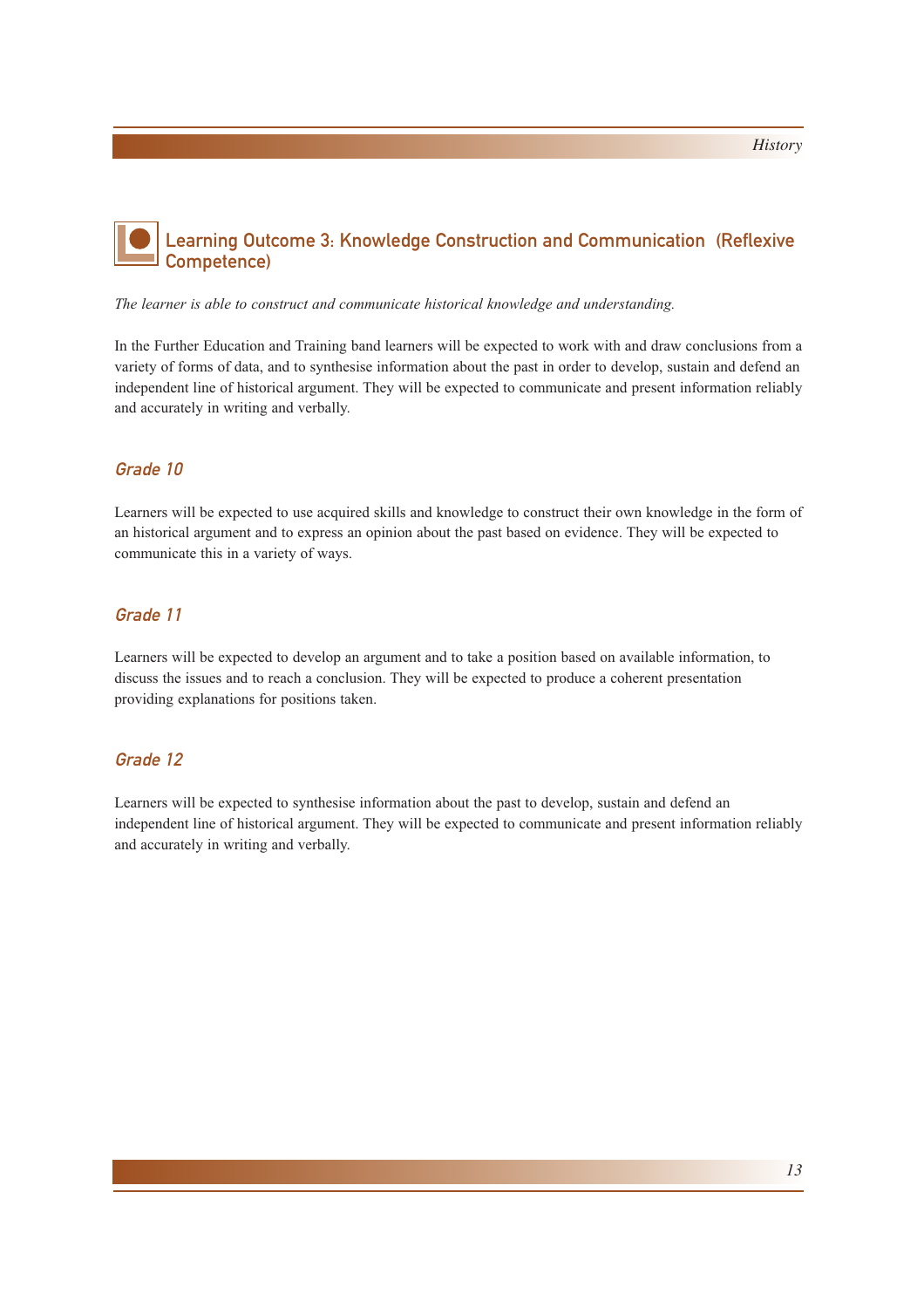# Learning Outcome 4: Heritage (Reflexive Competence)

*The learner is able to engage critically with issues around heritage.*

This Learning Outcome introduces learners to issues and debates around heritage and public representations, and they are expected to work progressively towards engaging with them. Links are drawn between different knowledge systems and the various ways in which the past is memorialised. Learners also investigate the relationship between palaeontology, archaeology and genetics in understanding the origins of humans and how this has transformed notions of race.

#### Grade 10

This Learning Outcome aims to engage learners critically with issues of heritage, public representations of the past and the conservation of heritage. Learners will also be expected to engage with issues around knowledge systems, including indigenous knowledge systems.

#### Grade 11

This Learning Outcome aims to engage learners critically with issues of heritage and public representations of the past, and enables them to analyse public representations. It also introduces learners to the debates around knowledge systems and the understanding of human origins.

#### Grade 12

This Learning Outcome introduces learners to the ideologies and debates around heritage and public representations, and explores ways in which the past is memorialised in different knowledge systems. Learners will also investigate the links between knowledge systems, palaeontology and archaeology.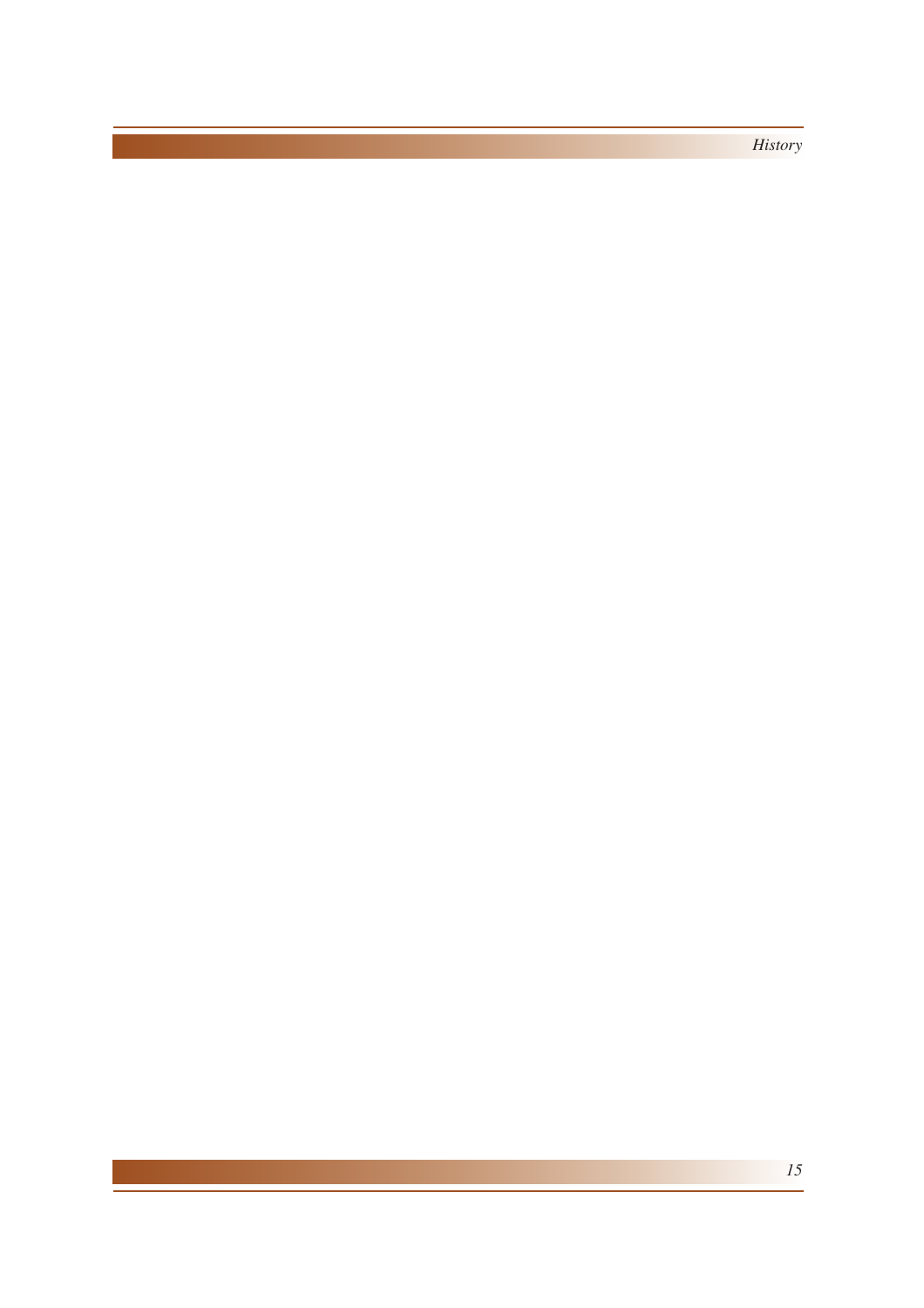### CHAPTER 3

## LEARNING OUTCOMES, ASSESSMENT STANDARDS, CONTENT AND CONTEXTS

**Note:** Each level of the Assessment Standards builds on the previous level – that is, although not specifically mentioned, skills and concepts introduced in one grade are carried over into the next grade. The Assessment Standards map progression, and it is recommended that educators work with all three levels in order to be able to place learners along a continuum. For example, the majority of learners in Grade 11 will be working at that level, while some will already be working at a Grade 12 level and others might still be working at a Grade 10 level in some aspects.



- sources and organise it logically.
- Engage with sources of information to judge their usefulness for the task, based on criteria provided.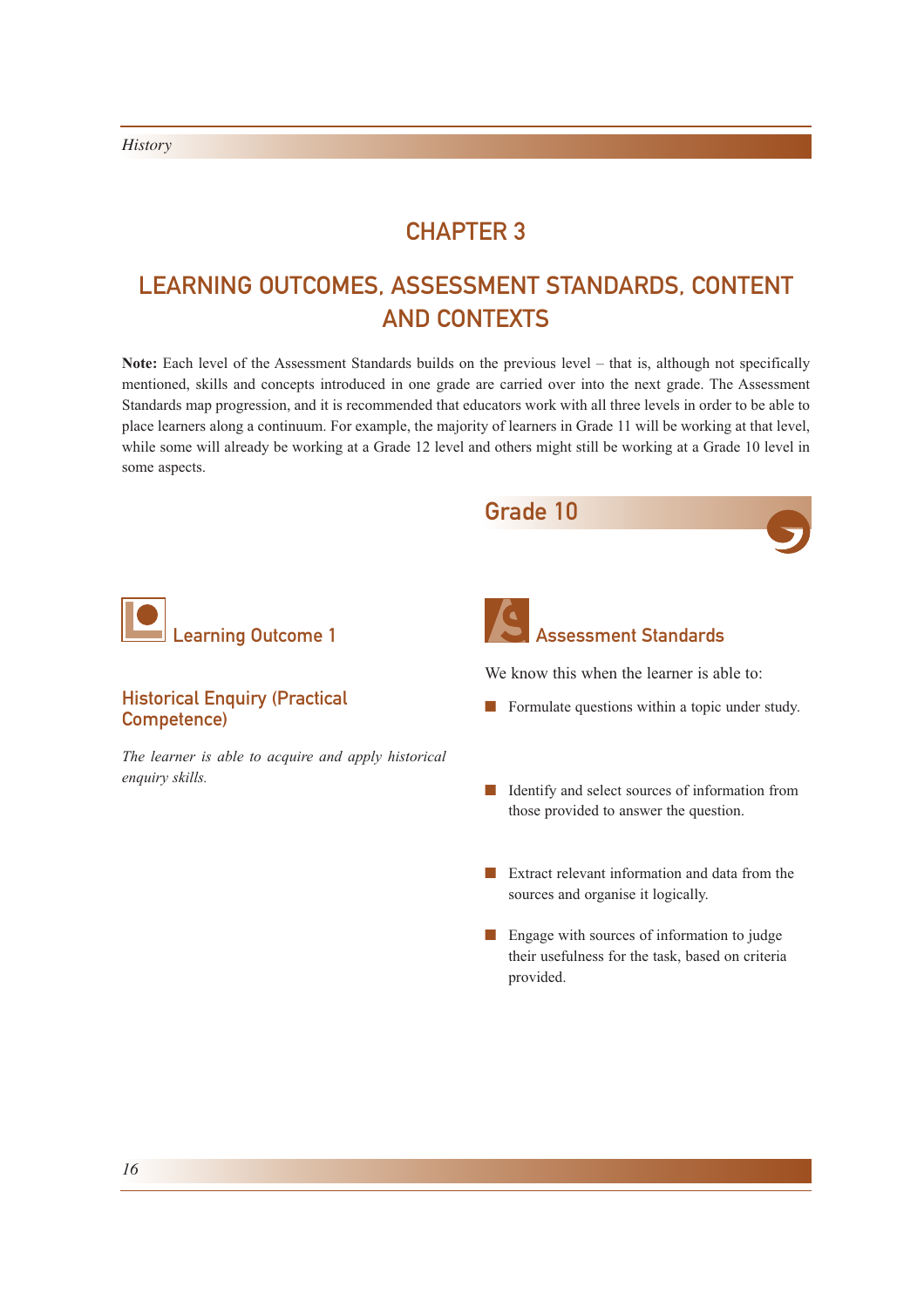### Grade 11 Grade 12





We know this when the learner is able to:

- Identify issues within the topic under study (e.g. imperialism) and ask critical questions about the issues.
- Categorise appropriate/relevant sources of information provided to answer the questions raised.
- Analyse the information and data gathered from a variety of sources.
- Evaluate the sources of information provided to assess the appropriateness of the sources for the task.



### Assessment Standards

- Formulate questions to analyse concepts for investigation within the context of what is being studied (e.g. globalisation).
- Access a variety of relevant sources of information in order to carry out an investigation.
- Interpret and evaluate information and data from the sources.
- Engage with sources of information, evaluating the usefulness of the sources for the task, including stereotypes, subjectivity and gaps in the available evidence.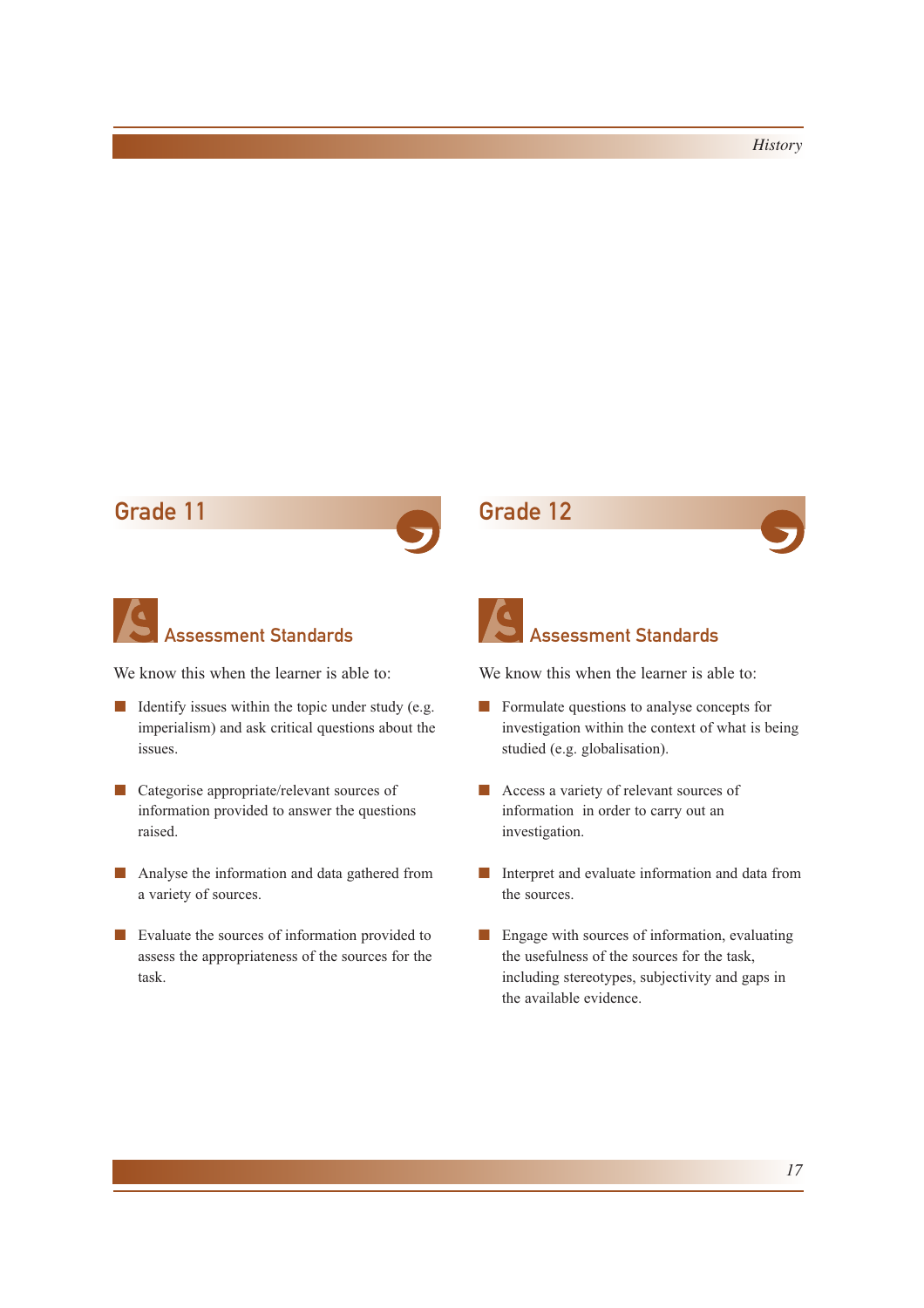### Grade 10





#### Historical Concepts (Foundational Competence)

*The learner is able to use historical concepts in order to analyse the past.*



### Assessment Standards

- Explain historical concepts such as empire, liberty and democracy.
- Identify the socio-economic and political power relations operating in societies.
- Explain why there are different interpretations of historical events, peoples' actions and changes.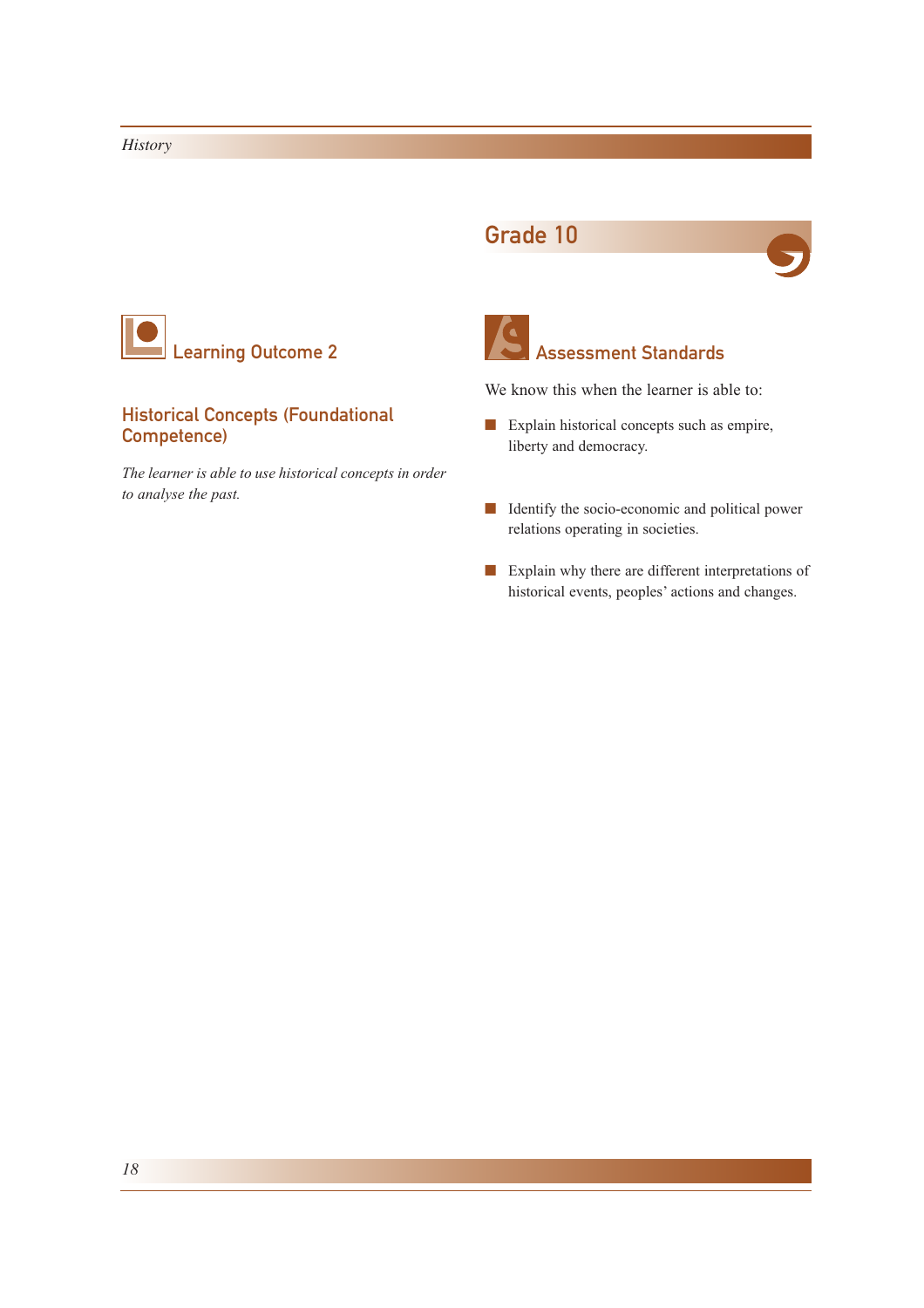### Grade 11 Grade 12



## Assessment Standards

We know this when the learner is able to:

- Use historical concepts such as imperialism, nationalism and fascism to structure information about a period or issue.
- Analyse the socio-economic and political power relations operating in societies.
- Explain the various interpretations and perspectives of historical events and why people in a particular historical context acted as they did.





### Assessment Standards

- Analyse historical concepts such as postcolonialism, globalisation and socialism as social constructs.
- Examine and explain the dynamics of changing power relations within the societies studied.
- Compare and contrast interpretations and perspectives of events, people's actions and changes in order to draw independent conclusions about the actions or events.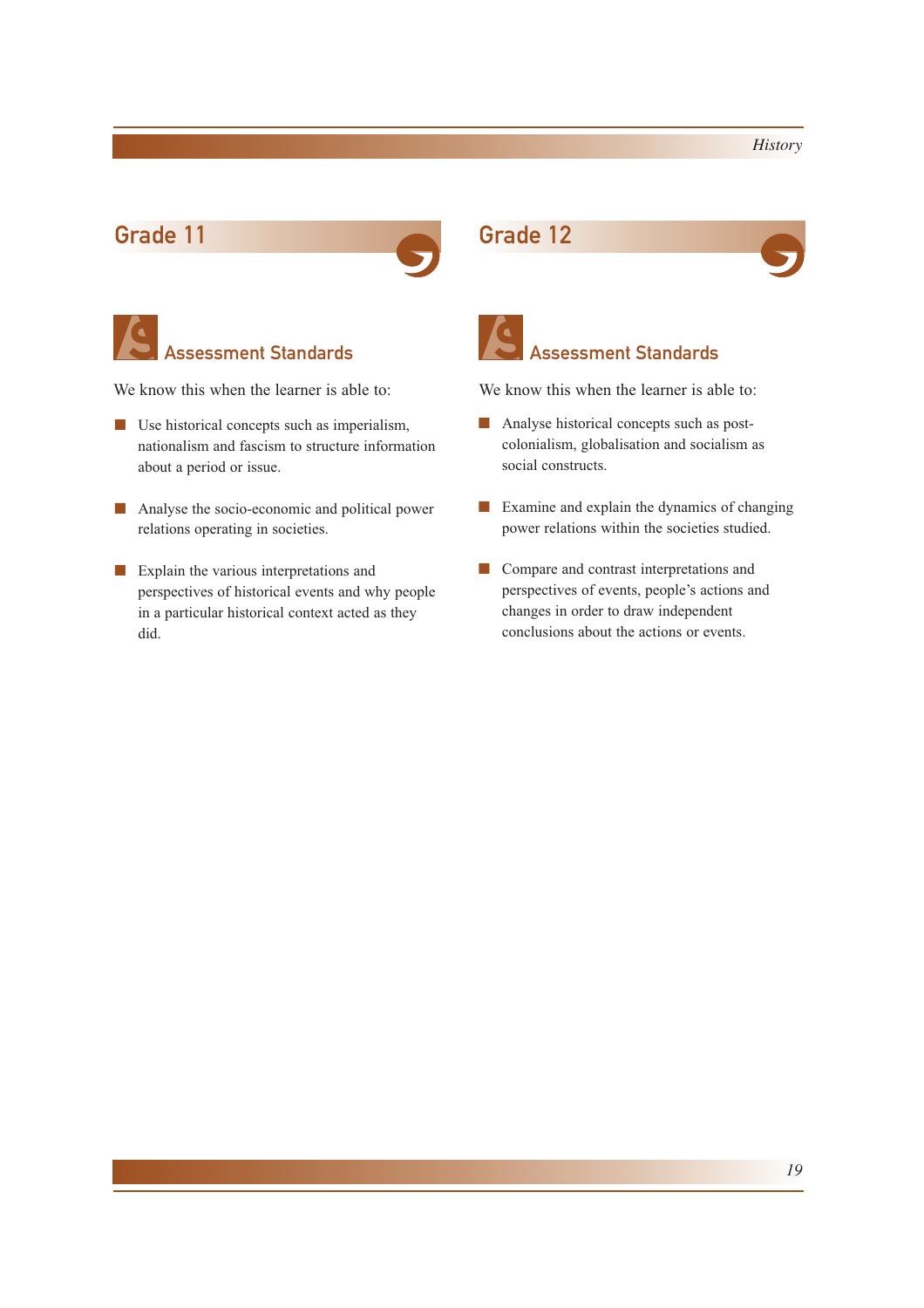### Grade 10





#### Knowledge Construction and Communication (Reflexive Competence)

*The learner is able to construct and communicate historical knowledge and understanding.*



### Assessment Standards

- Understand and convert statistical information (data) to graphical or written information.
- Plan and construct an argument based on evidence.
- Use the evidence to reach a conclusion.
- Communicate knowledge and understanding in a variety of ways – written, oral, enactive and visual.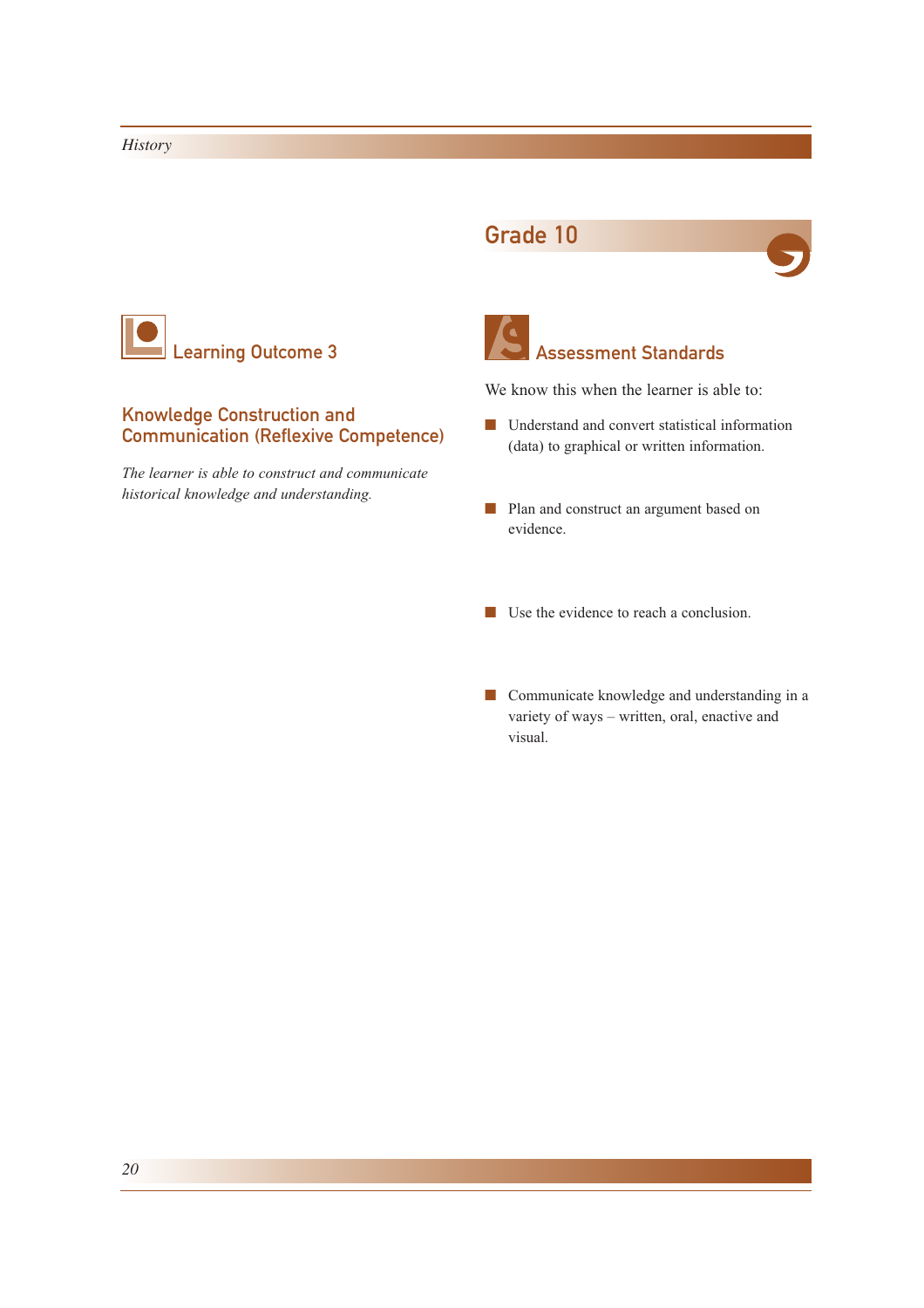### Grade 11 Grade 12



## Assessment Standards

We know this when the learner is able to:

- Handle and draw conclusions from quantitative data.
- Use evidence to formulate an argument and reach an independent conclusion.
- Use the evidence to substantiate the independent conclusions reached.
- Use appropriate means of communicating knowledge and understanding suited to a designated audience.





### Assessment Standards

- Identify when an interpretation of statistics may be controversial and engage critically with the conclusions presented by the data.
- Synthesise information to construct an original argument, using evidence from sources provided and independently accessed in order to support the argument.
- Sustain and defend a coherent and balanced argument with evidence provided and independently accessed.
- Communicate knowledge and understanding in a variety of ways including discussion (written and oral), debate, creating a piece of historical writing using a variety of genres, research assignments, graphics and oral presentation.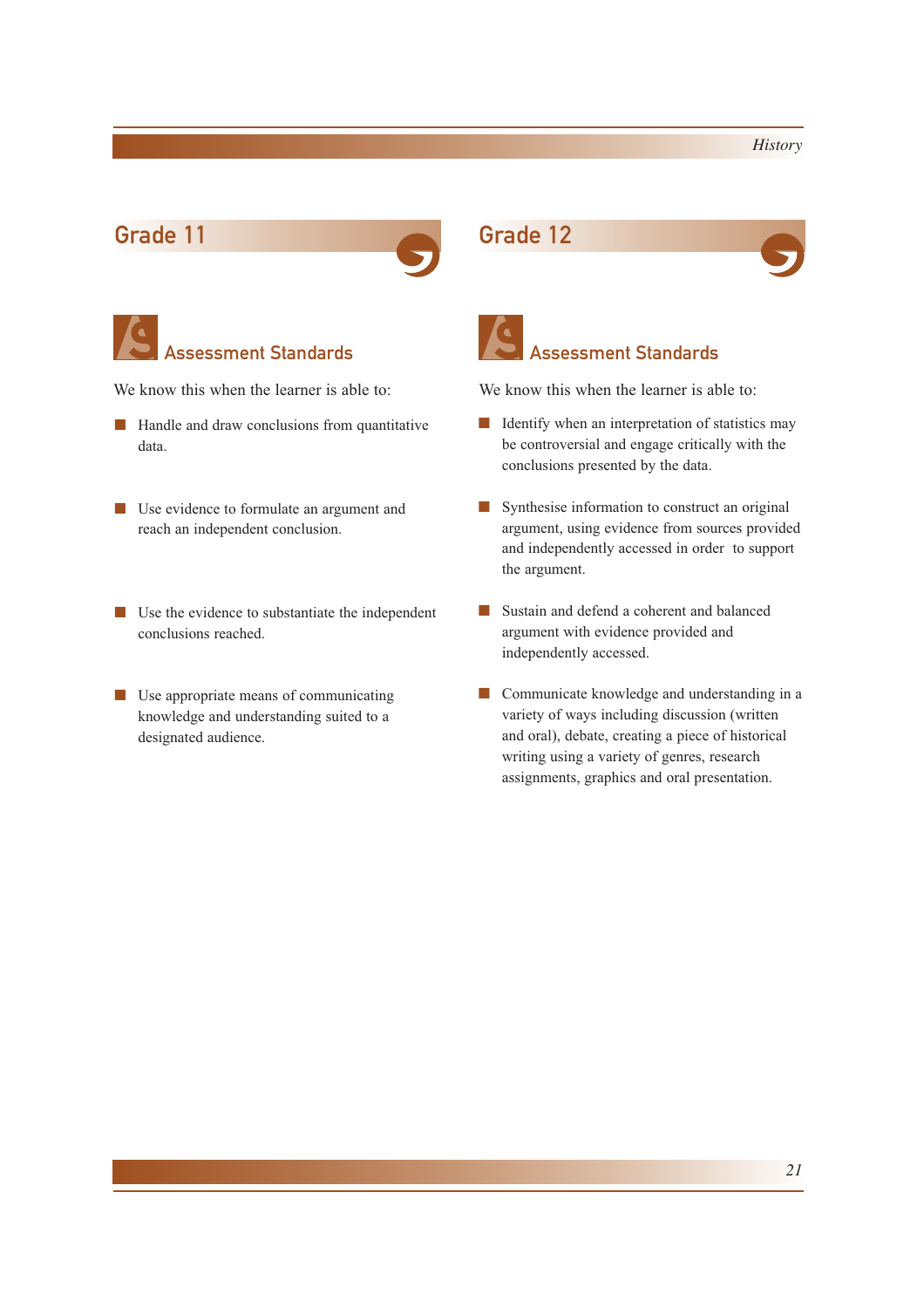### Grade 10





#### Heritage (Reflexive Competence)

*The learner is able to engage critically with issues around heritage.*

**Note:** In this outcome, local history, heritage and public history are linked to sites, monuments, museums, oral histories and traditions, street names, buildings, public holidays and the debates around all of these.



### Assessment Standards

- Give an explanation of what is meant by heritage and public representations and of the importance of conservation of heritage sites and public representations.
- Explain what is meant by knowledge systems, including indigenous knowledge systems.
- Identify ways in which archaeology, oral history and indigenous knowledge systems contribute to an understanding of our heritage.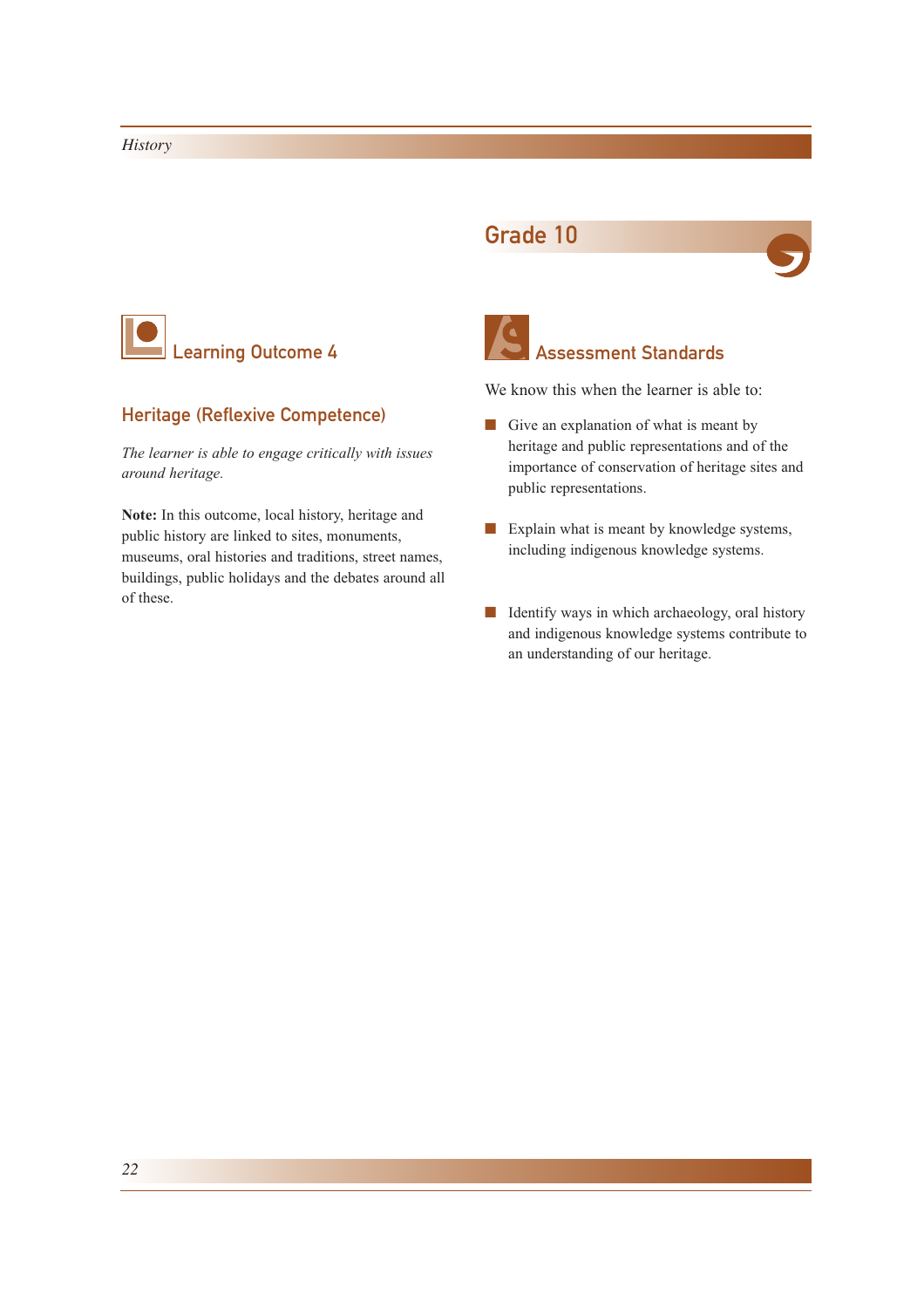### Grade 11 Grade 12



## Assessment Standards

We know this when the learner is able to:

- Analyse public representations and commemoration of the past (e.g. monuments and museum displays).
- Identify debates around knowledge systems.
- Analyse the significance of archaeology and palaeontology in understanding the origins of humans.





### Assessment Standards

- Explain ideologies and debates around heritage issues and public representations.
- Compare the ways in which memorials are constructed in different knowledge systems (e.g. monuments, ritual sites including grave sites).
- Investigate the relationship between archaeology, palaeontology and other knowledge systems in understanding heritage.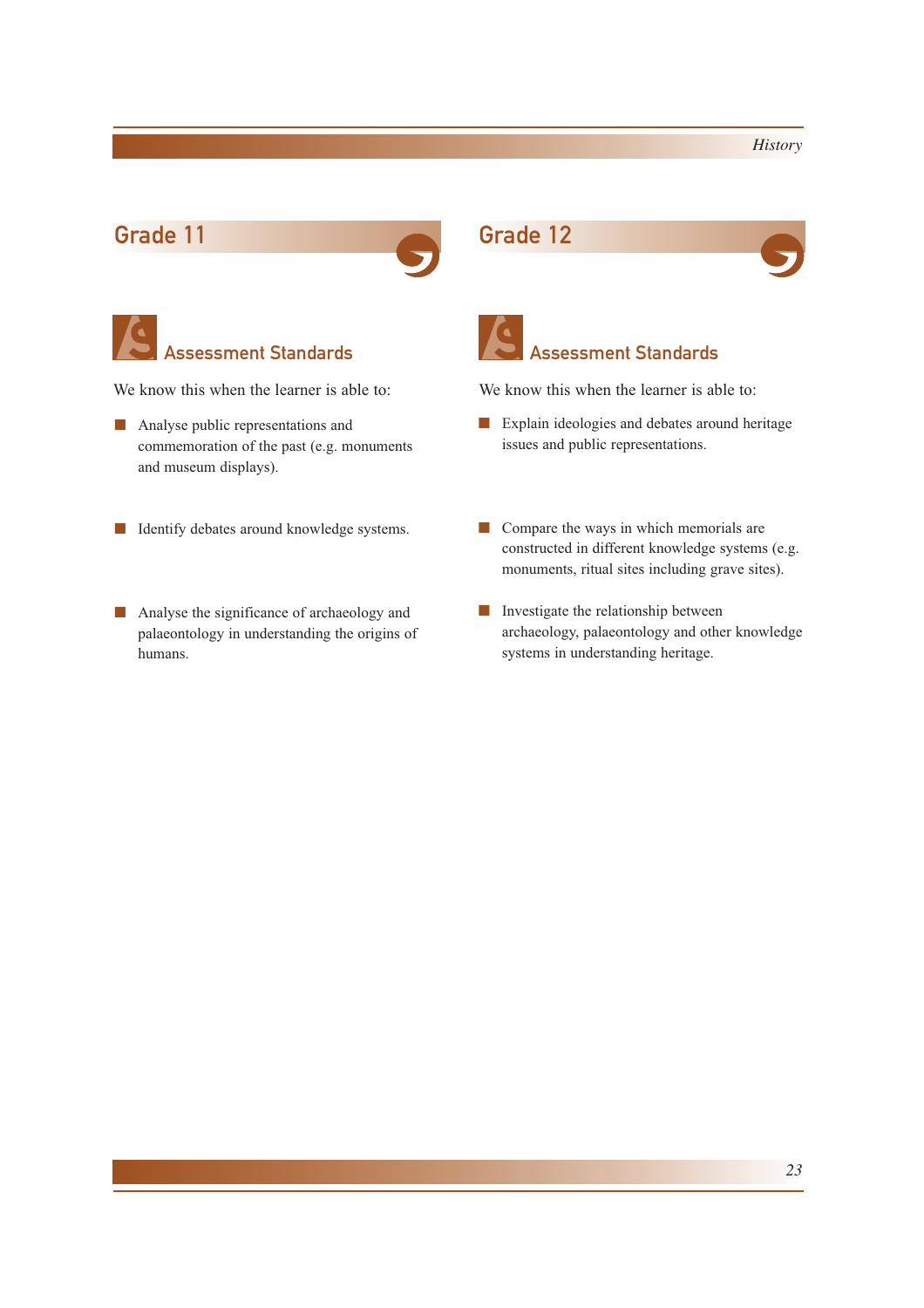#### CONTENT AND CONTEXTS FOR THE ATTAINMENT OF ASSESSMENT STANDARDS C

In this section, content and contexts are provided to support the attainment of the Assessment Standards. The content indicated needs to be dealt with in such a way as to assist the learner to progress towards the achievement of the Learning Outcomes. Content must serve the Learning Outcomes and not be an end it itself. The contexts suggested will enable the content to be embedded in situations which are meaningful to the learner and so assist learning and teaching. The teacher should be aware of and use local contexts, not necessarily indicated here, which could be more suited to the experiences of the learner. Content and context, when aligned to the attainment of the Assessment Standards, provide a framework for the development of Learning Programmes. The Learning Programme Guidelines give more detail in this respect.

The History content suggested for the Further Education and Training band builds on the content suggestions for the General Education and Training Revised National Curriculum Statement Grades R-9 (Schools).

#### Overall key questions for History in the Further Education and Training band

#### **How do we understand our world today? What legacies of the past shape the present?**

In understanding our world today and the legacies that shaped our present, the broad themes of power alignments, human rights, issues of civil society and globalisation were used in suggesting areas of content. Each grade opens with a broad survey of the world at the beginning of the period and closes with a summary of the changes that took place during the period studied.

#### Grade 10

- What was the world like in the mid-fifteenth century? (What were the bases of power, power relations, technology, economy and trade?)
	- Africa (Songhay);
	- China (Ming);
	- India (Mogul);
	- Ottoman Empire;
	- the Americas;
	- How were European societies organised at this time?
	- How were Southern African societies (including Zimbabwe) organised in relation to the above societies?
- What was the impact of conquest, warfare and early colonialism in the Americas (Spain), Africa (Portugal, Holland) and India (France, Britain)?
	- What was the nature of the shifting dominance by Europe of the world Portugal, Spain, Holland, England?
	- What was the nature of the emerging attitudes to race during this period (e.g. Sarah Baartman)?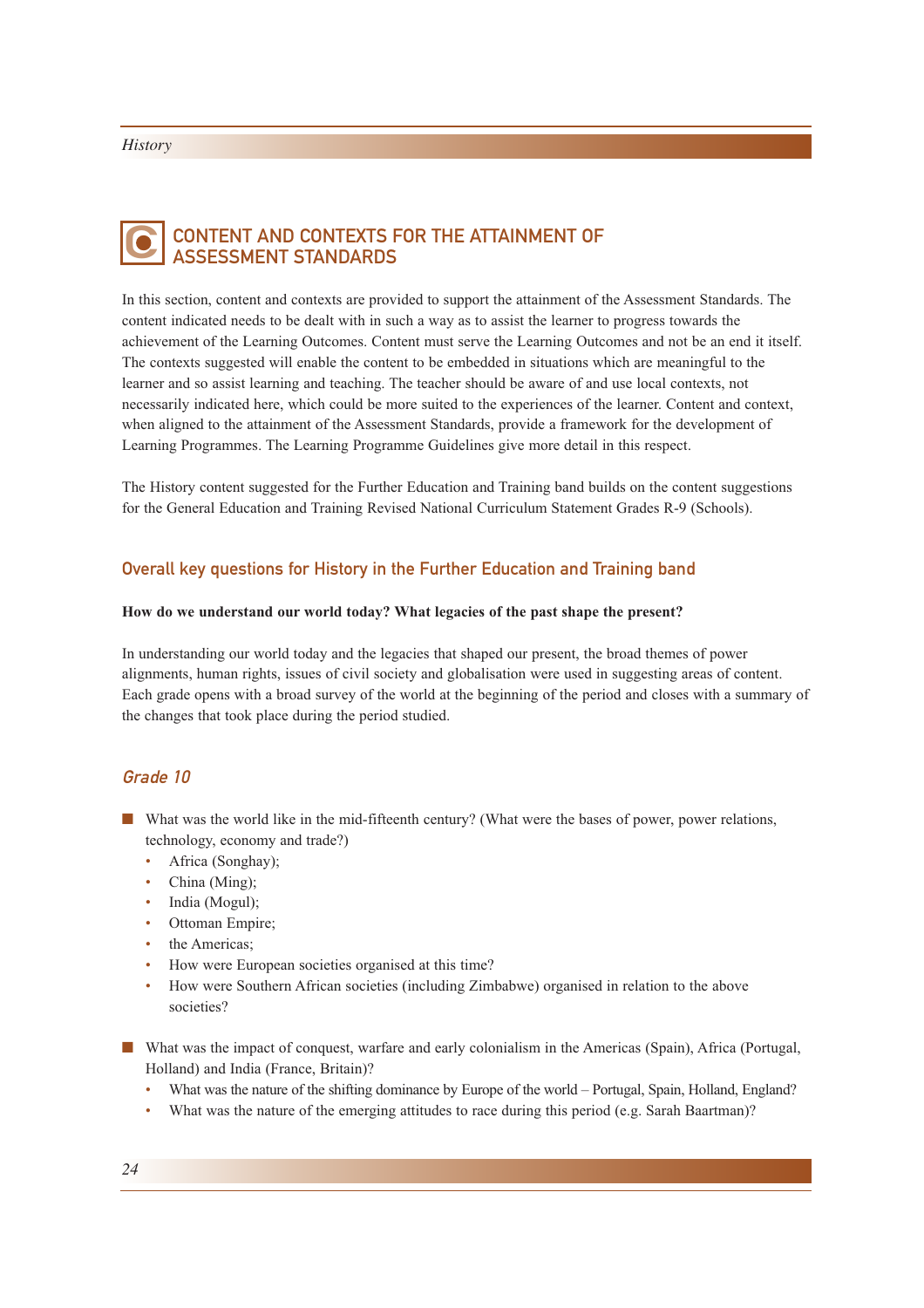#### ■ Slavery:

- What was the connection between slavery and the accumulation of wealth during the Industrial Revolution?
- What was the link between the Atlantic slave trade and racism?

#### ■ The quest for liberty:

- How did the American War of Independence challenge the old basis of power? Who benefited?
- The French Revolution and the ideas of liberty, equality, fraternity and individual freedom: What sort of liberty, equality and fraternity was involved? How did the ideas play out in the relationships between the French and other people (e.g. Africa, Haiti)?
- The ending of slavery in British colonies (e.g. the Caribbean, the Cape Colony) and the USA: What brought about the ending of slavery? What economic causes were there (new needs of an industrialising economy)? How important was the role that slaves played in achieving their freedom? How much freedom did they obtain?
- In terms of human rights, power and poverty, did American society change after the Civil War?

#### ■ Industrial Revolution:

- How did the Industrial Revolution lay the foundations for a new world economic system?
- How did the Industrial Revolution change society (mass education, trade unionism, civil movements)?
- What transformations occurred in Southern Africa between 1750 and 1850?
- How did the world change between 1450 and 1850?
- What are the constructed heritage icons from the period that are celebrated today? For example:
	- How and why has Great Zimbabwe become central to Zimbabwean nationalism?
	- What are the critical issues about humans on display (e.g. Sarah Baartman) and the way museums depict humans?

#### Grade 11

- What was the world like by 1850?
	- African state formations;
	- the Americas:
	- Europe:
	- Asia.

#### ■ Imperialism:

- What was the nature of imperialism in the nineteenth and early twentieth centuries?
- What were the consequences of imperialism for Africa and Asia in terms of power relations and trade?
- What was the link between imperialism and World War 1?
- How did imperialism and colonialism entrench ideas of race segregation, assimilation, paternalism?
- How did imperialism dominate indigenous knowledge production?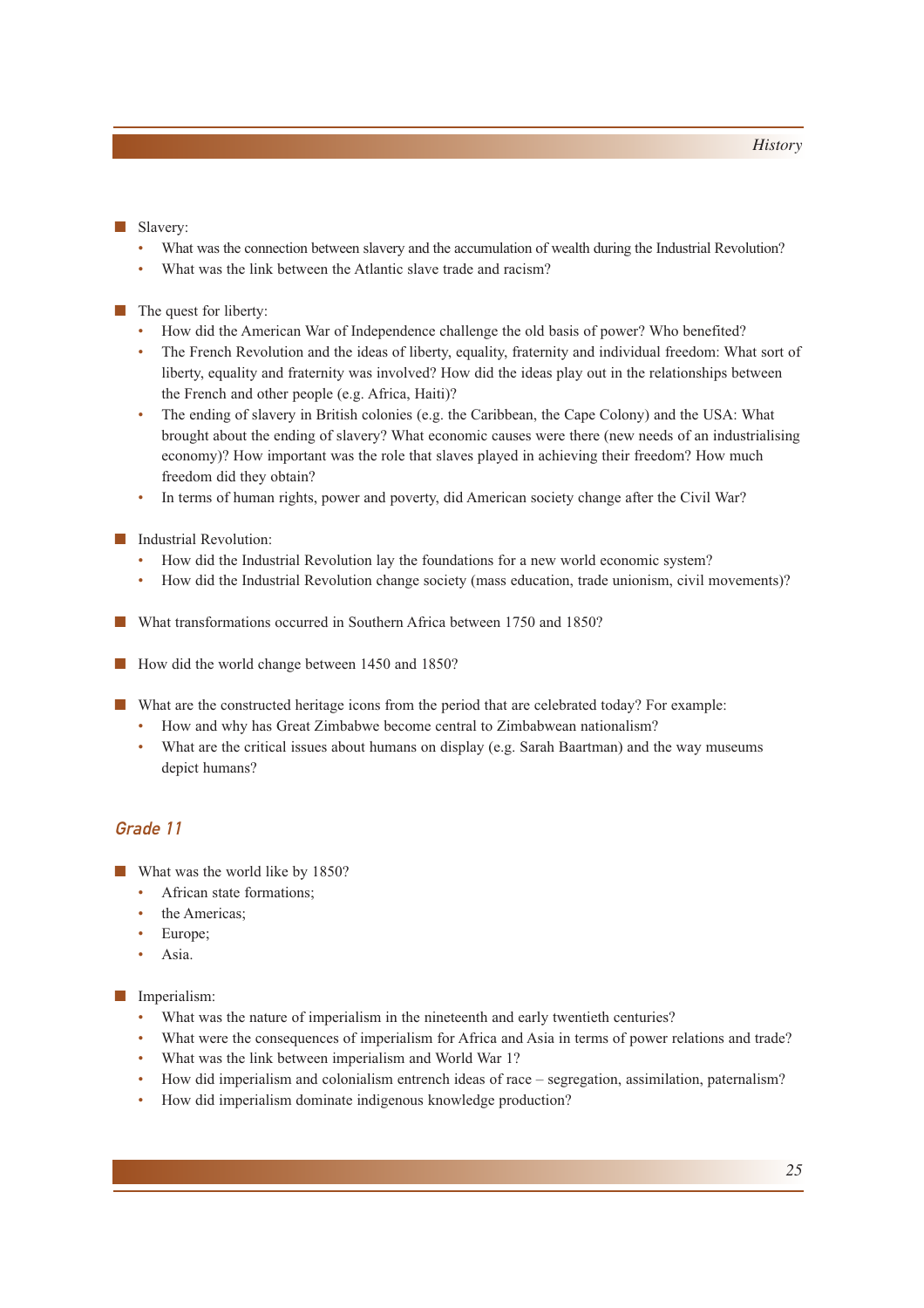- What were the range of responses to colonialism in Africa and Asia?
	- resistance armed, passive, diplomacy;
		- other forms of response:
			- \* cultural, political,
			- trade unionism, identities, peasant movements,
			- nationalism in Africa and Asia (India).
- Challenges to capitalism: the Russian Revolution and the establishment of the communist state (Marxism-Leninism and Stalinism).
- Crisis of capitalism: the Great Depression in the USA and its wider impact in terms of the emergence of fascist economies and states (e.g. Nazi Germany and Japan).
- What was the impact of pseudo-scientific racism and Social Darwinism on the nineteenth and twentieth centuries (including the eugenics movement in the late nineteenth century and its impact on ideas of race and racism in Africa, the USA, Australia, Europe and particularly leading to genocide in Nazi Germany)?
- Competing nationalisms and identities in Africa:
	- the roots of Pan-Africanism to 1945;
	- the roots and nature of South African nationalisms and identities (African and Afrikaner nationalism, English jingoism, Indian and 'coloured' identity);
	- impact of World War 2: How did the nature of the political quest for independence in Africa change from 1945 (radicalisation of Pan-Africanism)?
	- How does nationalism impact on the construction of heritage and identities?
- How unique was apartheid South Africa?
	- How was segregation a foundation for apartheid?
	- To what extent was apartheid in South Africa part of neo-colonialism in the post World War 2 world (1948-1960)?
	- How did apartheid entrench ideas of race?
	- What was the nature of resistance to apartheid during these decades, and how was this resistance part of wider resistance in the world to human rights abuses?
- How did the world change between 1850 and 1950?
- How has the South African past been publicly represented (e.g. in museums and monuments)?

#### Grade 12

- What was the impact of the Cold War in forming the world as it was in the 1960s?
	- USSR/USA creating spheres of interest;
	- What was the role of China?
	- areas and forms of conflict: Vietnam, Cuba, Angola, Middle East;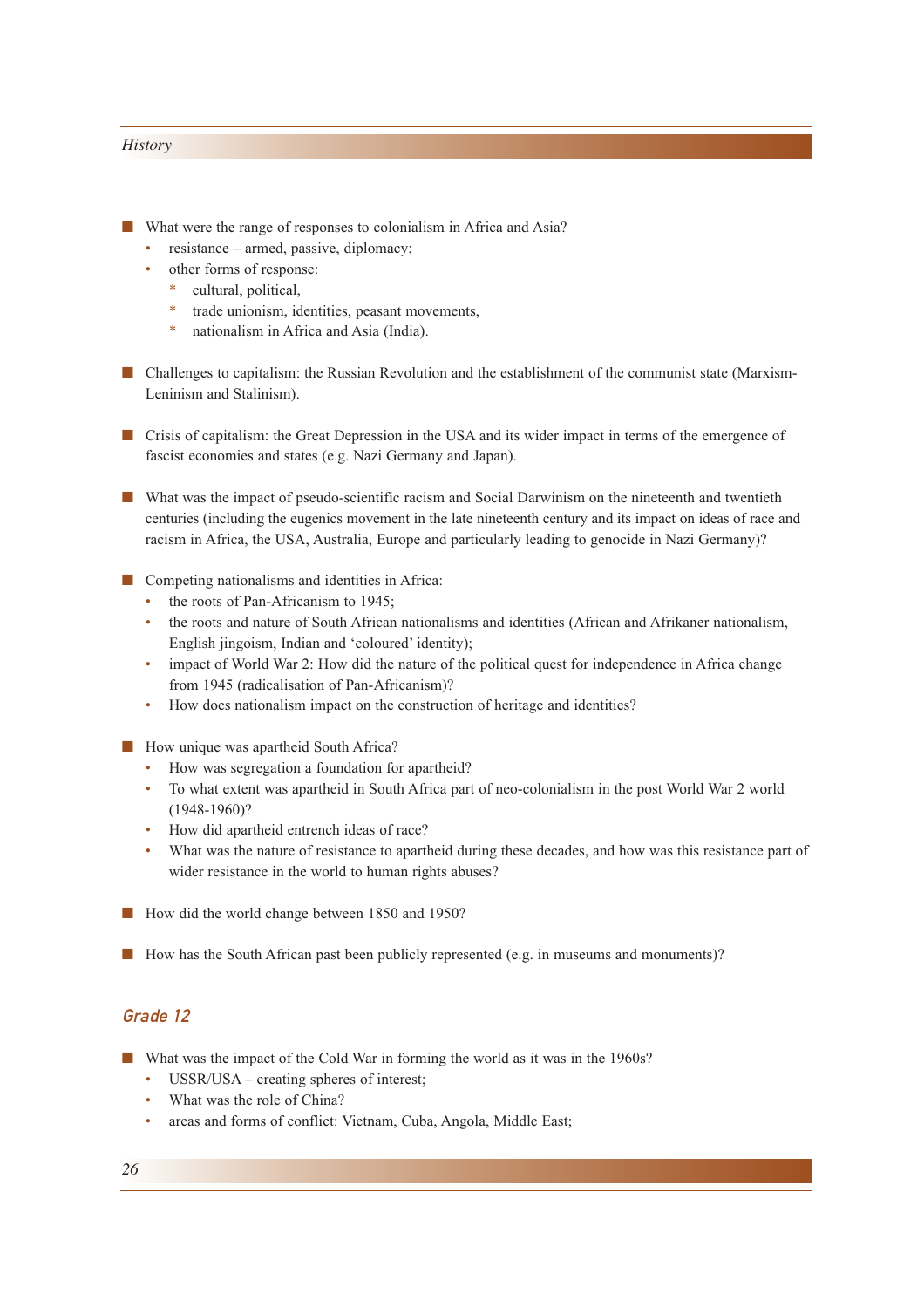- What role did the United Nations (UN) and other multi-lateral organisations such as the Organisation of African Unity (OAU) and the Non-Aligned Movement (NAM) play in attempting to mediate conflict?
- How was *uhuru* realised in Africa in the 1960s and 1970s?
	- What were the ideas that influenced the independent states?
	- What types of states were set up?
	- What were the possibilities and constraints?
	- What was the impact of internal and external factors on Africa during this time?
- What forms of civil society protest emerged from the 1960s up to 1990?
	- 1960s: civil rights, disarmament, student movements, peace movements, Black Power movement, women's movements;
	- 1970s: Black Consciousness Movement in South Africa;
	- apartheid South Africa and Eastern Europe in the 1980s.
- What was the impact of the collapse of the USSR in 1989?
	- on South Africa;
	- on Africa: reflection and re-imagining the nation in the 1990s a case study from Central, West or North Africa;
	- on the dominance of the USA.
- How did South Africa emerge as a democracy from the crises of the 1990s?
	- the crisis of apartheid in the 1980s;
	- the collapse of apartheid in South Africa coming together of internal and external pressures;
	- how the crises were managed conflict, compromise, negotiation, settlement, elections;
	- the Government of National Unity and the making of the new Constitution;
	- dealing with the past and facing the future;
	- new identities and the construction of heritage.
- What do we understand by globalisation?
	- the global economy: new forms of capital (new poverty, new wealth), neo-colonialism (the role of the IMF, the World Bank, multi-lateral organisations, OPEC);
	- the information age;
	- globalisation of culture:
	- migration of people (e.g. refugees);
	- the position of Africa in the global world: constraints and initiatives (NEPAD, the African Union, SADC, the African Renaissance);
	- the responses and challenges to globalisation: localisation, extremism and movements of civil society (e.g. environmental movements);
	- How different is the world today from 1960?
- What are the ideologies and debates around the constructed heritage icons from the period? For example:
	- What are the ideologies and debates around South African heritage symbols and representations today?
	- How have the findings of palaeontology, archaeology and genetics transformed the notions of race?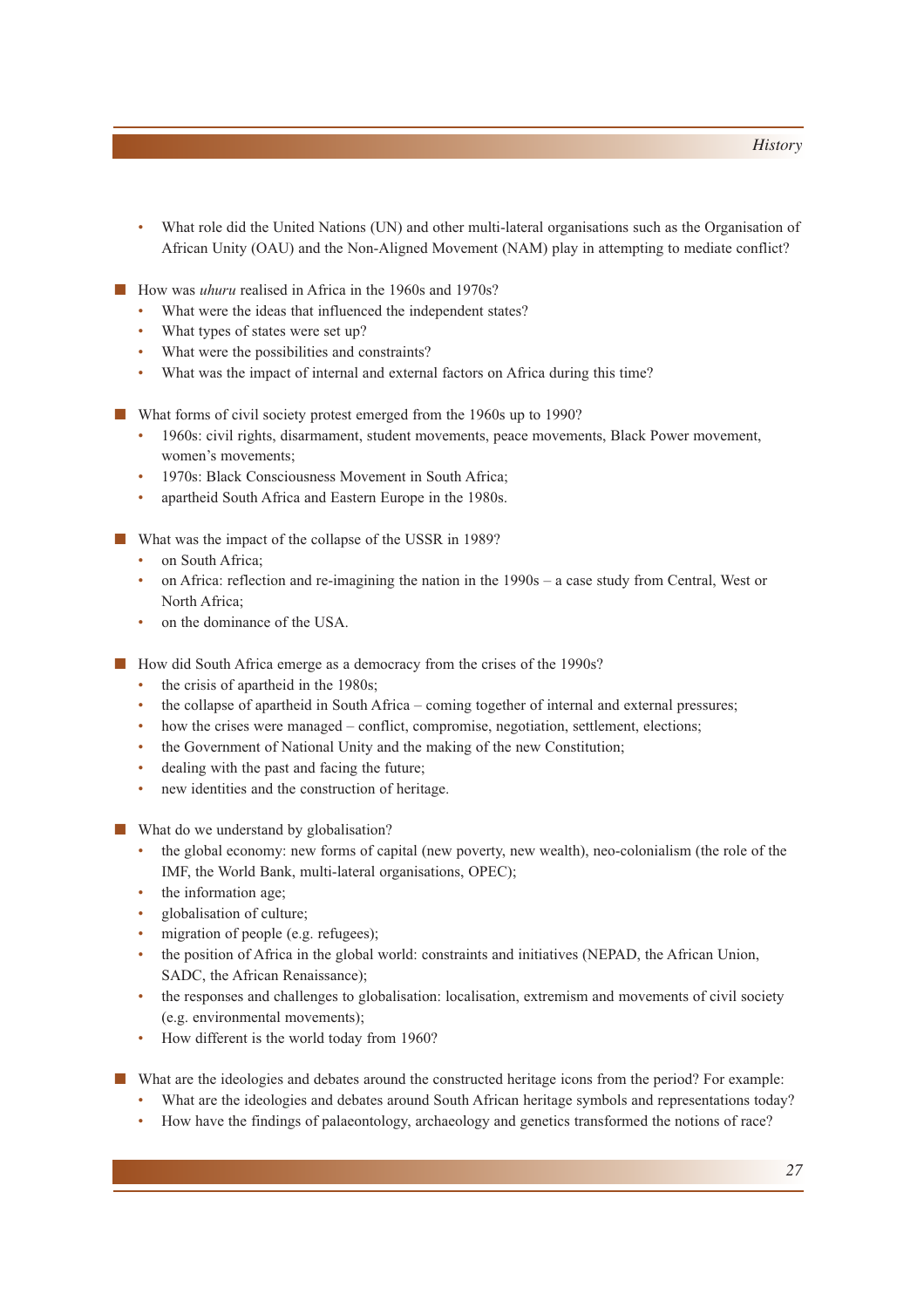## Grade 10



## FET content framework

## Overall key questions for FET:

## **How do we understand our world today? What legacies of the past shape the present?**

In understanding our world today and the legacies that shaped our present, the broad themes of power alignments, human rights, issues of civil society and globalisation were used in suggesting areas of content. Each grade opens with a broad survey of the world at the beginning of the period and closes with a summary of the changes during the period studied.

## Proposed content

- What was the world like in the mid-fifteenth century? (What were the bases of power, power relations, technology, economy and trade?)
	- Africa (Songhay);
	- China (Ming);
	- India (Mogul);
	- Ottoman Empire;
	- the Americas;
	- How were European societies organised at this time?
	- How were Southern Africa societies (including Zimbabwe) organised in relation to the above societies?
- What was the impact of conquest, warfare and early colonialism in the Americas (Spain), Africa (Portugal, Holland) and India (France, Britain)?
	- What was the nature of the shifting dominance by Europe of the world – Portugal, Spain, Holland, England?
	- What was the nature of the emerging attitudes to race during this period (e.g. Sarah Baartman)?
- Slavery:
	- What was the connection between slavery and the accumulation of wealth during the Industrial Revolution?
	- What was the link between the Atlantic slave trade and racism?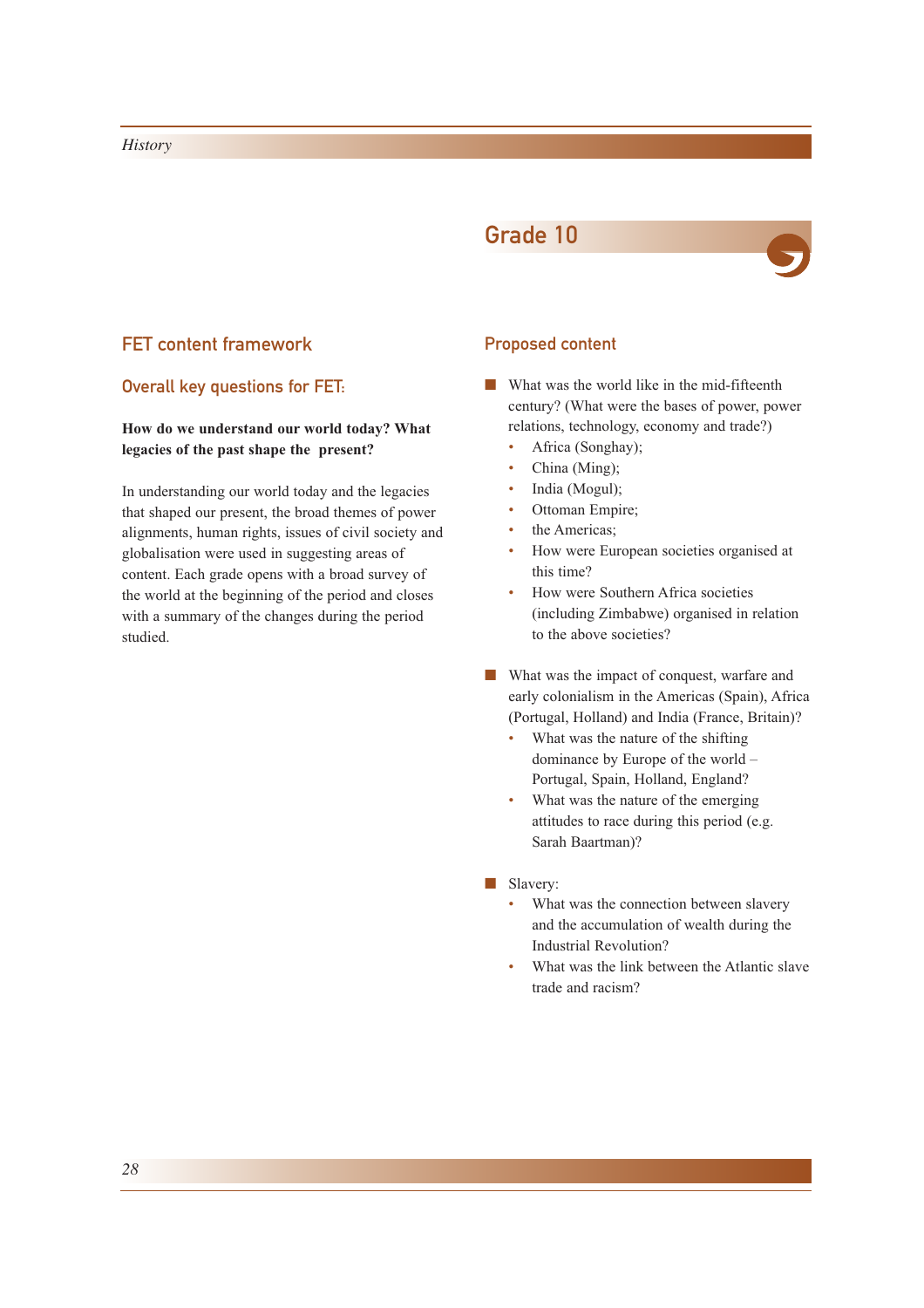## Grade 11 Grade 12



- What was the world like by 1850?
	- African state formations:
	- Americas;
	- Europe;
	- Asia.

### ■ Imperialism:

- What was the nature of imperialism in the nineteenth and early twentieth centuries?
- What were the consequences of imperialism for Africa and Asia in terms of power relations and trade?
- What was the link between imperialism and World War 1?
- How did imperialism and colonialism entrench ideas of race – segregation, assimilation, paternalism?
- How did imperialism dominate indigenous knowledge production?
- What were the range of responses to colonialism in Africa and Asia?
	- resistance armed, passive, diplomacy;
	- other forms of response:
		- cultural, political,
		- \* trade unionism, identities, peasant movements,
		- \* nationalism in Africa and Asia (India)
- Challenges to capitalism: the Russian Revolution and the establishment of the communist state (Marxism-Leninism and Stalinism).



### Proposed content **Proposed content**

- What was the impact of the Cold War in forming the world as it was in the 1960s?
	- USSR/USA creating spheres of interest;
	- What was the role of China?
	- areas and forms of conflict: Vietnam, Cuba, Angola, Middle East;
	- What role did the United Nations (UN) and other multi-lateral organisations such as the Organisation of African Unity (OAU) and the Non-Aligned Movement (NAM) play in attempting to mediate conflict?
- How was *uhuru* realised in Africa in the 1960s and 1970s?
	- What were the ideas that influenced the independent states?
	- What types of states were set up?
	- What were the possibilities and constraints?
	- What was the impact of internal and external factors on Africa during this time?
- What forms of civil society protest emerged from the 1960s up to 1990?
	- 1960s: civil rights, disarmament, student movements, peace movements, Black Power movement, women's movements;
	- 1970s: Black Consciousness Movement in South Africa;
	- apartheid South Africa and Eastern Europe in the 1980s.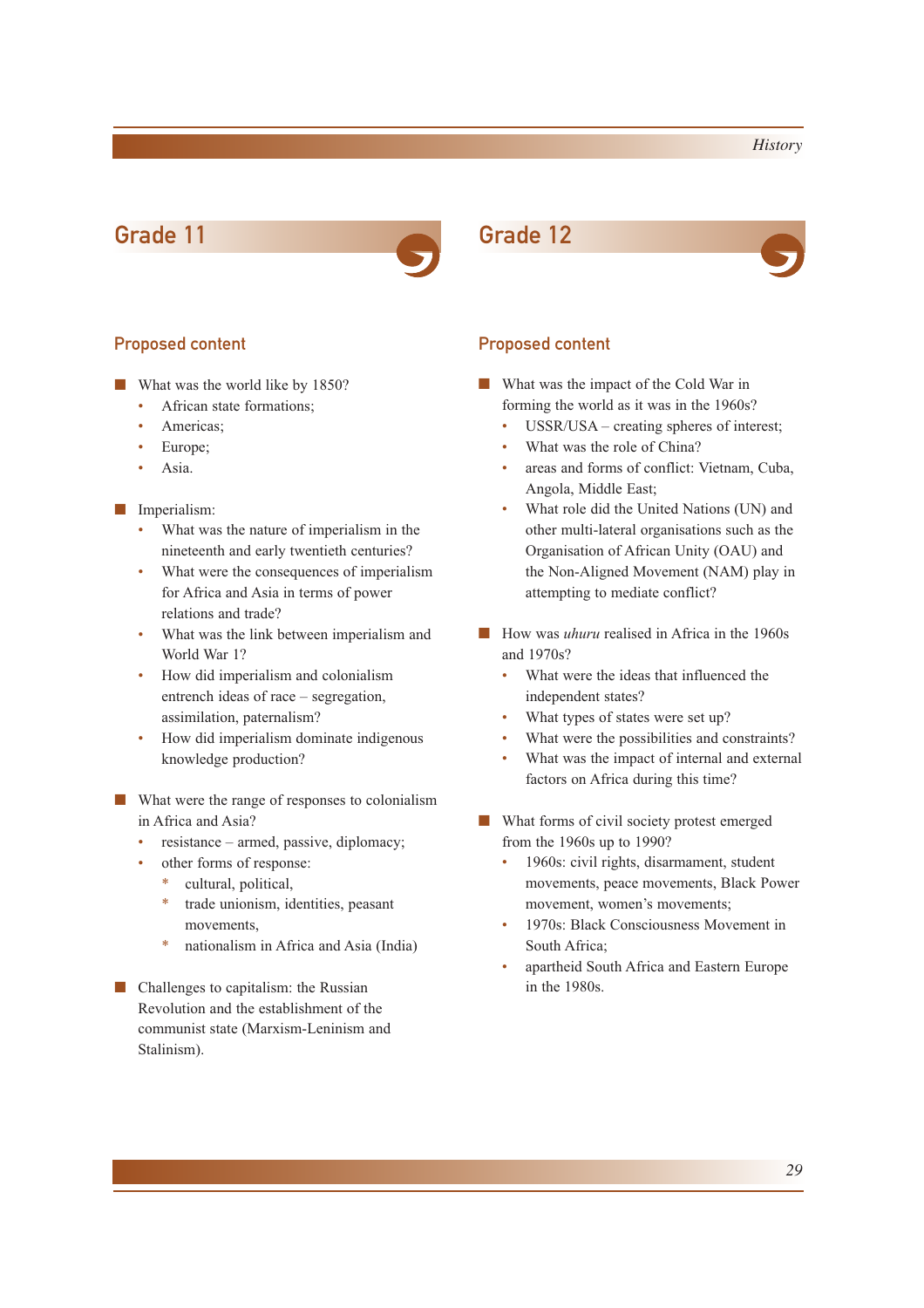## Grade 10



## FET content framework **Continued**

Overall key questions for FET:

## **How do we understand our world today? What legacies of the past shape the present?**

In understanding our world today and the legacies that shaped our present, the broad themes of power alignments, human rights, issues of civil society and globalisation were used in suggesting areas of content. Each grade opens with a broad survey of the world at the beginning of the period and closes with a summary of the changes during the period studied.

## Proposed content

- The quest for liberty:
	- How did the American War of Independence challenge the old basis of power? Who benefited?
	- The French Revolution and the ideas of liberty, equality, fraternity and individual freedom: What sort of liberty, equality and fraternity was involved? How did the ideas play out in the relationships between the French and other people (e.g. Africa, Haiti)?
	- The ending of slavery in British colonies (e.g. the Caribbean, the Cape Colony) and the USA: What brought about the ending of slavery? What economic causes were there (new needs of an industrialising economy)? How important was the role that slaves played in achieving their freedom? How much freedom did they obtain?
	- In terms of human rights, power and poverty, did American society change after the Civil War?
- Industrial Revolution:
	- How did the Industrial Revolution lay the foundations for a new world economic system?
	- How did the Industrial Revolution change society (mass education, trade unionism, civil movements)?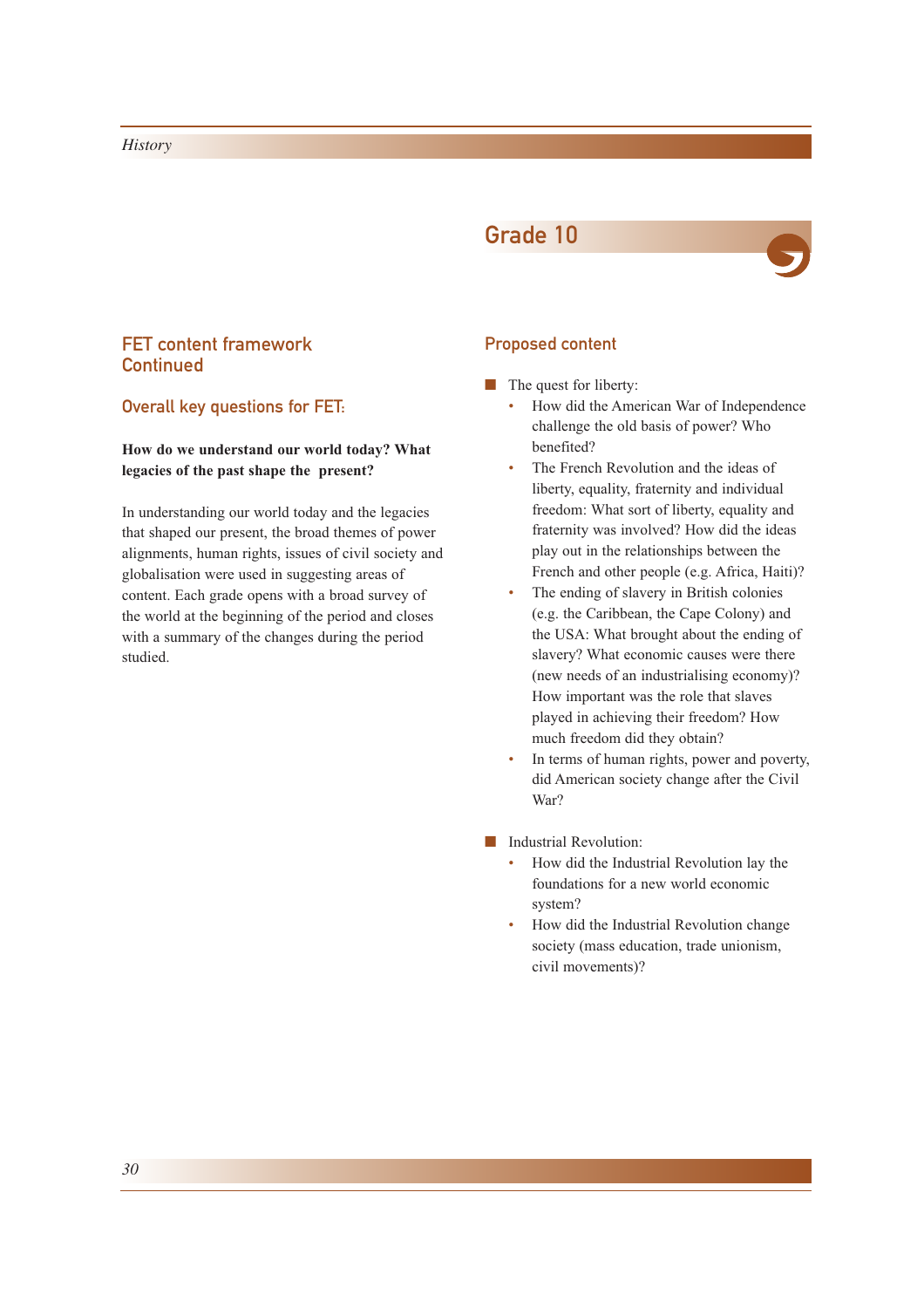## Grade 11 Grade 12



### Proposed content **Proposed content**

- Crisis of capitalism: the Great Depression in the USA and its wider impact in terms of the emergence of fascist economies and states (e.g. Nazi Germany and Japan).
- What was the impact of pseudo-scientific racism and Social Darwinism on the nineteenth and twentieth centuries, including the eugenics movement in the late nineteenth century and its impact on ideas of race and racism in Africa, the USA, Australia, Europe and particularly leading to genocide in Nazi Germany?
- Competing nationalisms and identities in Africa:
	- the roots of Pan-Africanism to 1945;
	- the roots and nature of South African nationalisms and identities (African and Afrikaner nationalism, English jingoism, Indian and 'coloured' identity);
	- impact of World War 2: How did the nature of the political quest for independence in Africa change from 1945? (radicalisation of Pan-Africanism)?
	- How does nationalism impact on the construction of heritage and identities?
- How unique was apartheid South Africa?
	- How was segregation a foundation for apartheid?
	- To what extent was apartheid in South Africa part of neo-colonialism in the post World War 2 world (1948-1960)?
	- How did apartheid entrench ideas of race?
	- What was the nature of resistance to apartheid during these decades, and how was this resistance part of wider resistance in the world to human rights abuses?



- What was the impact of the collapse of the USSR in 1989?
	- on South Africa:
	- on Africa: reflection and re-imagining the nation in the 1990s – a case study from Central, West or North Africa;
	- on the dominance of the USA.
- How did South Africa emerge as a democracy from the crises of the 1990s?
	- the crisis of apartheid in the 1980s;
	- the collapse of apartheid in South Africa  $$ coming together of internal and external pressures;
	- how the crises were managed  $-$  conflict, compromise, negotiation, settlement, elections;
	- the Government of National Unity and the making of the new Constitution;
	- dealing with the past and facing the future;
	- new identities and the construction of heritage.
- What do we understand by globalisation?
	- the global economy: new forms of capital (new poverty, new wealth), neo-colonialism 9the role of the IMF, the World Bank, multilaterial organisations, OPEC);
	- the information age;
	- globalisation of culture;
	- migration of people (e.g. refugees);
	- the position of Africa in the global world: constraints and initiatives (NEPAD, the African Union, SADC, the African Renaissance);
	- the responses and challenges to globalisation: localisation, extremism and movement of civil society (e.g. environmental movements);
	- How different is the world today from 1960?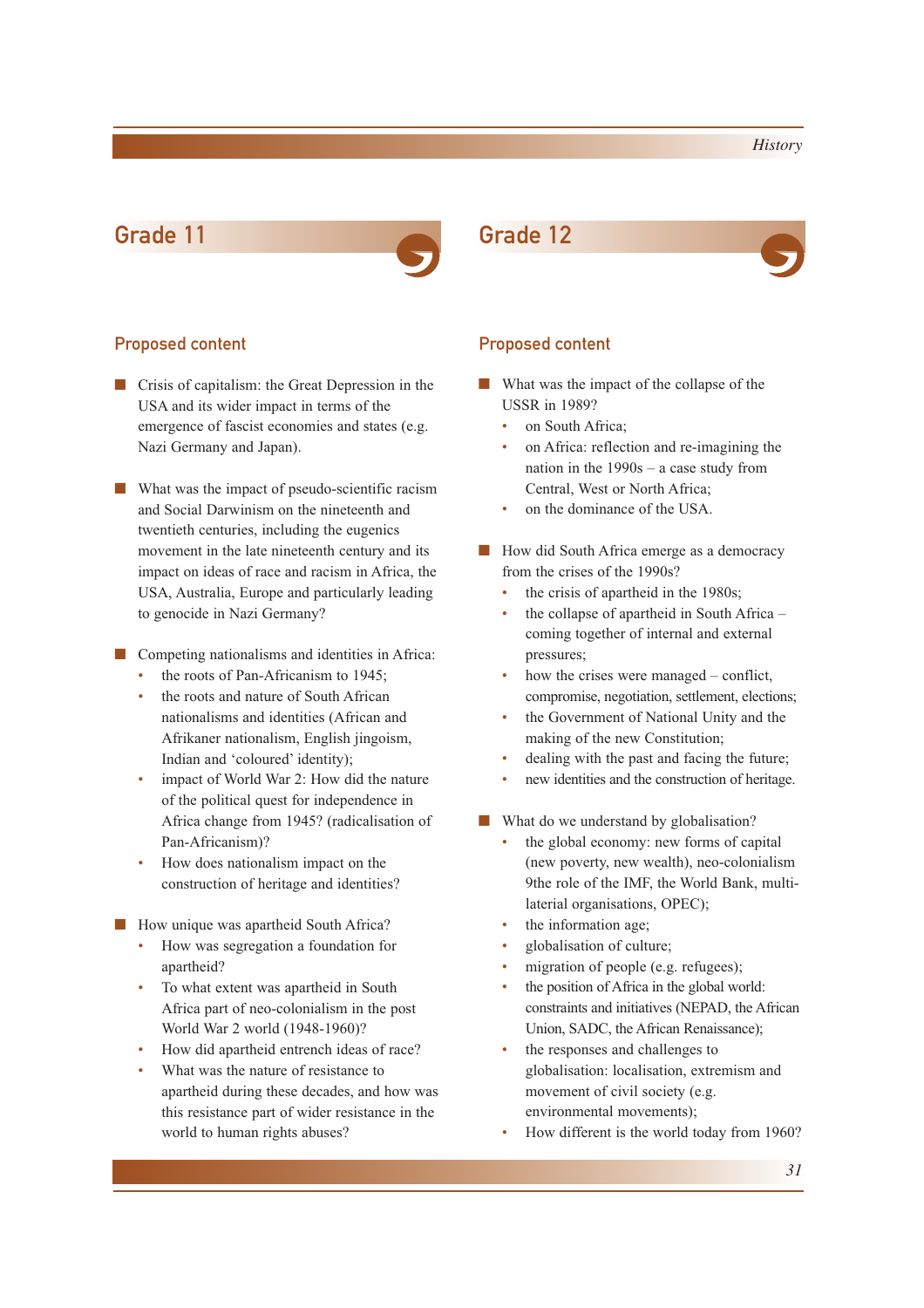## Grade 10



## FET content framework **Continued**

Overall key questions for FET:

## **How do we understand our world today? What legacies of the past shape the present?**

In understanding our world today and the legacies that shaped our present, the broad themes of power alignments, human rights, issues of civil society and globalisation were used in suggesting areas of content. Each grade opens with a broad survey of the world at the beginning of the period and closes with a summary of the changes during the period studied.

## Proposed content

- What transformations occurred in Southern Africa between 1750 and 1850?
- How did the world change between 1450 and 1850?
- What are the constructed heritage icons from the period that are celebrated today? For example:
	- How and why has Great Zimbabwe become central to Zimbabwean nationalism?
	- What are the critical issues about humans on display (e.g. Sarah Baartman) and the way museums depict humans?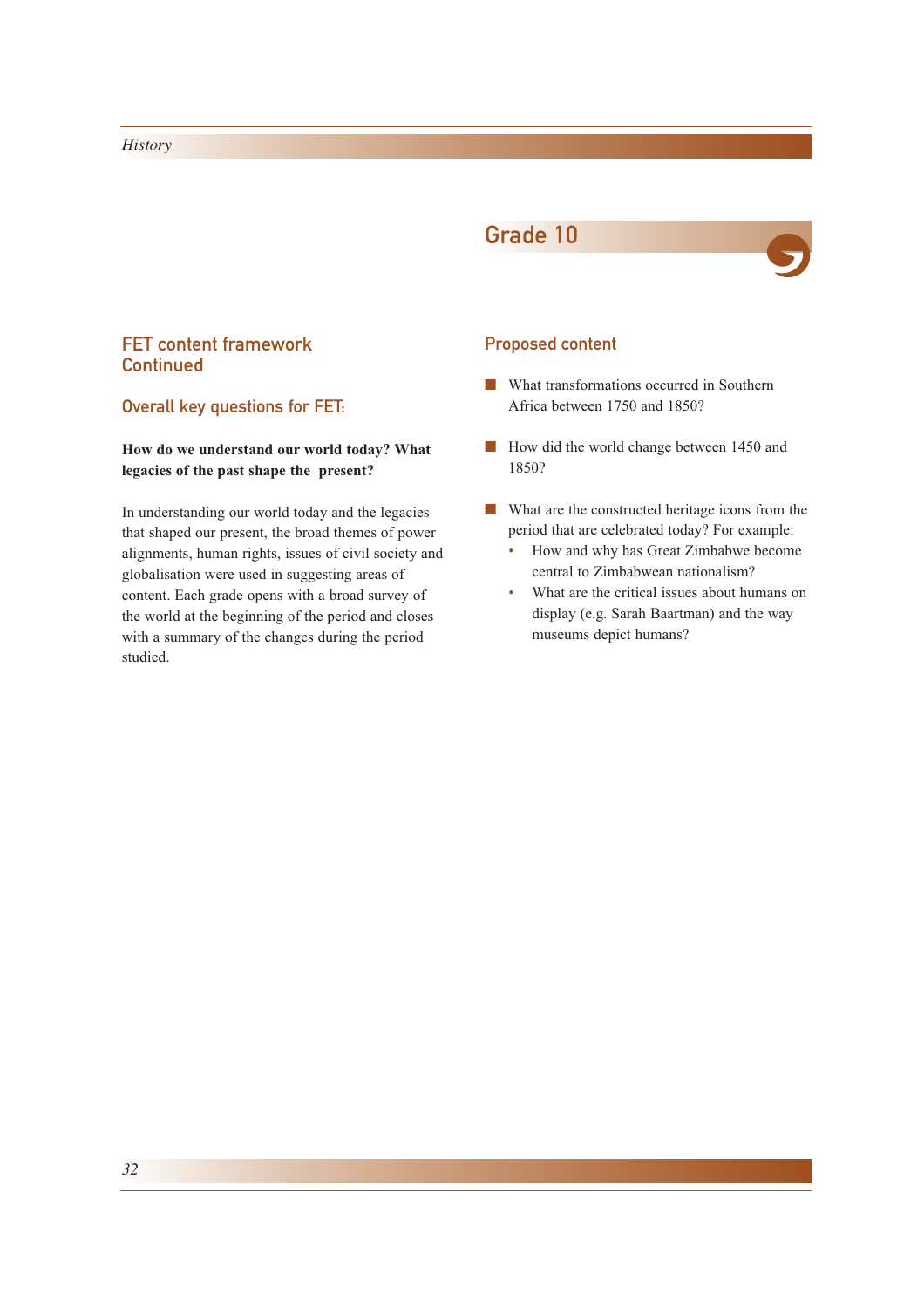## Grade 11 Grade 12



## Proposed content **Proposed content**

- How did the world change between 1850 and 1950?
- How has the South African past been publicly represented (e.g. in museums and monuments)?



- What are the ideologies and debates around the constructed heritage icons from the period? For example:
	- What are the ideologies and debates around South African heritage symbols and representations today?
	- How have the findings of palaeontology, archaeology and genetics transformed the notions of race?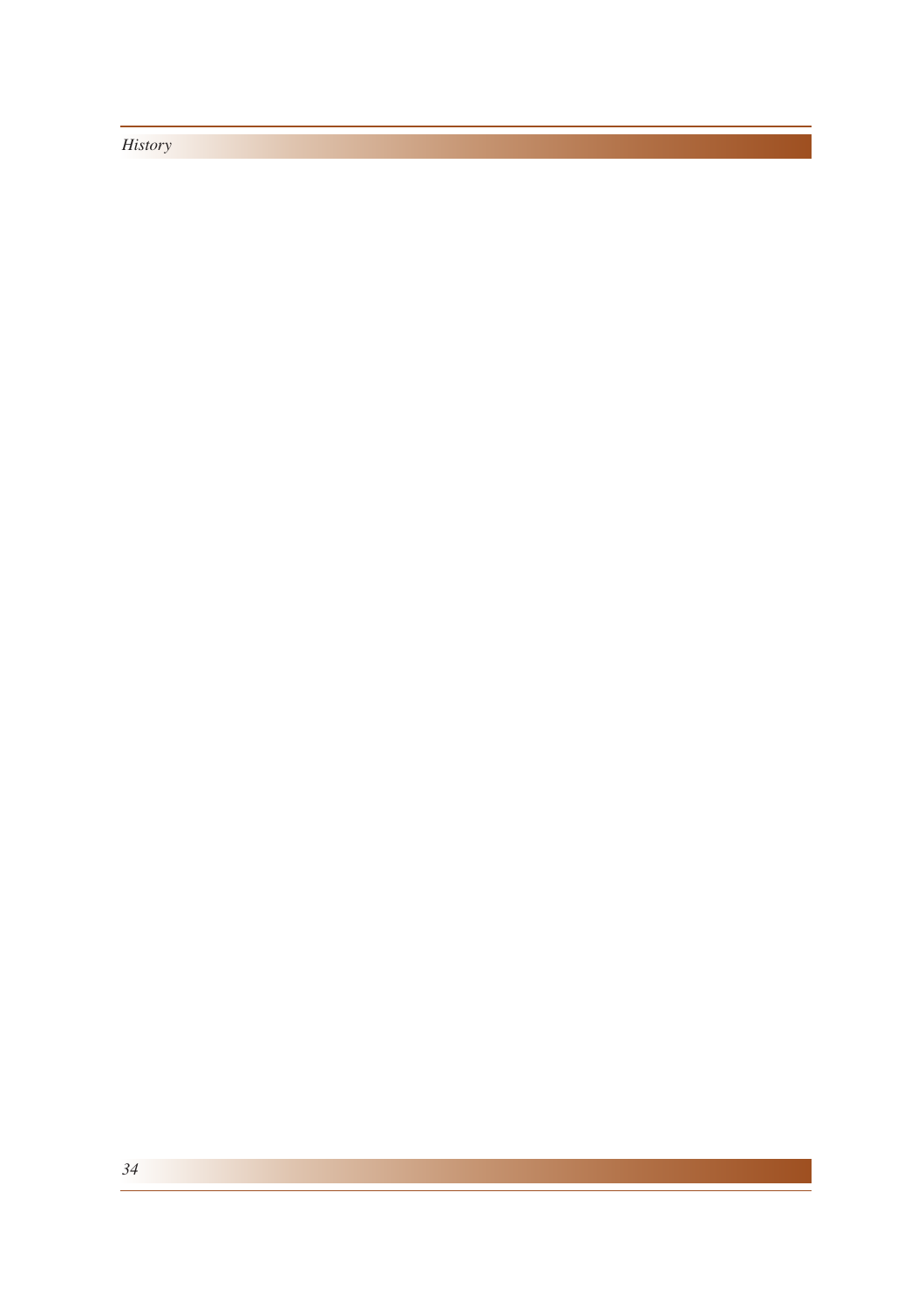## CHAPTER 4

## ASSESSMENT

## INTRODUCTION

Assessment is a critical element of the National Curriculum Statement Grades  $10 - 12$  (General). It is a process of collecting and interpreting evidence in order to determine the learner's progress in learning and to make a judgement about a learner's performance. Evidence can be collected at different times and places, and with the use of various methods, instruments, modes and media.

To ensure that assessment results can be accessed and used for various purposes at a future date, the results have to be recorded. There are various approaches to recording learners' performances. Some of these are explored in this chapter. Others are dealt with in a more subject-specific manner in the Learning Programme Guidelines.

Many stakeholders have an interest in how learners perform in Grades  $10 - 12$ . These include the learners themselves, parents, guardians, sponsors, provincial departments of education, the Department of Education, the Ministry of Education, employers, and higher education and training institutions. In order to facilitate access to learners' overall performances and to inferences on learners' competences, assessment results have to be reported. There are many ways of reporting. The Learning Programme Guidelines and the Assessment Guidelines discuss ways of recording and reporting on school-based and external assessment as well as giving guidance on assessment issues specific to the subject.

## WHY ASSESS

Before a teacher assesses learners, it is crucial that the purposes of the assessment be clear and unambiguous. Understanding the purposes of assessment ensures that an appropriate match exists between the purposes and the methods of assessment. This, in turn, will help to ensure that decisions and conclusions based on the assessment are fair and appropriate for the particular purpose or purposes.

There are many reasons why learners' performance is assessed. These include monitoring progress and providing feedback, diagnosing or remediating barriers to learning, selection, guidance, supporting learning, certification and promotion.

In this curriculum, learning and assessment are very closely linked. Assessment helps learners to gauge the value of their learning. It gives them information about their own progress and enables them to take control of and to make decisions about their learning. In this sense, assessment provides information about whether teaching and learning is succeeding in getting closer to the specified Learning Outcomes. When assessment indicates lack of progress, teaching and learning plans should be changed accordingly.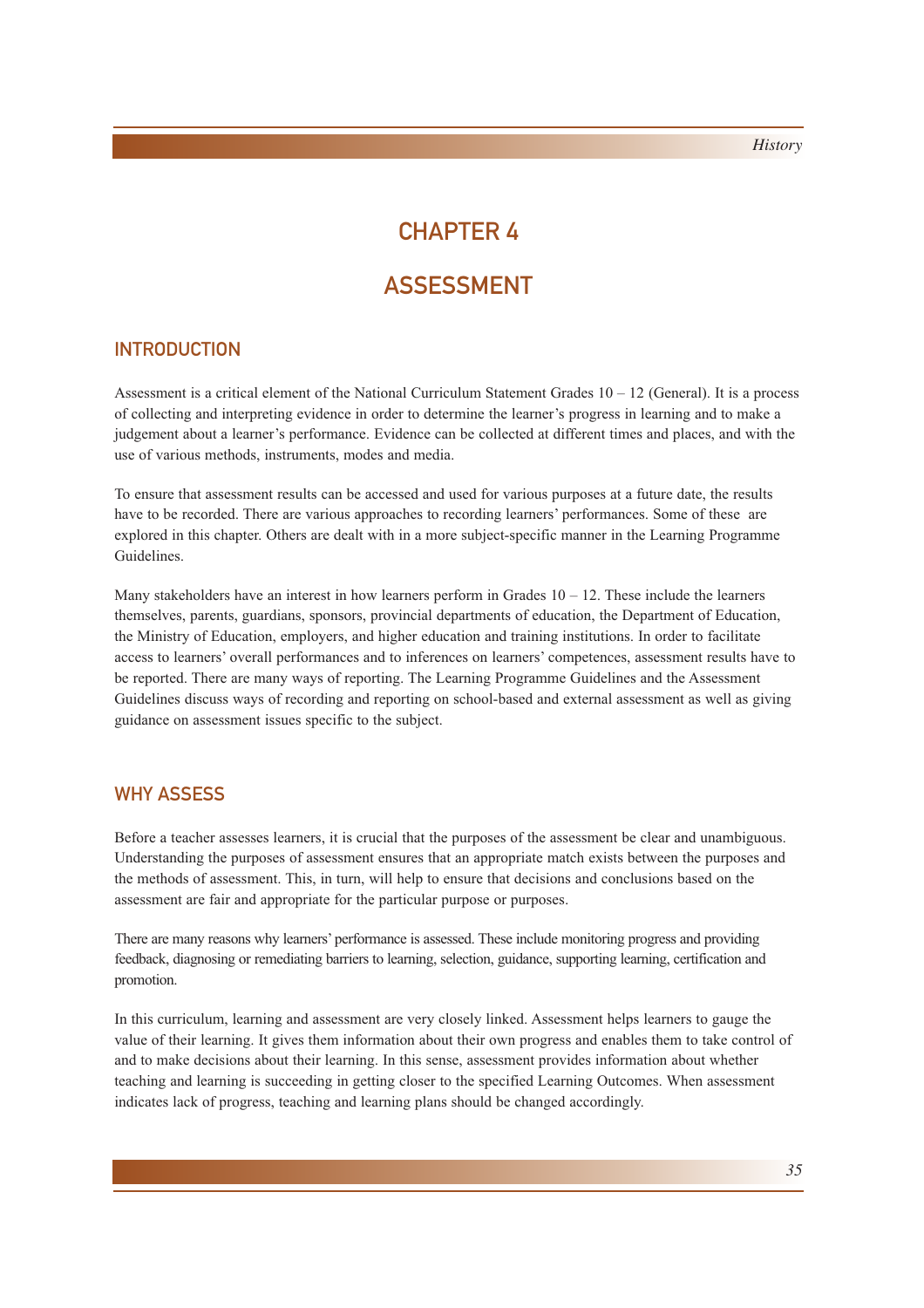## TYPES OF ASSESSMENT

This section discusses the following types of assessment:

- baseline assessment;
- diagnostic assessment;
- formative assessment; and
- summative assessment.

## Baseline assessment

Baseline assessment is important at the start of a grade, but can occur at the beginning of any learning cycle. It is used to establish what learners already know and can do. It helps in the planning of activities and in Learning Programme development. The recording of baseline assessment is usually informal.

### Diagnostic assessment

Any assessment can be used for diagnostic purposes – that is, to discover the cause or causes of a learning barrier. Diagnostic assessment assists in deciding on support strategies or identifying the need for professional help or remediation. It acts as a checkpoint to help redefine the Learning Programme goals, or to discover what learning has not taken place so as to put intervention strategies in place.

## Formative assessment

Any form of assessment that is used to give feedback to the learner is fulfilling a formative purpose. Formative assessment is a crucial element of teaching and learning. It monitors and supports the learning process. All stakeholders use this type of assessment to acquire information on the progress of learners. Constructive feedback is a vital component of assessment for formative purposes.

## Summative assessment

When assessment is used to record a judgement of the competence or performance of the learner, it serves a summative purpose. Summative assessment gives a picture of a learner's competence or progress at any specific moment. It can occur at the end of a single learning activity, a unit, cycle, term, semester or year of learning. Summative assessment should be planned and a variety of assessment instruments and strategies should be used to enable learners to demonstrate competence.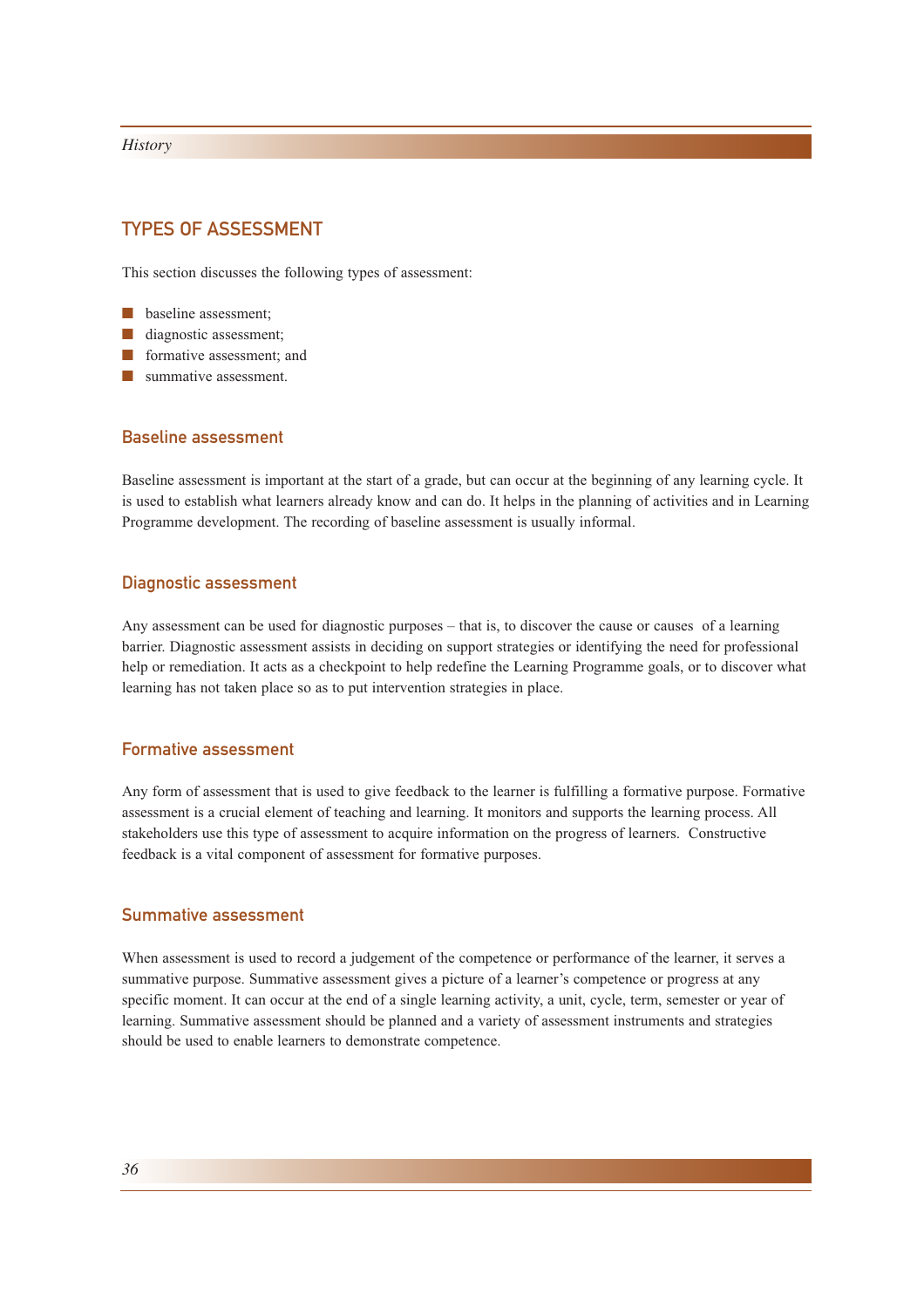## WHAT SHOULD ASSESSMENT BE AND DO?

Assessment should:

- be understood by the learner and by the broader public;
- be clearly focused;
- be integrated with teaching and learning;
- be based on the pre-set criteria of the Assessment Standards;
- allow for expanded opportunities for learners;
- be learner-paced and fair; and
- be flexible;
- use a variety of instruments;
- use a variety of methods.

## HOW TO ASSESS

Teachers' assessment of learners' performances must have a great degree of reliability. This means that teachers' judgements of learners' competences should be generalisable across different times, assessment items and markers. The judgements made through assessment should also show a great degree of validity; that is, they should be made on the aspects of learning that were assessed.

Because each assessment cannot be totally valid or reliable by itself, decisions on learner progress must be based on more than one assessment. This is the principle behind continuous assessment (CASS). Continuous assessment is a strategy that bases decisions about learning on a range of different assessment activities and events that happen at different times throughout the learning process. It involves assessment activities that are spread throughout the year, using various kinds of assessment instruments and methods such as tests, examinations, projects and assignments. Oral, written and performance assessments are included. The different pieces of evidence that learners produce as part of the continuous assessment process can be included in a portfolio. Different subjects have different requirements for what should be included in the portfolio. The Learning Programme Guidelines discuss these requirements further.

Continuous assessment is both classroom-based and school-based, and focuses on the ongoing manner in which assessment is integrated into the process of teaching and learning. Teachers get to know their learners through their day-to-day teaching, questioning, observation, and through interacting with the learners and watching them interact with one another.

Continuous assessment should be applied both to sections of the curriculum that are best assessed through written tests and assignments and those that are best assessed through other methods, such as by performance, using practical or spoken evidence of learning.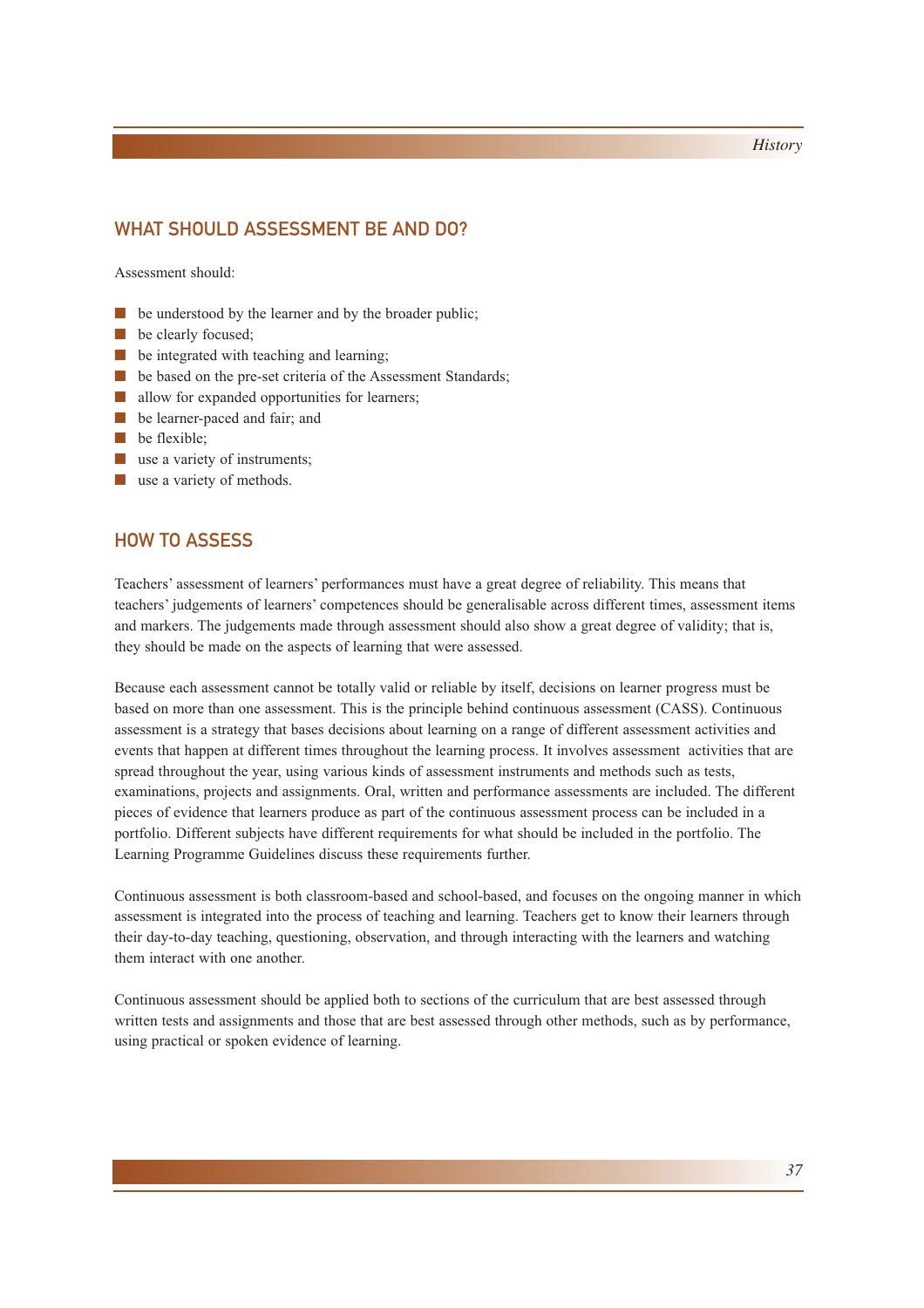## METHODS OF ASSESSMENT

## Self-assessment

All Learning Outcomes and Assessment Standards are transparent. Learners know what is expected of them. Learners can, therefore, play an important part, through self-assessment, in 'pre-assessing' work before the teacher does the final assessment. Reflection on one's own learning is a vital component of learning.

## Peer assessment

Peer assessment, using a checklist or rubric, helps both the learners whose work is being assessed and the learners who are doing the assessment. The sharing of the criteria for assessment empowers learners to evaluate their own and others' performances.

### Group assessment

The ability to work effectively in groups is one of the Critical Outcomes. Assessing group work involves looking for evidence that the group of learners co-operate, assist one another, divide work, and combine individual contributions into a single composite assessable product. Group assessment looks at process as well as product. It involves assessing social skills, time management, resource management and group dynamics, as well as the output of the group.

## METHODS OF COLLECTING ASSESSMENT EVIDENCE

There are various methods of collecting evidence. Some of these are discussed below.

## Observation-based assessment

Observation-based assessment methods tend to be less structured and allow the development of a record of different kinds of evidence for different learners at different times. This kind of assessment is often based on tasks that require learners to interact with one another in pursuit of a common solution or product. Observation has to be intentional and should be conducted with the help of an appropriate observation instrument.

## Test-based assessment

Test-based assessment is more structured, and enables teachers to gather the same evidence for all learners in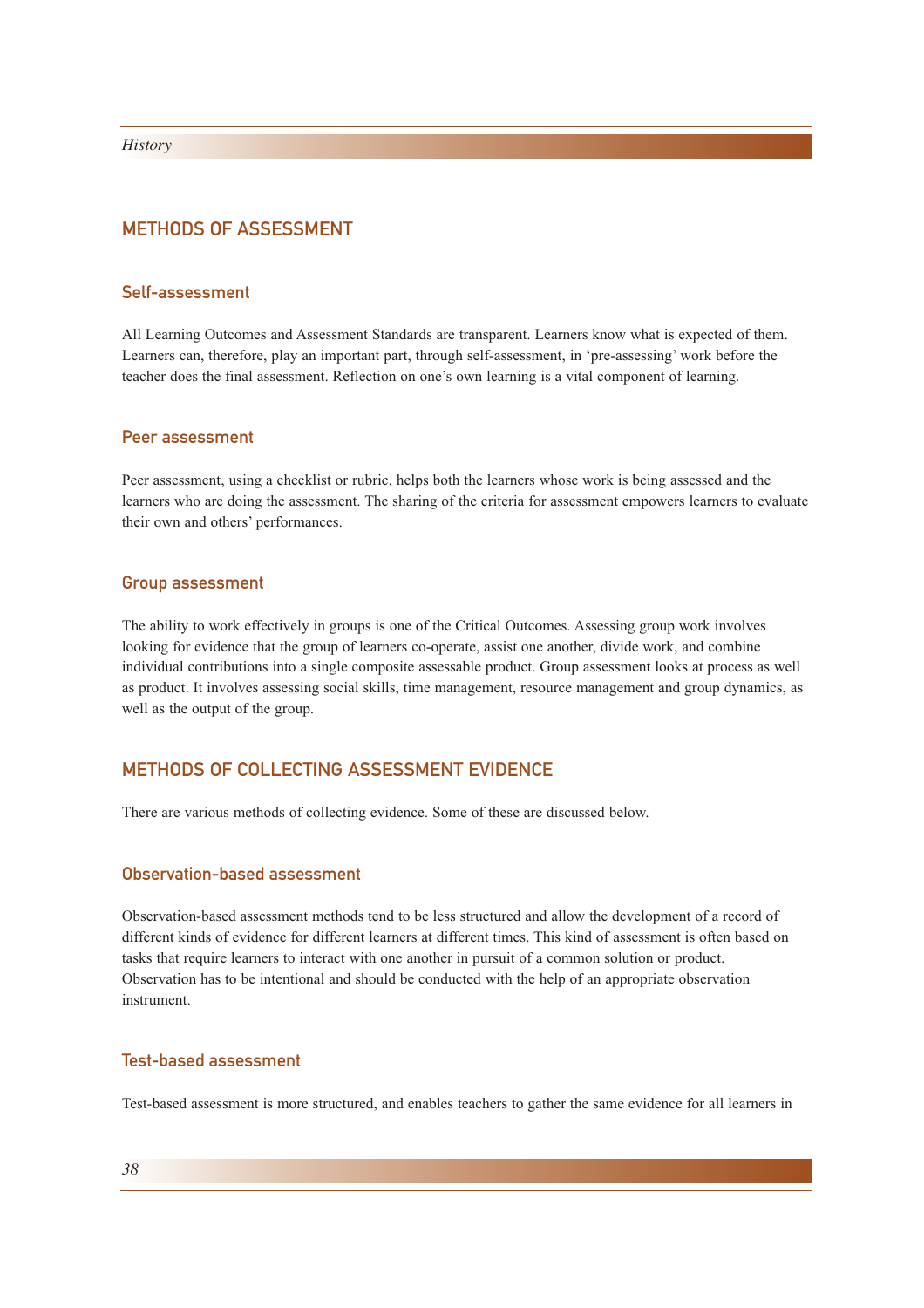the same way and at the same time. This kind of assessment creates evidence of learning that is verified by a specific score. If used correctly, tests and examinations are an important part of the curriculum because they give good evidence of what has been learned.

## Task-based assessment

Task-based or performance assessment methods aim to show whether learners can apply the skills and knowledge they have learned in unfamiliar contexts or in contexts outside of the classroom. Performance assessment also covers the practical components of subjects by determining how learners put theory into practice. The criteria, standards or rules by which the task will be assessed are described in rubrics or task checklists, and help the teacher to use professional judgement to assess each learner's performance.

## RECORDING AND REPORTING

Recording and reporting involves the capturing of data collected during assessment so that it can be logically analysed and published in an accurate and understandable way.

### Methods of recording

There are different methods of recording. It is often difficult to separate methods of recording from methods of evaluating learners' performances.

The following are examples of different types of recording instruments:

- rating scales;
- task lists or checklists; and
- rubrics

Each is discussed below.

## Rating scales

Rating scales are any marking system where a symbol (such as A or B) or a mark (such as 5/10 or 50%) is defined in detail to link the coded score to a description of the competences that are required to achieve that score. The detail is more important than the coded score in the process of teaching and learning, as it gives learners a much clearer idea of what has been achieved and where and why their learning has fallen short of the target. Traditional marking tended to use rating scales without the descriptive details, making it difficult to have a sense of the learners' strengths and weaknesses in terms of intended outcomes. A six-point scale of achievement is used in the National Curriculum Statement Grades  $10 - 12$  (General).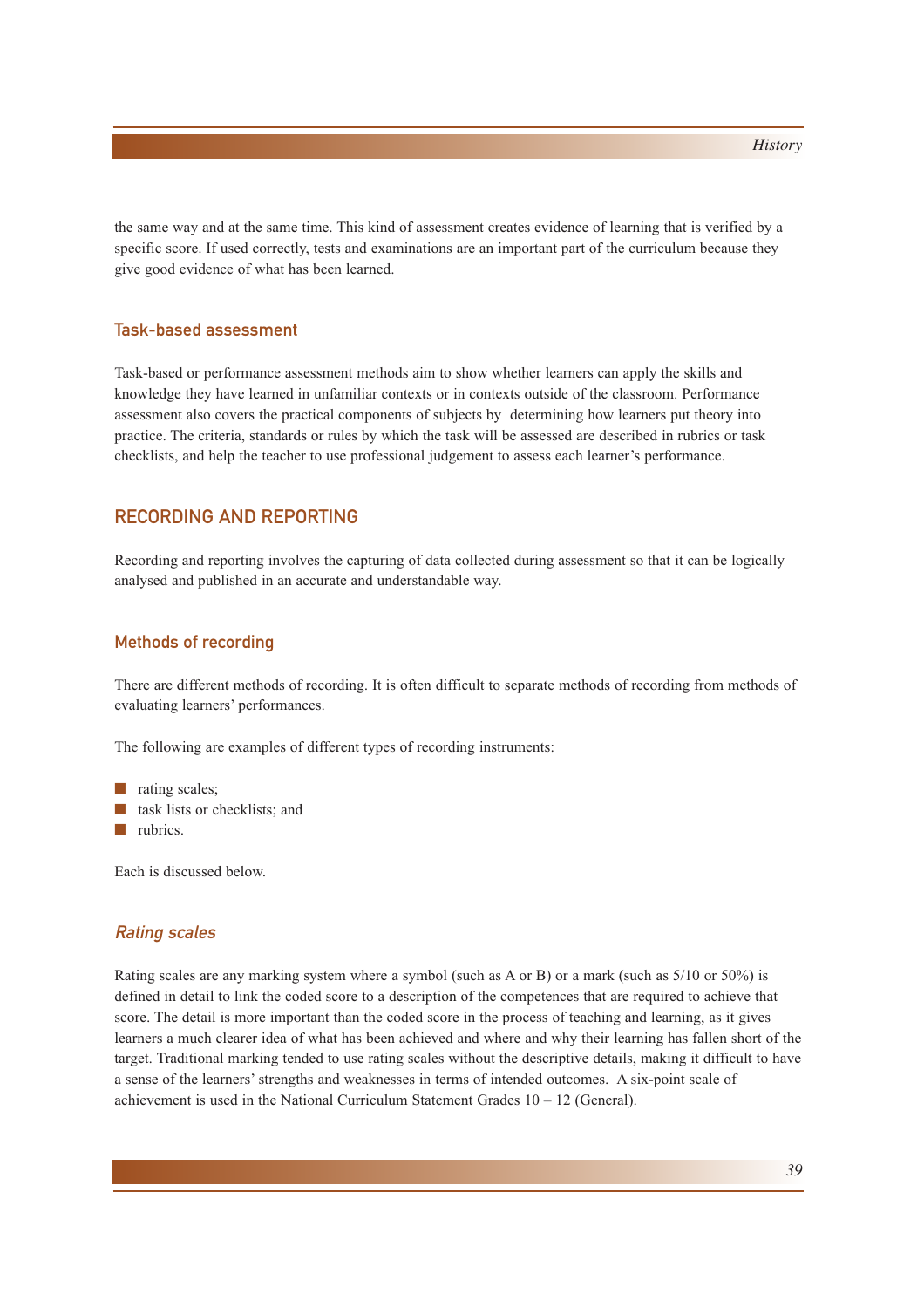## Task lists or checklists

Task lists or checklists consist of discrete statements describing the expected performance in a particular task. When a particular statement (criterion) on the checklist can be observed as having been satisfied by a learner during a performance, the statement is ticked off. All the statements that have been ticked off on the list (as criteria that have been met) describe the learner's performance. These checklists are very useful in peer or group assessment activities.

## **Rubrics**

Rubrics are a combination of rating codes and descriptions of standards. They consist of a hierarchy of standards with benchmarks that describe the range of acceptable performance in each code band. Rubrics require teachers to know exactly what is required by the outcome. Rubrics can be holistic, giving a global picture of the standard required, or analytic, giving a clear picture of the distinct features that make up the criteria, or can combine both. The Learning Programme Guidelines give examples of subject-specific rubrics.

To design a rubric, a teacher has to decide the following:

- Which outcomes are being targeted?
- Which Assessment Standards are targeted by the task?
- What kind of evidence should be collected?
- What are the different parts of the performance that will be assessed?
- What different assessment instruments best suit each part of the task (such as the process and the product)?
- What knowledge should be evident?
- What skills should be applied or actions taken?
- What opportunities for expressing personal opinions, values or attitudes arise in the task and which of these should be assessed and how?
- Should one rubric target all the Learning Outcomes and Assessment Standards of the task or does the task need several rubrics?
- How many rubrics are, in fact, needed for the task?

It is crucial that a teacher shares the rubric or rubrics for the task with the learners before they do the required task. The rubric clarifies what both the learning and the performance should focus on. It becomes a powerful tool for self-assessment.

### Reporting performance and achievement

Reporting performance and achievement informs all those involved with or interested in the learner's progress. Once the evidence has been collected and interpreted, teachers need to record a learner's achievements. Sufficient summative assessments need to be made so that a report can make a statement about the standard achieved by the learner.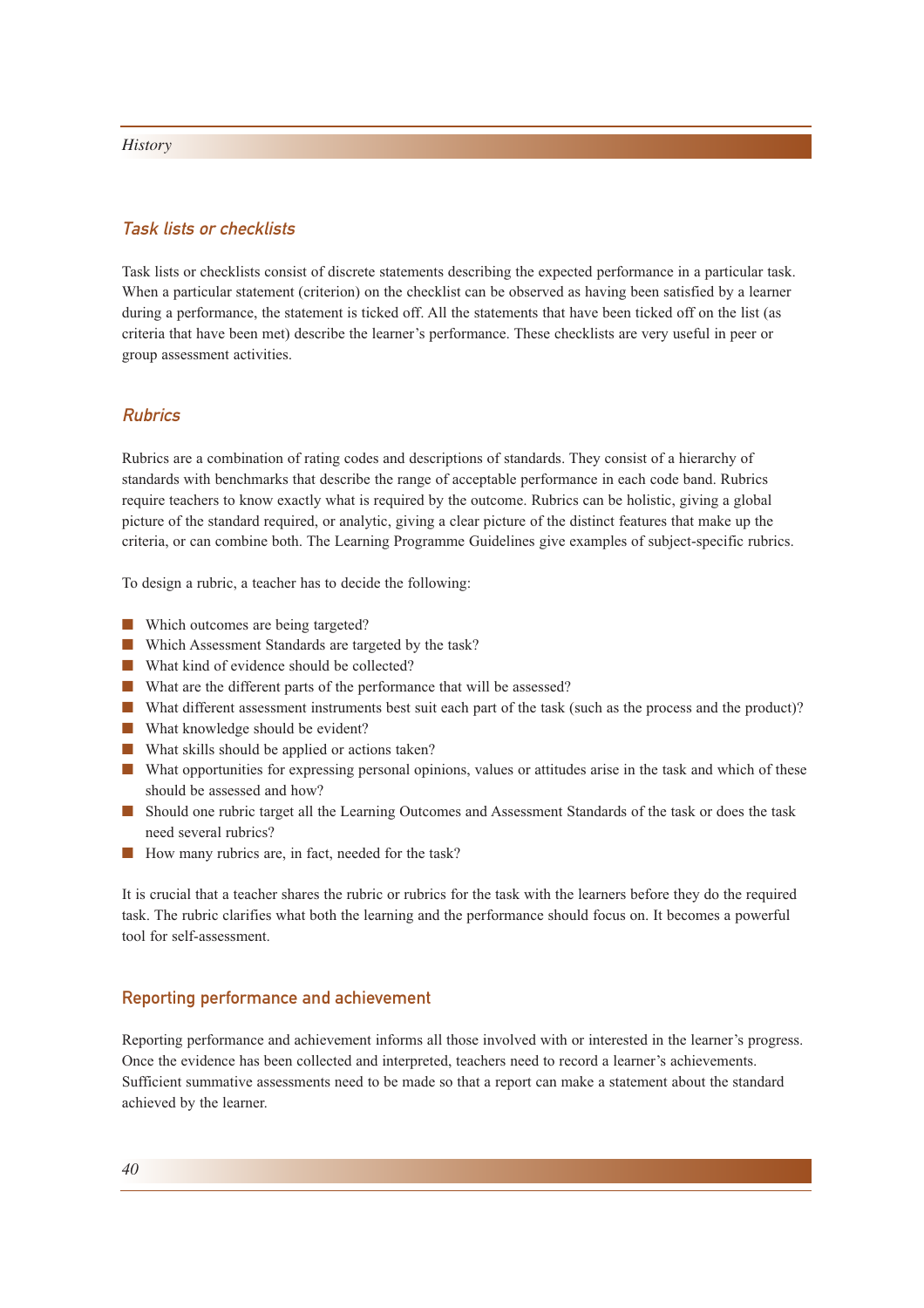The National Curriculum Statement Grades  $10 - 12$  (General) adopts a six-point scale of achievement. The scale is shown in Table 4.1.

| Rating<br>Code           | <b>Description of Competence</b> | <b>Marks</b><br>$(\%)$ |
|--------------------------|----------------------------------|------------------------|
| 6                        | Outstanding                      | 80-100                 |
| 5                        | Meritorious                      | 60-79                  |
| 4                        | Satisfactory                     | 50-59                  |
| 3                        | Adequate                         | $40 - 49$              |
| $\mathfrak{D}_{1}^{(1)}$ | Partial                          | 30-39                  |
|                          | Inadequate                       | $0 - 29$               |

## Table 4.1 Scale of achievement for the National Curriculum Statement Grades  $10 - 12$  (General)

## SUBJECT COMPETENCE DESCRIPTIONS

To assist with benchmarking the achievement of Learning Outcomes in Grades  $10 - 12$ , subject competences have been described to distinguish the grade expectations of what learners must know and be able to achieve. Six levels of competence have been described for each subject for each grade. These descriptions will assist teachers to assess learners and place them in the correct rating. The descriptions summarise the Learning Outcomes and the Assessment Standards, and give the distinguishing features that fix the achievement for a particular rating. The various achievement levels and their corresponding percentage bands are as shown in Table 4.1.

In line with the principles and practice of outcomes-based assessment, all assessment – both school-based and external – should primarily be criterion-referenced. Marks could be used in evaluating specific assessment tasks, but the tasks should be assessed against rubrics instead of simply ticking correct answers and awarding marks in terms of the number of ticks. The statements of competence for a subject describe the minimum skills, knowledge, attitudes and values that a learner should demonstrate for achievement on each level of the rating scale.

When teachers/assessors prepare an assessment task or question, they must ensure that the task or question addresses an aspect of a particular outcome. The relevant Assessment Standard or Standards must be used when creating the rubric for assessing the task or question. The descriptions clearly indicate the minimum level of attainment for each category on the rating scale.

The competence descriptions for this subject appear at the end of this chapter.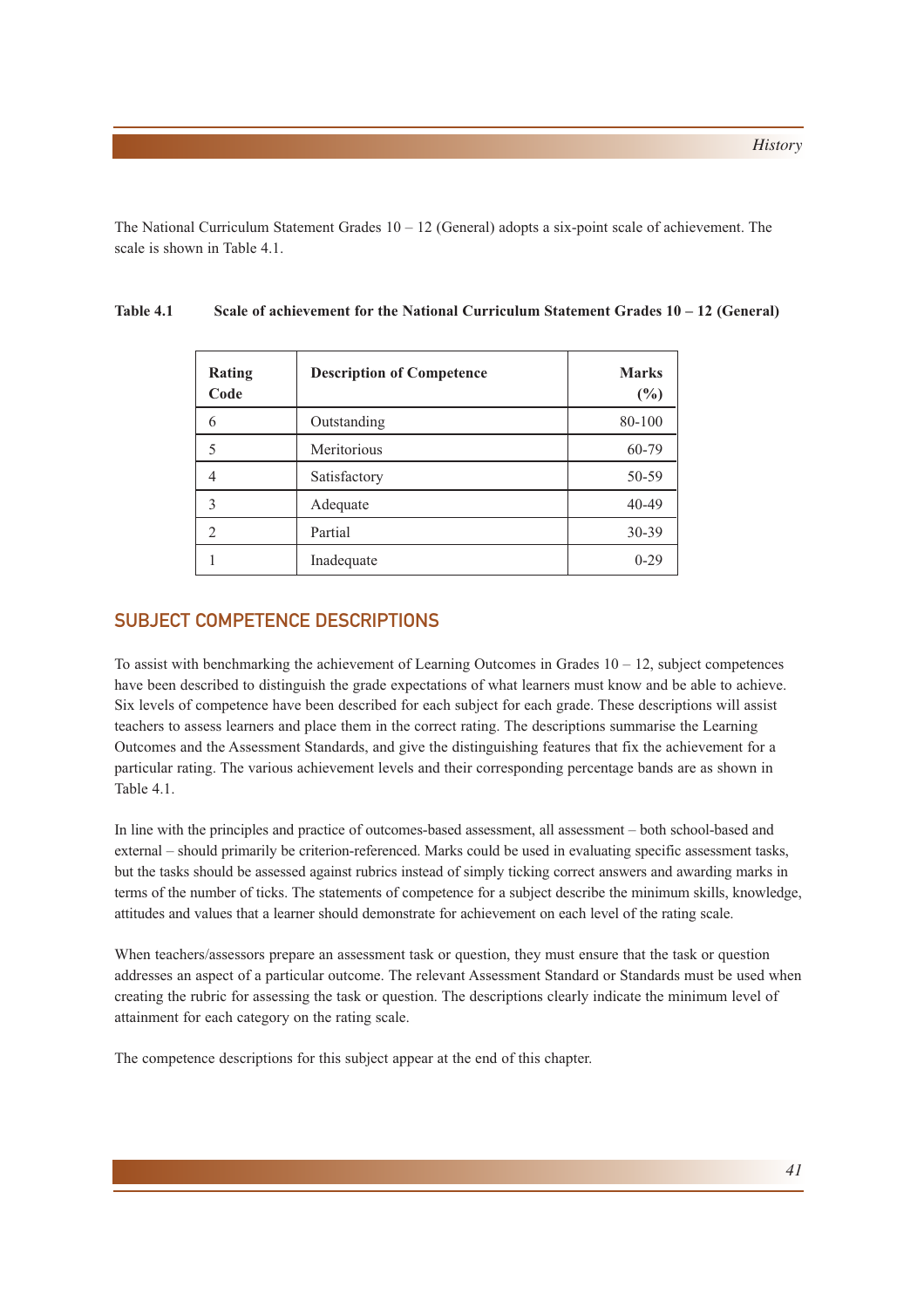## **PROMOTION**

Promotion at Grade 10 and Grade 11 level will be based on internal assessment only, but must be based on the same conditions as those for the Further Education and Training Certificate. The requirements, conditions, and rules of combination and condonation are spelled out in the *Qualifications and Assessment Policy Framework for the Grades 10 – 12 (General).*

## WHAT REPORT CARDS SHOULD LOOK LIKE

There are many ways to structure a report card, but the simpler the report card the better, provided that all important information is included. Report cards should include information about a learner's overall progress, including the following:

- the learning achievement against outcomes:
- the learner's strengths:
- the support needed or provided where relevant;
- constructive feedback commenting on the performance in relation to the learner's previous performance and the requirements of the subject; and
- the learner's developmental progress in learning how to learn.

In addition, report cards should include the following:

- name of school:
- name of learner:
- learner's grade;
- year and term;
- space for signature of parent or guardian;
- signature of teacher and of principal;
- date:
- dates of closing and re-opening of school;
- school stamp; and
- school attendance profile of learner.

## ASSESSMENT OF LEARNERS WHO EXPERIENCE BARRIERS TO LEARNING

The assessment of learners who experience any barriers to learning will be conducted in accordance with the recommended alternative and/or adaptive methods as stipulated in the *Qualifications and Assessment Policy Framework for Grades 10 – 12 (General)* as it relates to learners who experience barriers to learning. *Refer to White Paper 6 on Special Needs Education: Building an Inclusive Education and Training System.*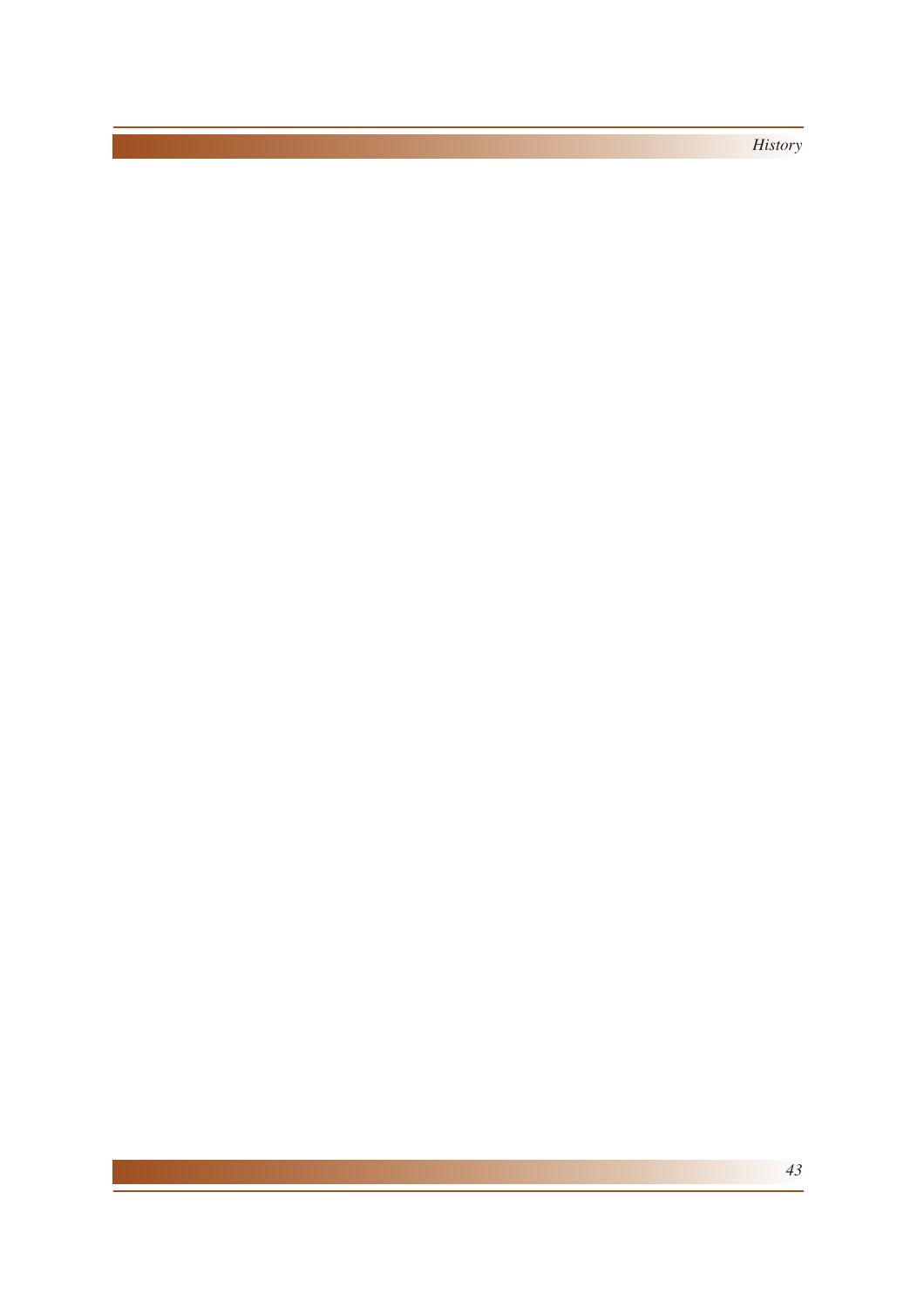

Grade 10





## C Competence Descriptions

**By the end of Grade 10 the learner with outstanding achievement can:**

- formulate questions to analyse concepts for investigation within the context of what is being studied (e.g. globalisation);
- access a variety of relevant sources of information in order to carry out an investigation;
- interpret and evaluate information and data from the sources;
- engage with sources of information evaluating the usefulness of the sources for the task, including stereotypes, subjectivity and gaps in the evidence available to the learners;
- analyse historical concepts such as postcolonialism, globalisation and socialism as social constructs;
- examine and explain the dynamics of changing power relations within the aspects of societies studied;
- compare and contrast interpretation and perspectives of people's actions, events and changes in order to draw independent conclusions about the actions or events;
- identify when an interpretation of statistics may be controversial and engage critically with the conclusions presented by the data;
- synthesise information to construct an original argument using evidence from sources provided and independently accessed to support the argument;
- sustain and defend a coherent and balanced argument with evidence provided and independently accessed;

*44*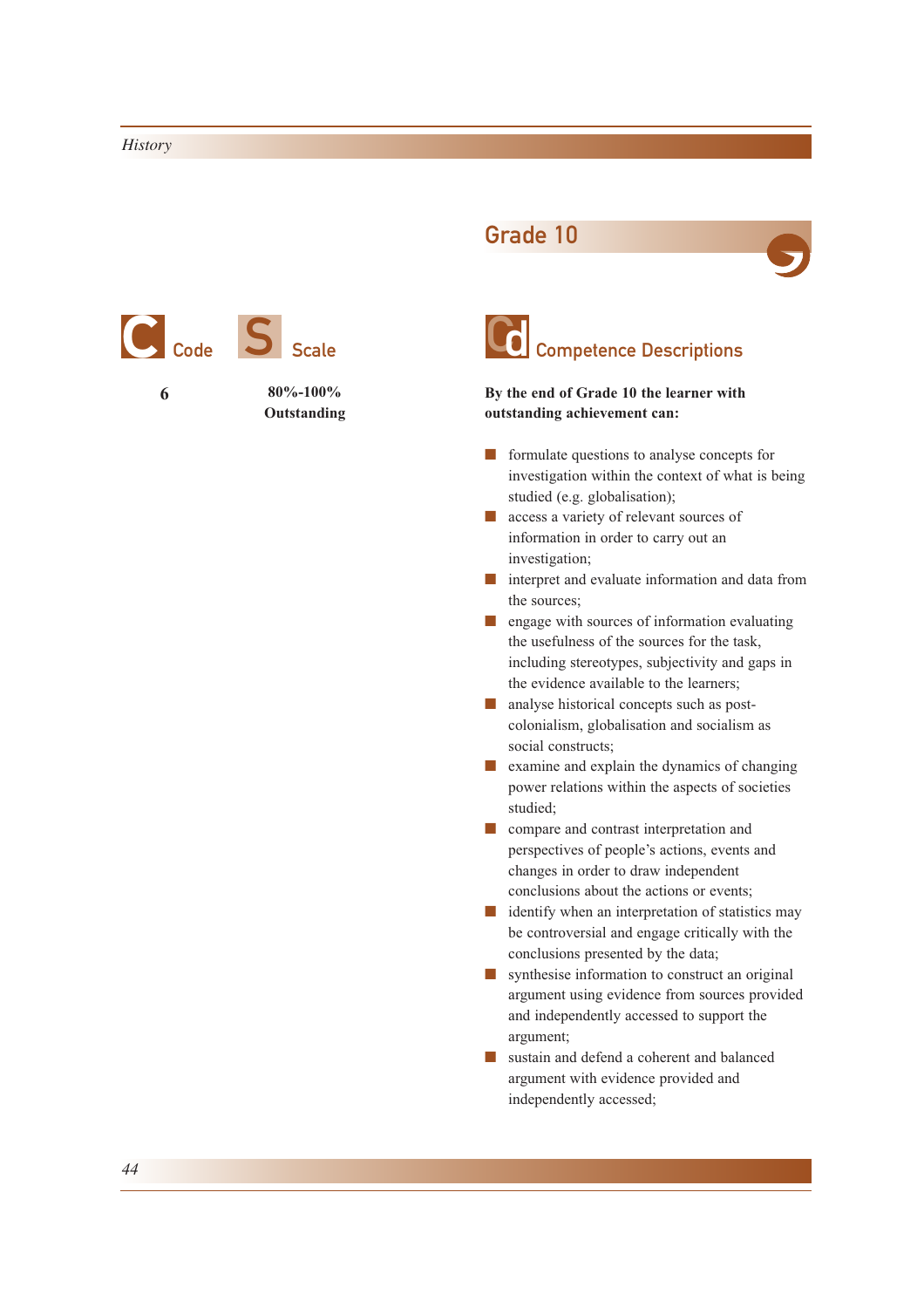

## C Competence Descriptions

**By the end of Grade 11 the learner with outstanding achievement:**

- evaluate the source by analysing its authenticity, the creator of the source, the creator's position and the intended audience, in order to provide reliable information;
- evaluate the significance of the source to contemporaries;
- evaluate how various knowledge systems develop, co-exist and/or influence production of knowledge;
- make complex and subtle connections between historical concepts;
- provide comprehensive and in-depth analysis of historical concepts;
- provide well-substantiated judgments on historical concepts;
- communicate using conventional historical communication methods (e.g. a variety of sources, referencing, use of bibliography);
- compile methodology tools to analyse quantitative data;
- critically utilise information from sources;
- analyse and evaluate interpretation and approaches to heritage and public representation issues;
- explain relationships between political power and the creation of public representation;
- investigate major contributions of archaeology, palaeontology and other knowledge systems to historical knowledge.





## **C** Competence Descriptions

**By the end of Grade 12 the learner with outstanding achievement:**

- evaluate and analyse the impact of the formulation of historical questions on historical knowledge produced;
- evaluate how knowledge systems influence historical knowledge production;
- $\blacksquare$  critically investigate how issues such as gender, race and class impacted and continue to impact on sources used in history;
- analyse limitations and opportunities presented by historical concepts;
- recognise and explain that historical concepts are subject to controversy, debate, refinement and correction;
- evaluate interpretations and perspectives and explain that they are also subject to controversy, debate, refinement and correction;
- make connections between historical concepts, knowledge systems, perspectives and the ideologies within which they developed;
- have a grasp of historical presentation taking into consideration the audience and conventions of historical presentation;
- show effective handling and arrangement of ideas supported by evidence;
- utilise and show awareness of knowledge and skills from a variety of knowledge systems, perspectives, ideologies and approaches;
- cope with the variety and multitude of historical information available on heritage and public representation;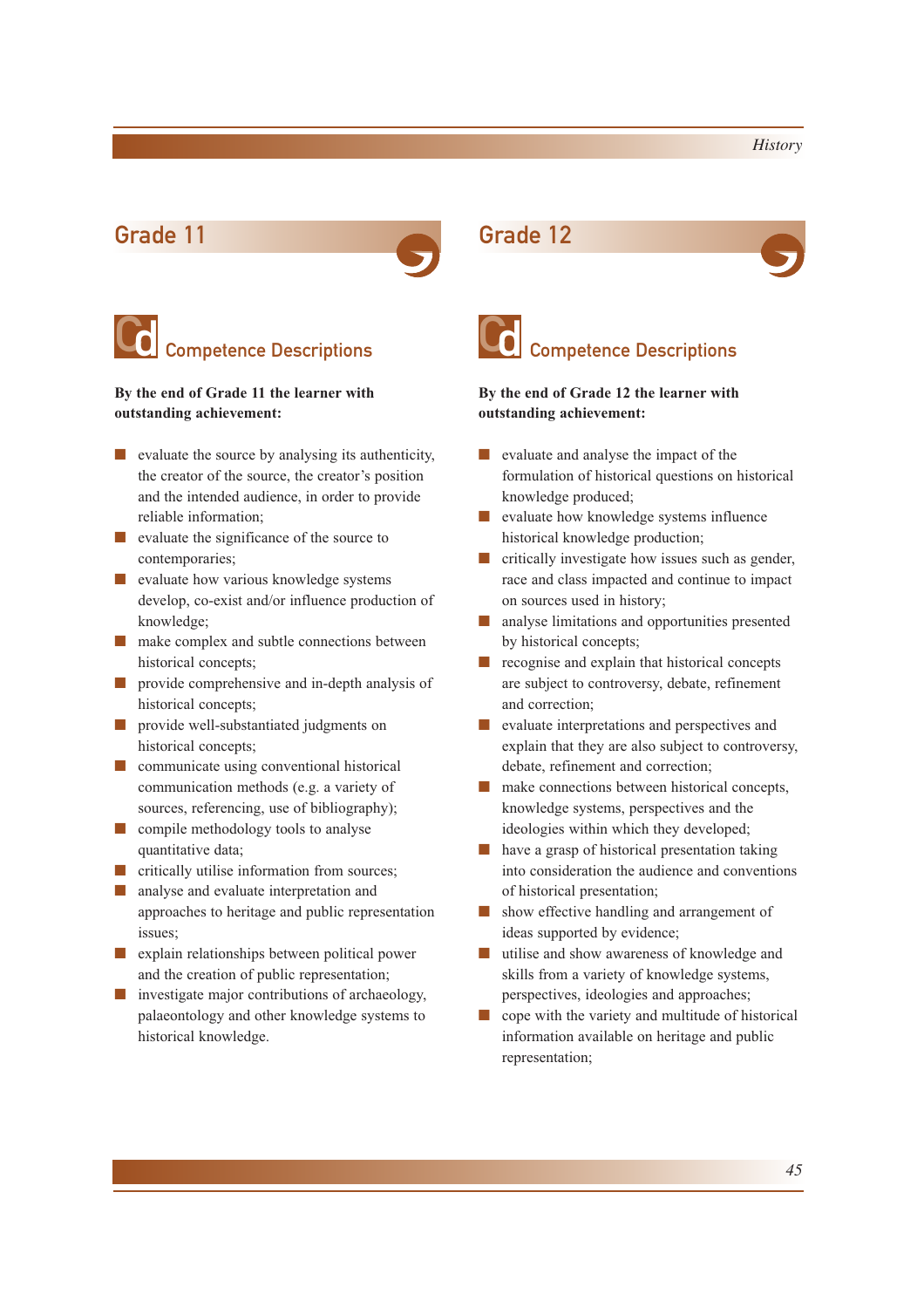

**Outstanding (Continued)**

## Grade 10



# Competence Descriptions

- communicate knowledge and understanding in a variety of ways including discussion (written and oral), debate, creating a piece of historical writing using a variety of genres, research assignments, graphics, oral presentation;
- explain ideologies and debates around heritage issues and public representations;
- compare ways in which memorials are constructed in different knowledge systems (e.g. monuments, ritual sites including grave sites);
- investigate the relationship between archaeology, palaeontology and other knowledge systems in understanding heritage.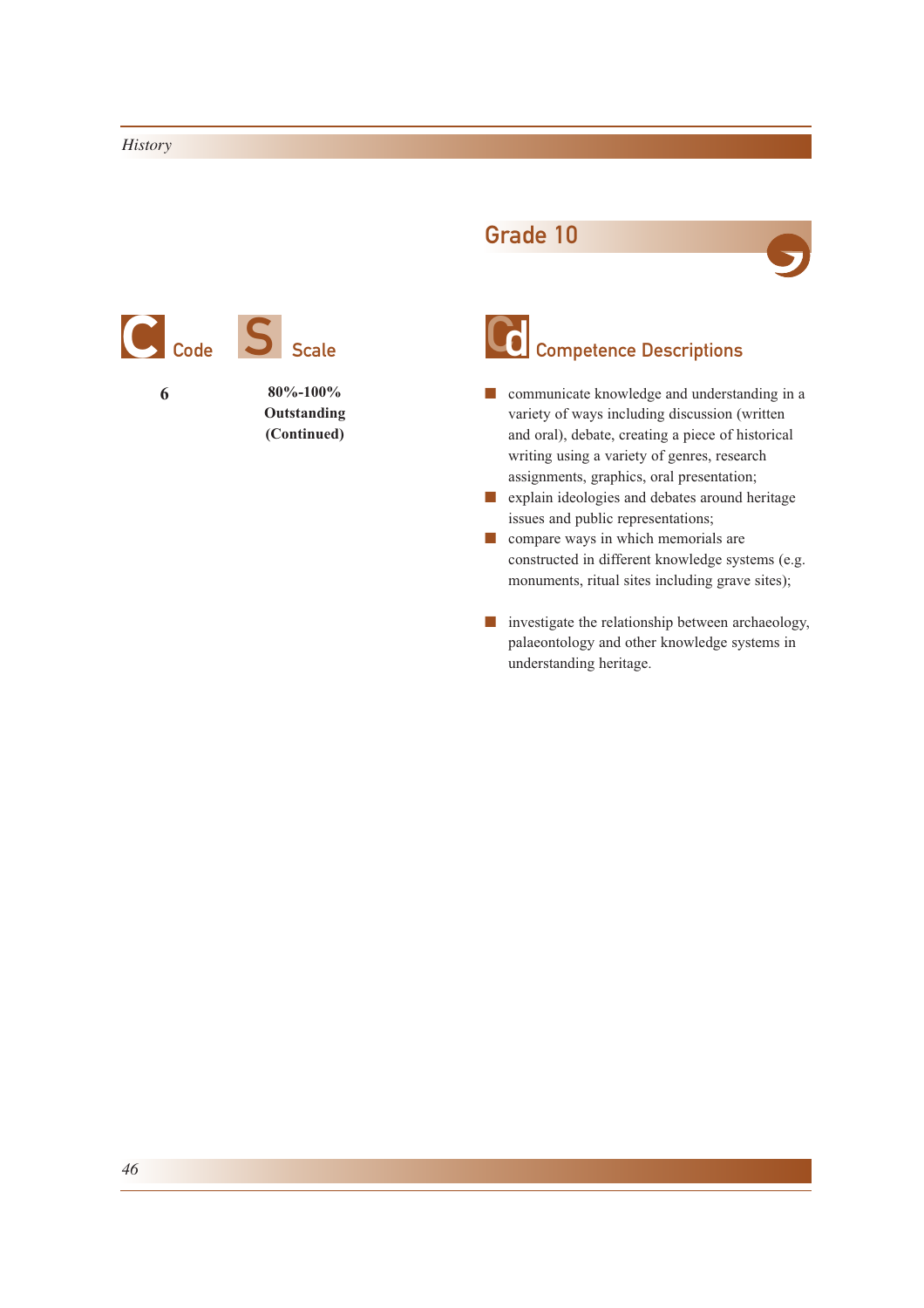## Grade 11 Grade 12



**Competence Descriptions** 





# Competence Descriptions

- be in complete control of comprehension of the use and abuse of public representation;
- explain how singular and multiple perspectives contributed to the development of public representation.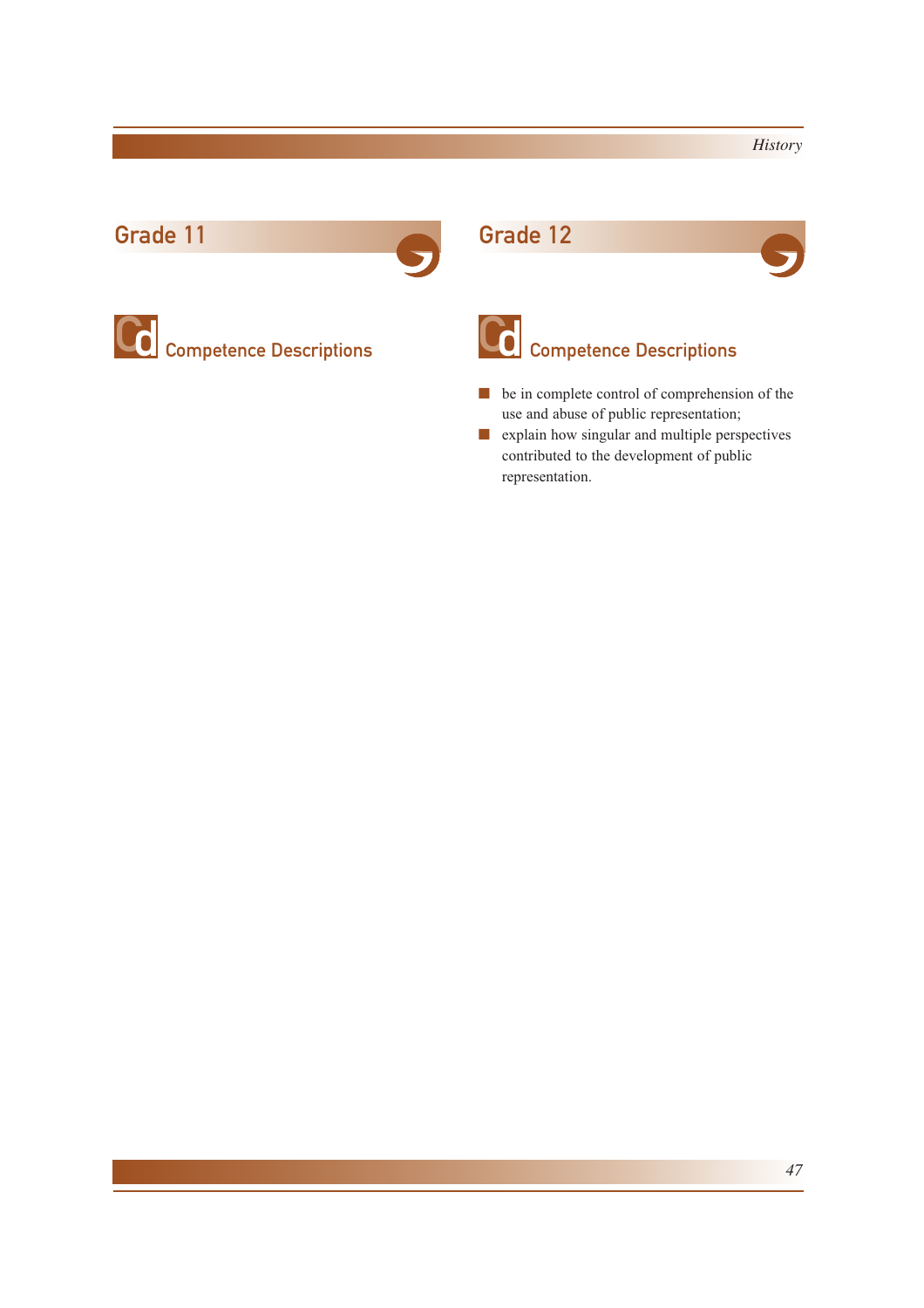

Grade 10





**By the end of Grade 10 the learner with meritorious achievement can:**

- identify issues within the topic under study (e.g. imperialism) and ask critical questions about issues raised;
- categorise appropriate/relevant sources of information provided to answer the questions raised;
- analyse the information and data gathered from a variety of sources;
- evaluate sources of information provided to assess the appropriateness of the sources for the task;
- use historical concepts such as imperialism, nationalism and fascism to structure information about a period or issue;
- analyse the socio-economic and political power relations operating in societies;
- explain various interpretations and perspectives of historical events and why people in a particular historical context acted as they did;
- handle and draw conclusions from quantitative data;
- use evidence to formulate an argument and reach an independent conclusion;
- use evidence to substantiate independent conclusions reached;
- use an appropriate means of communicating knowledge and understanding suited to a designated audience;
- analyse public representations and commemoration of the past (e.g. monuments and museum displays);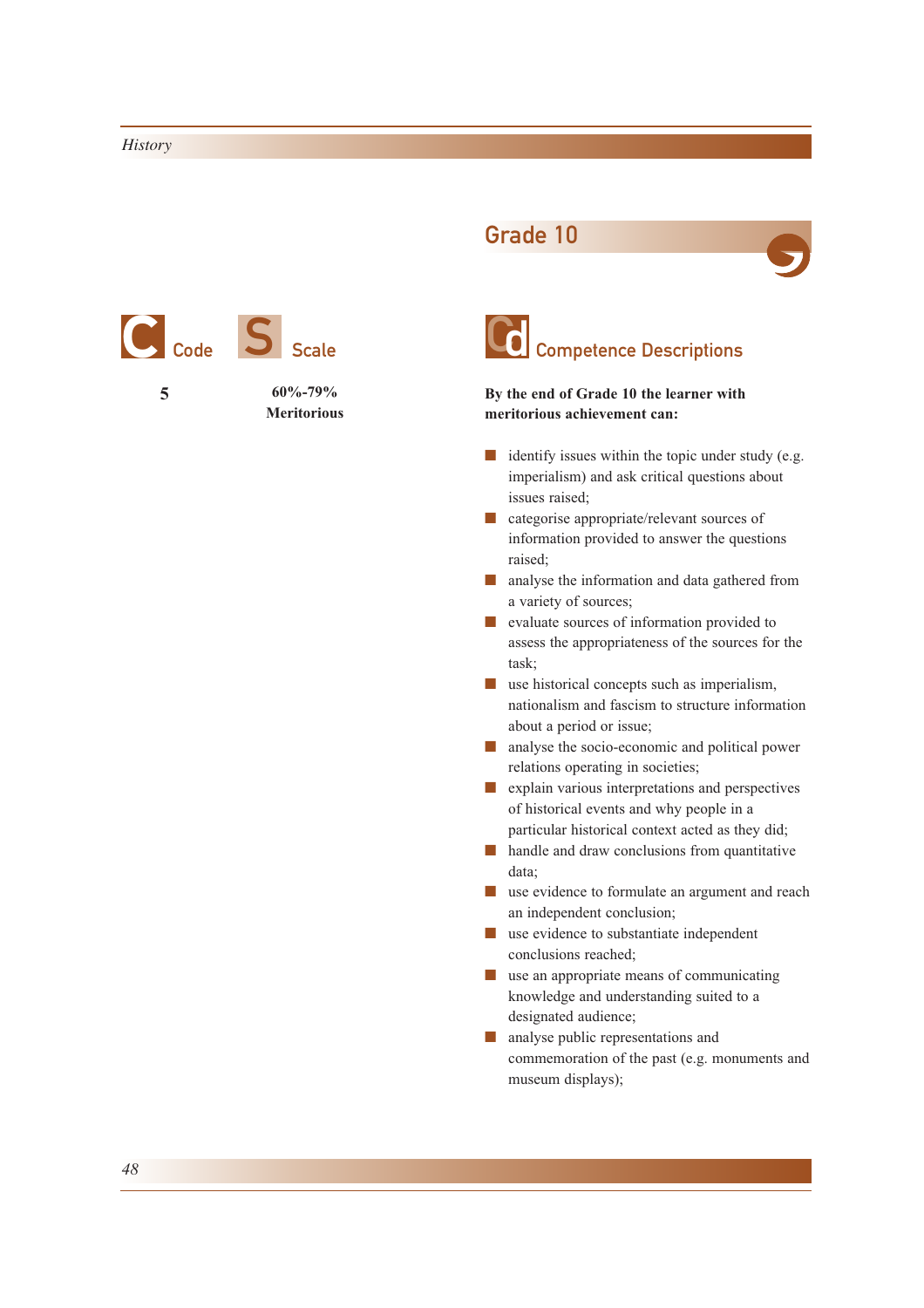

## **Competence Descriptions**

**By the end of Grade 11 the learner with meritorious achievement can:**

- formulate questions to analyse concepts for investigation within the context of what is being studied (e.g. globalisation);
- access a variety of relevant sources of information in order to carry out an investigation;
- interpret and evaluate information and data from sources;
- engage with sources of information, evaluating their usefulness for the task, including stereotypes, subjectivity and gaps in the evidence available to the learners;
- analyse historical concepts such as postcolonialism, globalisation and socialism as social constructs;
- examine and explain the dynamics of changing power relations within the aspects of societies studied;
- compare and contrast interpretation and perspectives of people's actions, events and changes in order to draw independent conclusions about the actions or events;
- identify when an interpretation of statistics may be controversial and engage critically with conclusions presented by the data;
- synthesise information to *c*onstruct an original argument using evidence from sources provided and independently accessed to support the argument;
- sustain and defend a coherent and balanced argument with evidence provided and independently accessed;





## **C** Competence Descriptions

**By the end of Grade 12 the learner with meritorious achievement can:**

- evaluate sources by analysing the source's authenticity, its creator and its intended audience, and the ability of the creator to provide reliable information;
- evaluate the significance of the source to contemporaries;
- understand how various knowledge systems develop, co-exist and/or influence production of knowledge;
- make complex and subtle connections between historical concepts;
- provide comprehensive and in-depth analysis of historical concepts;
- provide well-substantiated judgements on historical concepts;
- communicate using conventional historical communication methods (e.g. use of a variety of sources, referencing, use of bibliography);
- compile tools and methodology to analyse quantitative data;
- critically utilise information from sources; analyse and evaluate interpretations and approaches to heritage and public representation issues;
- explain relationships between political power and the creation of public representation;
- investigate major contributions by archaeology, palaeontology and other knowledge systems to historical knowledge.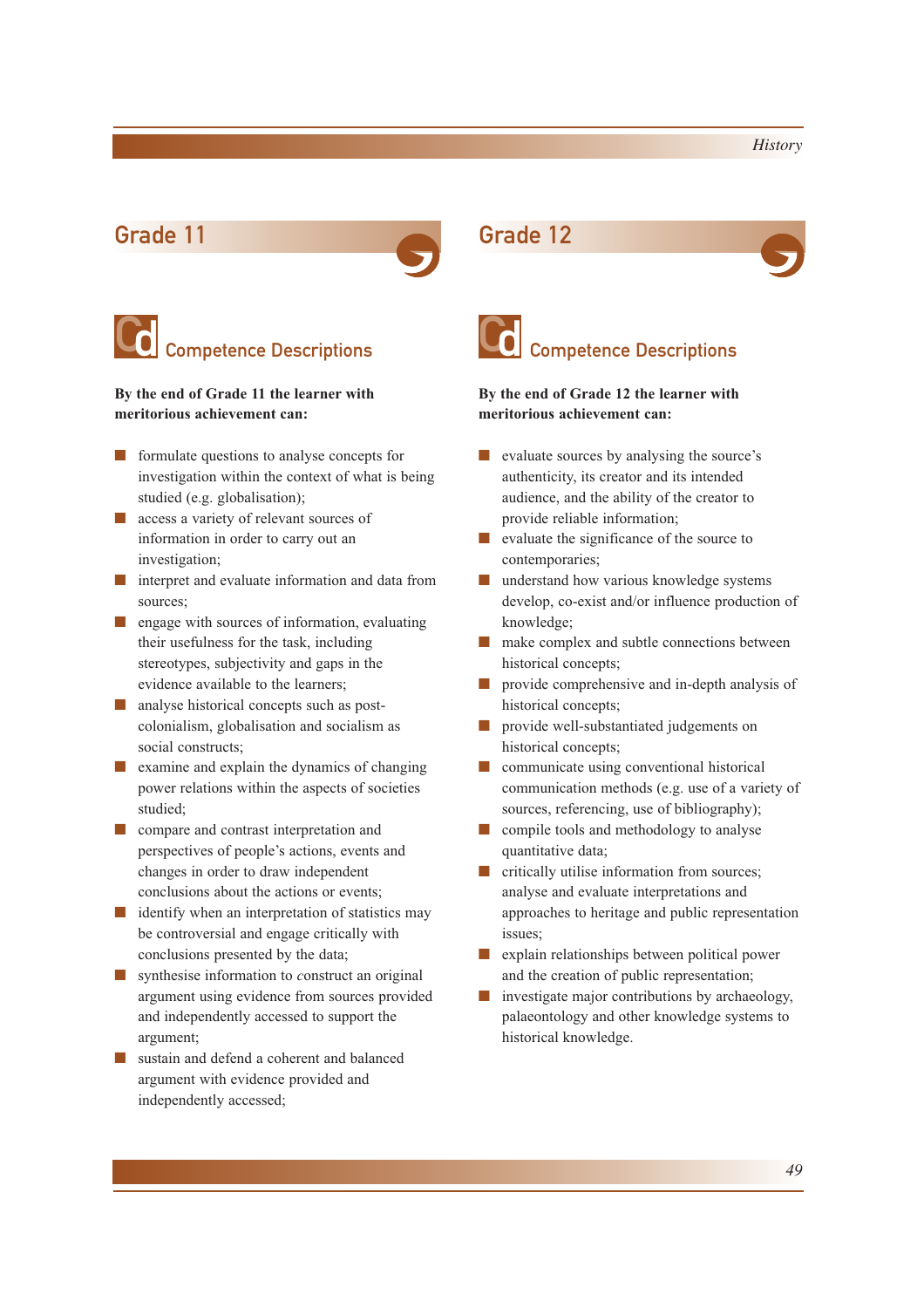# **5 60%-79%** Code S Scale

**Meritorious (Continued)**

## Grade 10





# Col <sub>Competence</sub> Descriptions

■ identify debates around knowledge systems; ■ analyse the significance of archaeology and palaeontology in understanding the origins of humans.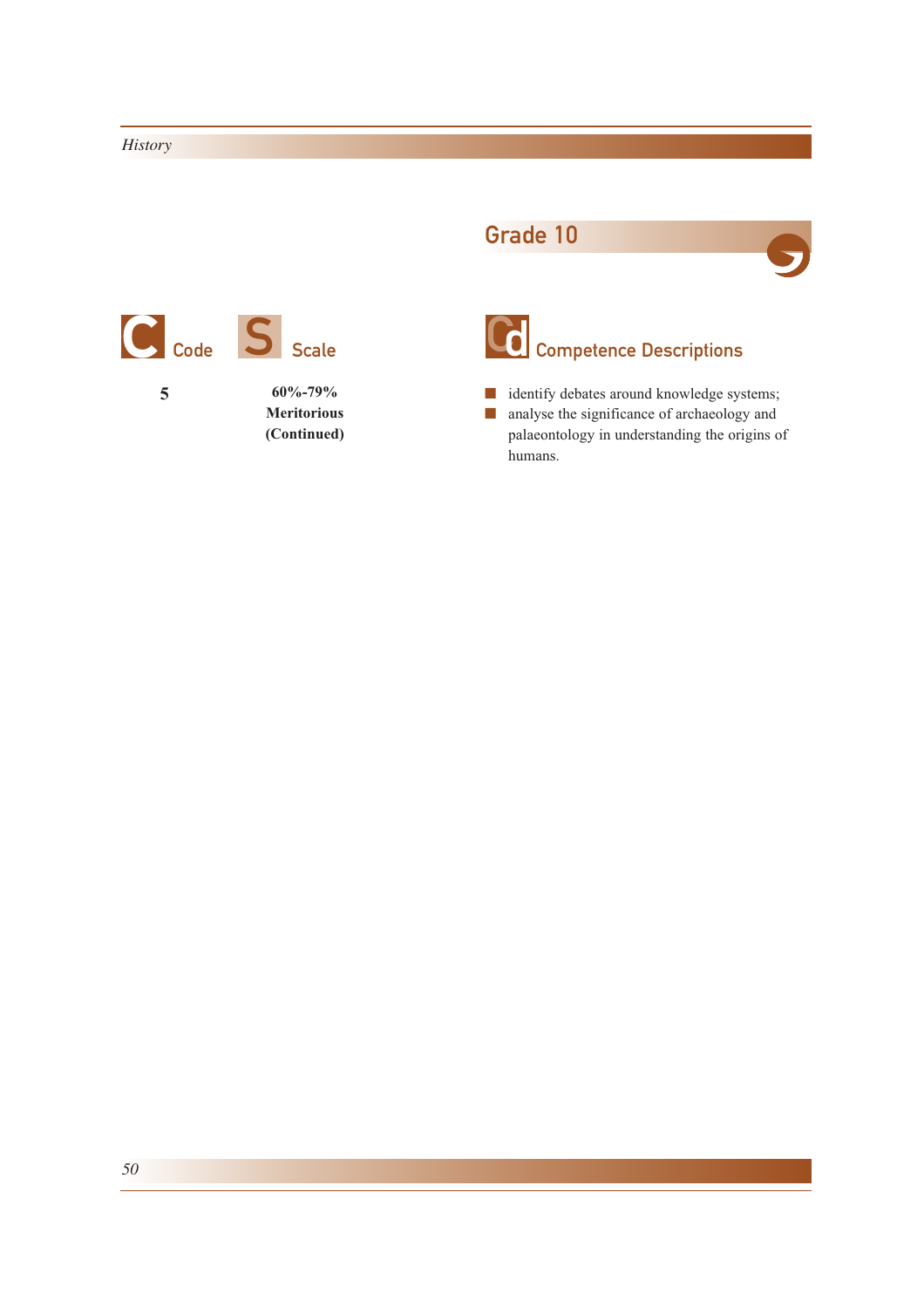## Grade 11 Grade 12



# Competence Descriptions

- communicate knowledge and understanding in a variety of ways including discussion (written and oral), debate, creating a piece of historical writing using a variety of genres, research assignments, graphics, oral presentation;
- explain ideologies and debates around heritage issues and public representations;
- compare ways in which memorials are constructed in different knowledge systems (e.g. monuments, ritual sites including grave sites);
- investigate the relationship between archaeology, palaeontology and other knowledge systems in understanding heritage.



# Competence Descriptions Competence Descriptions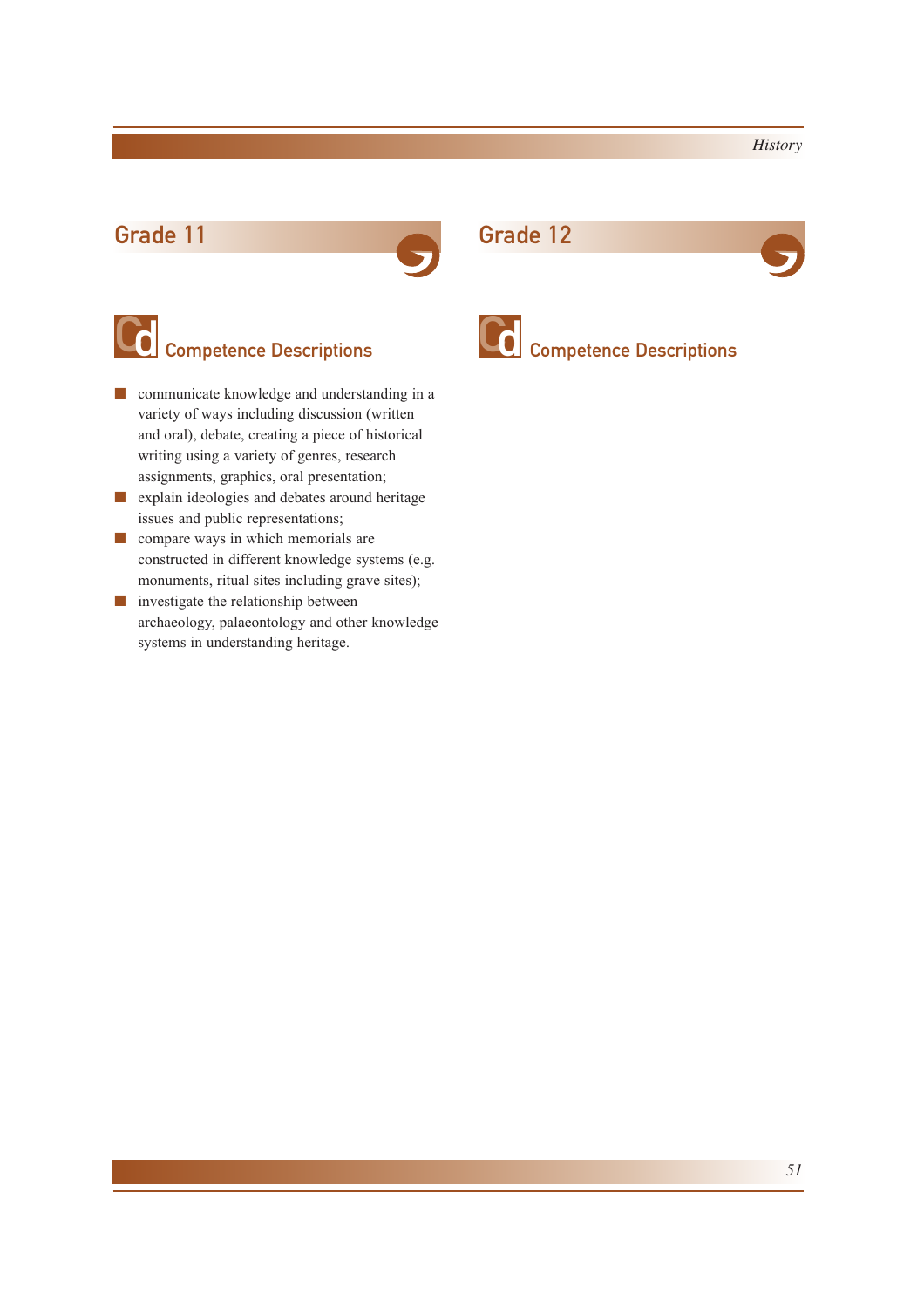

Grade 10



**By the end of Grade 10 the learner with satisfactory achievement can:**

- formulate questions within a topic under study;
- identify and select sources of information from those provided to answer the question;
- extract relevant information and data from the sources and organise it logically;
- engage with sources of information to judge their usefulness for the task, based on criteria provided;
- explain historical concepts such as empire, liberty, and democracy;
- identify the socio-economic and political power relations operating in societies;
- explain why there are different interpretations of historical events, people's actions and changes;
- understand and convert statistical information (data) to graphical or written information;
- plan and construct an argument based on evidence;
- use evidence to reach a conclusion;
- communicate knowledge and understanding in a variety of ways (e.g. written, oral, enactive and visual);
- give an explanation of what is meant by heritage and public representations and of the importance of conservation of heritage sites and public representations;
- explain what is meant by knowledge systems, including indigenous knowledge systems;
- identify ways in which archaeology, palaeontology, oral history and indigenous knowledge systems contribute to an understanding of our heritage.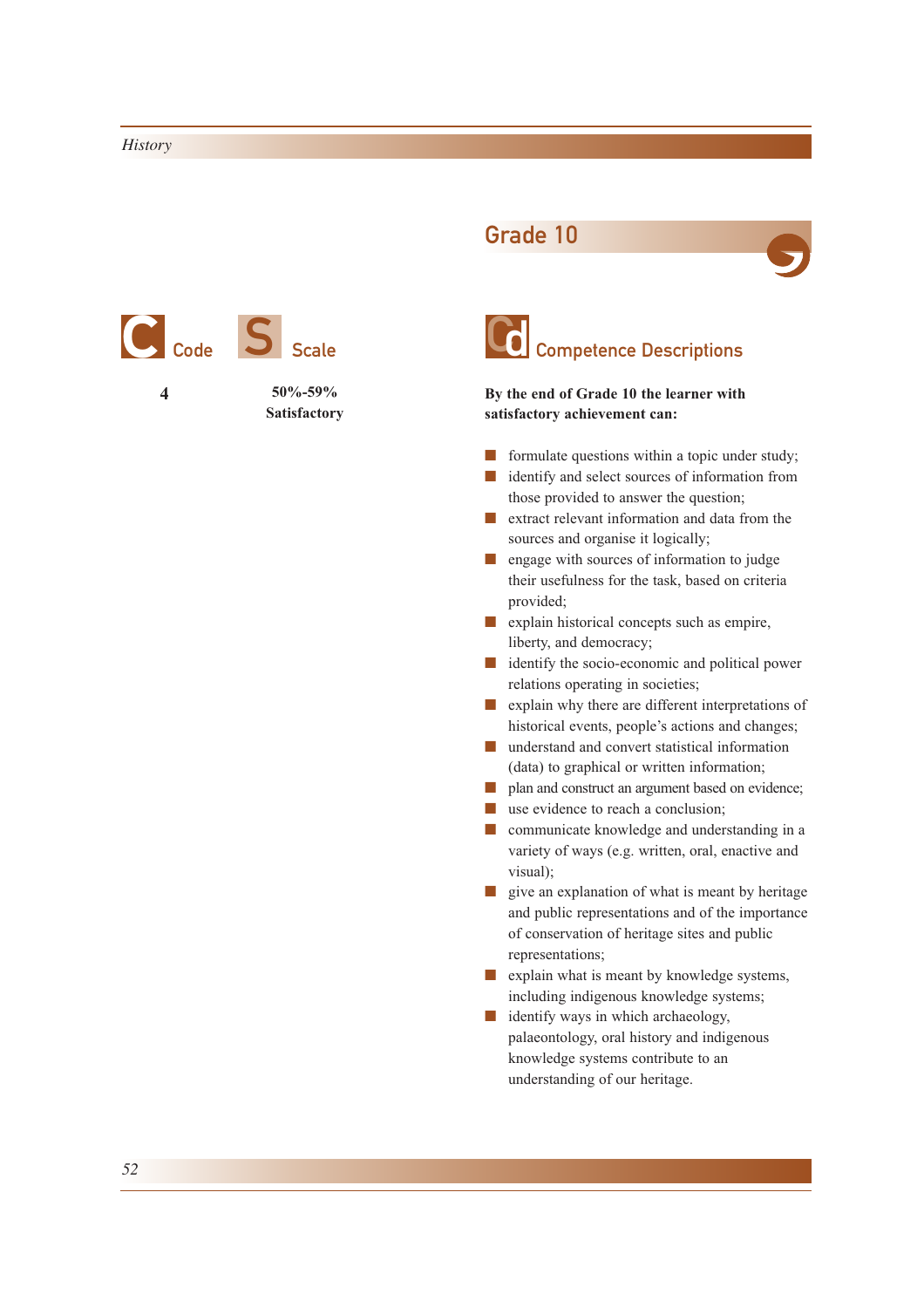

## C Competence Descriptions

**By the end of Grade 11 the learner with satisfactory achievement can:**

- $\blacksquare$  identify issues within the topic under study (e.g. imperialism) and ask critical questions about the issues;
- categorise appropriate/relevant sources of information provided to answer questions raised;
- analyse the information and data gathered from a variety of sources;
- evaluate sources of information provided to assess the appropriateness of the sources for the task;
- use historical concepts such as imperialism, nationalism and fascism to structure information about a period or issue;
- analyse the socio-economic and political power relations operating in societies;
- explain various interpretation and perspectives of historical events and why people in a particular historical context acted as they did;
- handle and draw conclusions from quantitative data;
- use evidence to formulate an argument and reach an independent conclusion;
- use evidence to substantiate the independent conclusions reached;
- use an appropriate means of communicating knowledge and understanding suited to a designated audience;
- analyse public representations and commemoration of the past (e.g. monuments and museum displays);
- identify debates around knowledge systems;





## **C** Competence Descriptions

**By the end of Grade 12 the learner with satisfactory achievement can:**

- formulate questions to analyse concepts for investigation within the context of what is being studied (e.g. globalisation);
- access a variety of relevant sources of information in order to carry out an investigation;
- interpret and evaluate information and data from the sources;
- engage with sources of information, evaluating their usefulness for the task, including stereotypes, subjectivity and gaps in the evidence available;
- analyse historical concepts such as postcolonialism, globalisation and socialism as social constructs;
- examine and explain the dynamics of changing power relations within the aspects of societies studied;
- compare and contrast interpretations and perspectives of people's actions, events and changes in order to draw independent conclusions about the actions or events;
- identify when an interpretation of statistics may be controversial and engage critically with the conclusions presented by the data;
- synthesise information to *c*onstruct an original argument using evidence from sources provided and independently accessed to support the argument;
- sustain and defend a coherent and balanced argument with evidence provided and independently accessed;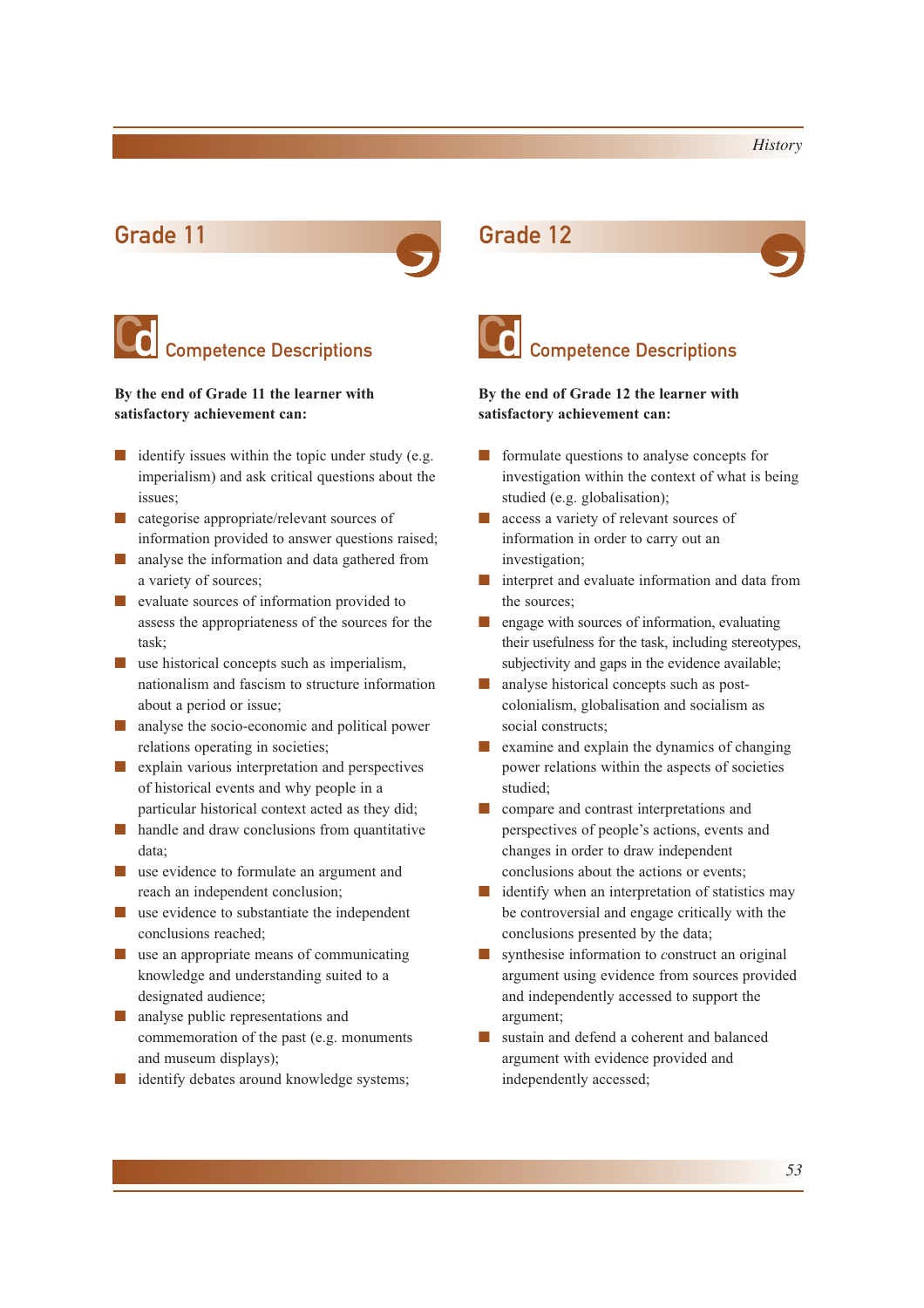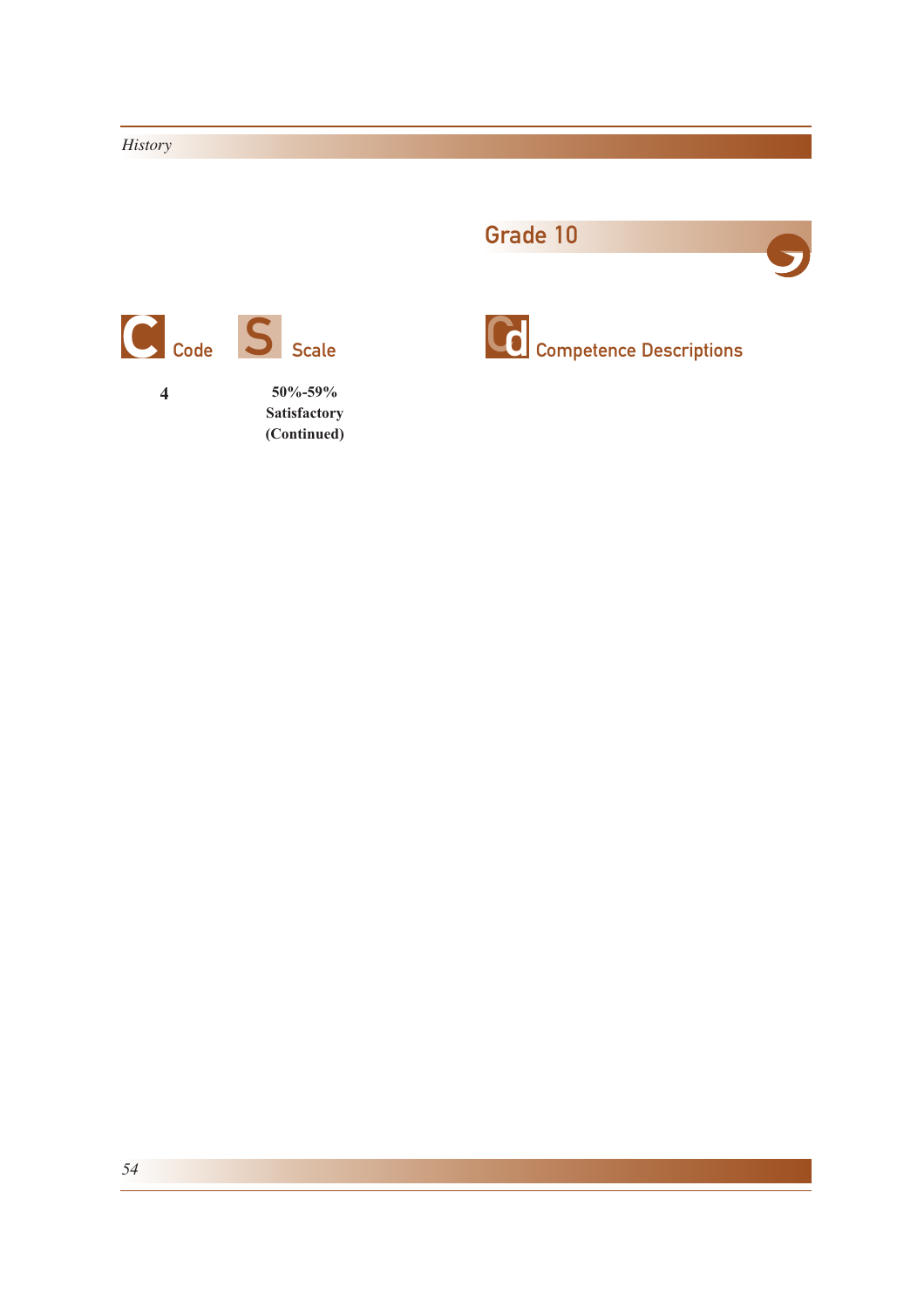

# C Competence Descriptions

■ analyse the significance of archaeology, palaeontology and other knowledge systems in understanding the origins of humans.





# Competence Descriptions Competence Descriptions

- communicate knowledge and understanding in a variety of ways including discussion (written and oral), debate, creating a piece of historical writing using a variety of genres, research assignments, graphics, oral presentation;
- explain ideologies and debates around heritage issues and public representations;
- compare ways in which memorials are constructed in different knowledge systems (e.g. monuments, ritual sites including grave sites);
- investigate the relationship between archaeology, palaeontology and other knowledge systems in understanding heritage.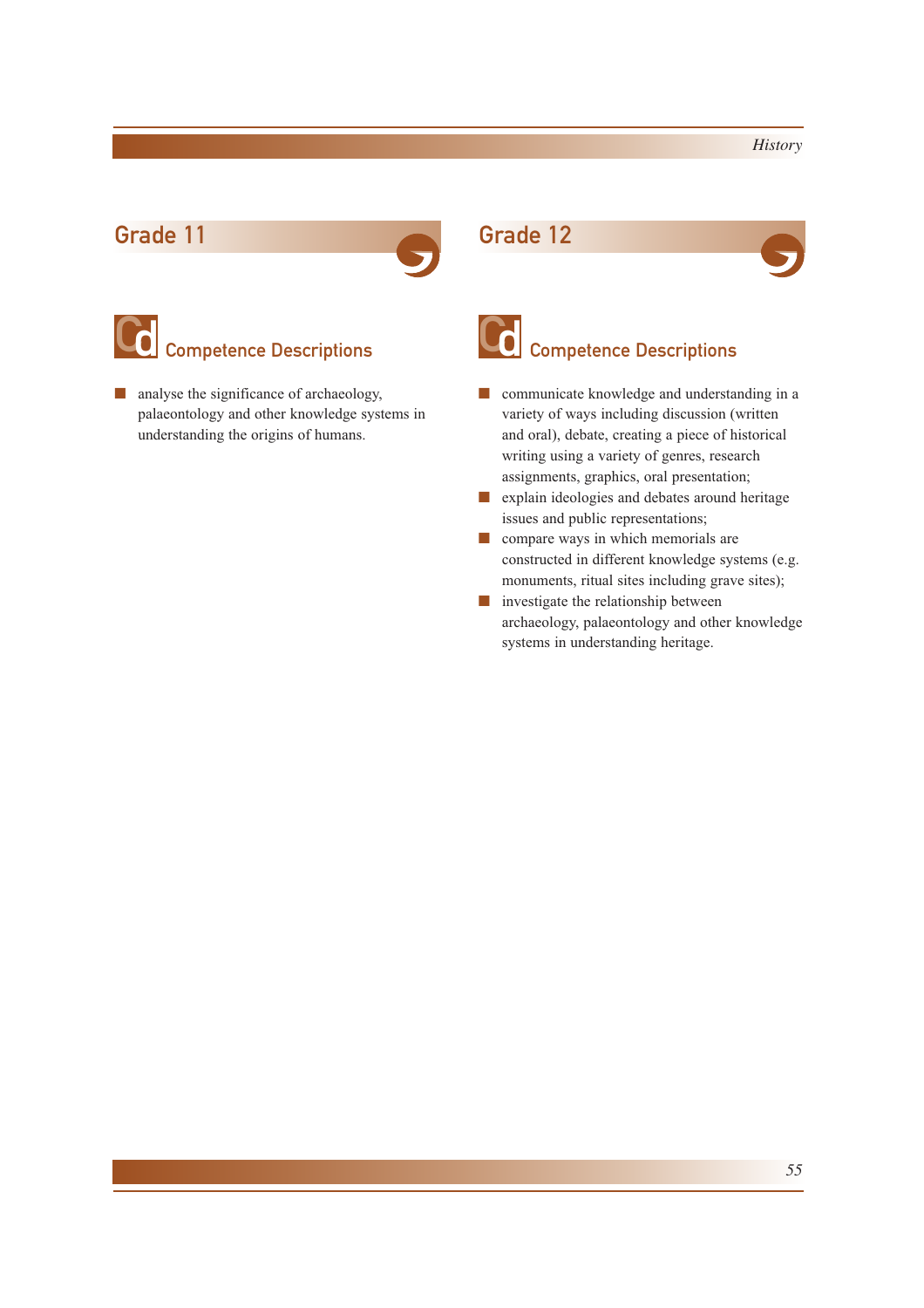

## Grade 10





## **By the end of Grade 10 the learner with adequate achievement can:**

- formulate questions within a topic under study;
- identify and select sources of information from those provided to answer the question;
- extract relevant information and data from the sources and organise it logically.
- understand and convert statistical information (data) to graphical or written information;
- plan and construct an argument based on evidence;
- use evidence to reach a conclusion;
- communicate knowledge and understanding in written and oral form;
- explain historical concepts such as empire, liberty and democracy;
- identify socio-economic and political power relations operating in societies;
- explain different interpretations of historical events, people's actions and changes;
- give an explanation of what is meant by heritage and public representations and of the importance of conservation of heritage sites and public representations;
- explain what is meant by knowledge systems, including indigenous knowledge systems;
- identify ways in which archaeology, oral history and indigenous knowledge systems contribute to an understanding of our heritage.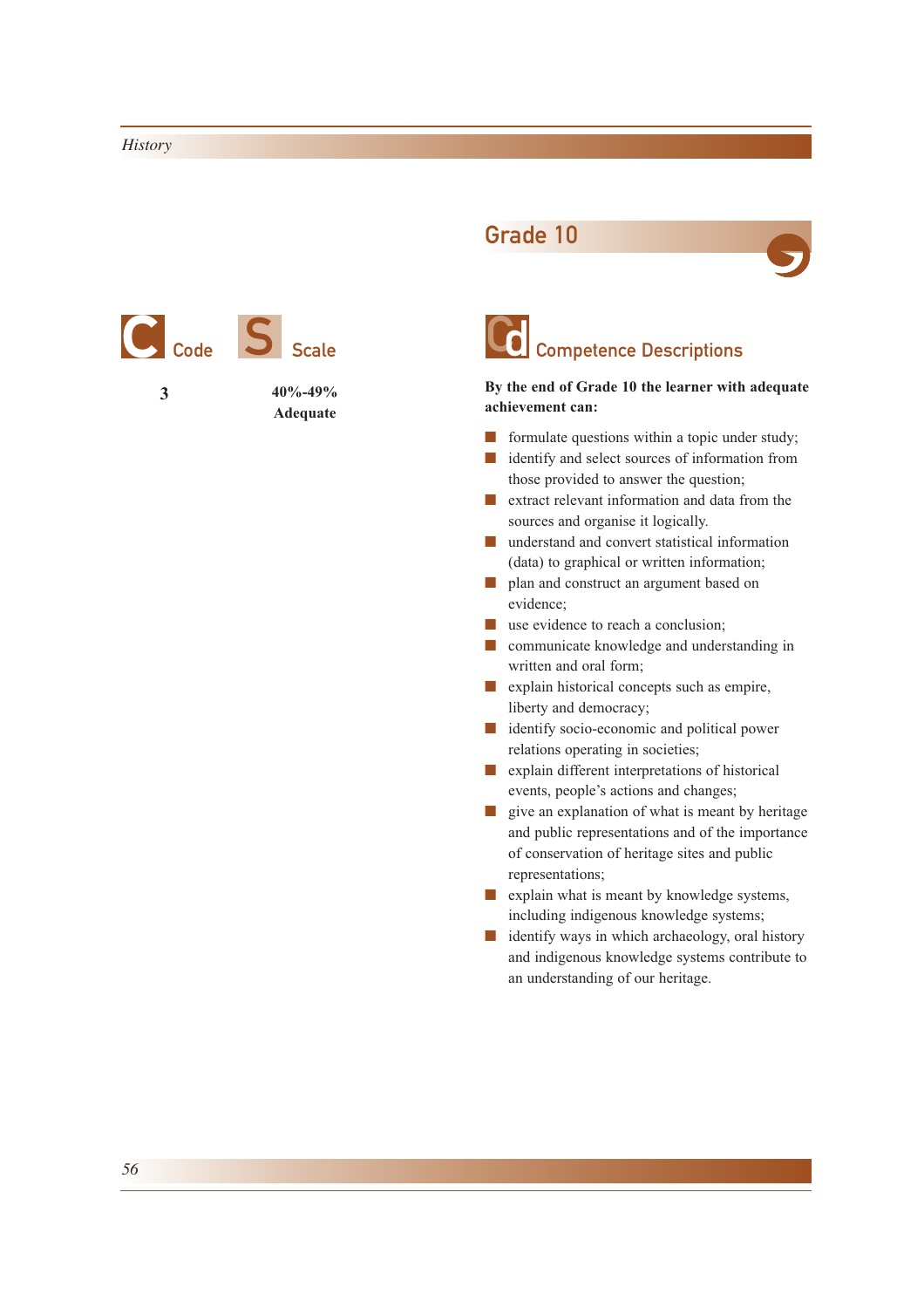

# Competence Descriptions<br>
Competence Descriptions

## **By the end of Grade 11 the learner with adequate achievement can:**

- $\blacksquare$  identify issues within the topic under study (e.g. imperialism) and ask critical questions about the issues;
- categorise appropriate/relevant sources of information provided to answer the questions raised;
- analyse the information and data gathered from a variety of sources;
- use historical concepts such as imperialism, nationalism and fascism to structure information about a period or issue;
- analyse socio-economic and political power relations operating in societies;
- explain the various historical events and why people in a particular historical context acted as they did;
- handle and draw conclusions from quantitative data;
- use evidence to formulate an argument and reach an independent conclusion;
- use evidence to substantiate independent conclusions reached;
- analyse public representations and commemoration of the past (e.g. monuments and museum displays);
- identify debates around knowledge systems;
- analyse the significance of archaeology and palaeontology in understanding the origins of humans.





## **By the end of Grade 12 the learner with adequate achievement can:**

- formulate questions to analyse concepts for investigation within the context of what is being studied (e.g. globalisation);
- access a variety of relevant sources of information in order to carry out an investigation;
- interpret and evaluate information and data from the sources;
- analyse historical concepts such as postcolonialism, globalisation and socialism as social constructs;
- examine and explain the dynamics of changing power relations within the aspects of societies studied, and compare and contrast people's actions, events and changes in order to draw independent conclusions about the actions or events;
- identify when an interpretation of statistics may be controversial and engage critically with conclusions presented by the data;
- synthesise information to *c*onstruct an original argument using evidence from sources provided and independently accessed to support the argument;
- sustain and defend a coherent and balanced argument with evidence provided and independently accessed;
- communicate knowledge and understanding in a variety of ways including discussion (written and oral) and debate;
- explain ideologies and debates around heritage issues and public representations;
- compare ways in which memorials are constructed in different knowledge systems (e.g. monuments, ritual sites including grave sites);
- investigate the relationship between archaeology and palaeontology in understanding heritage.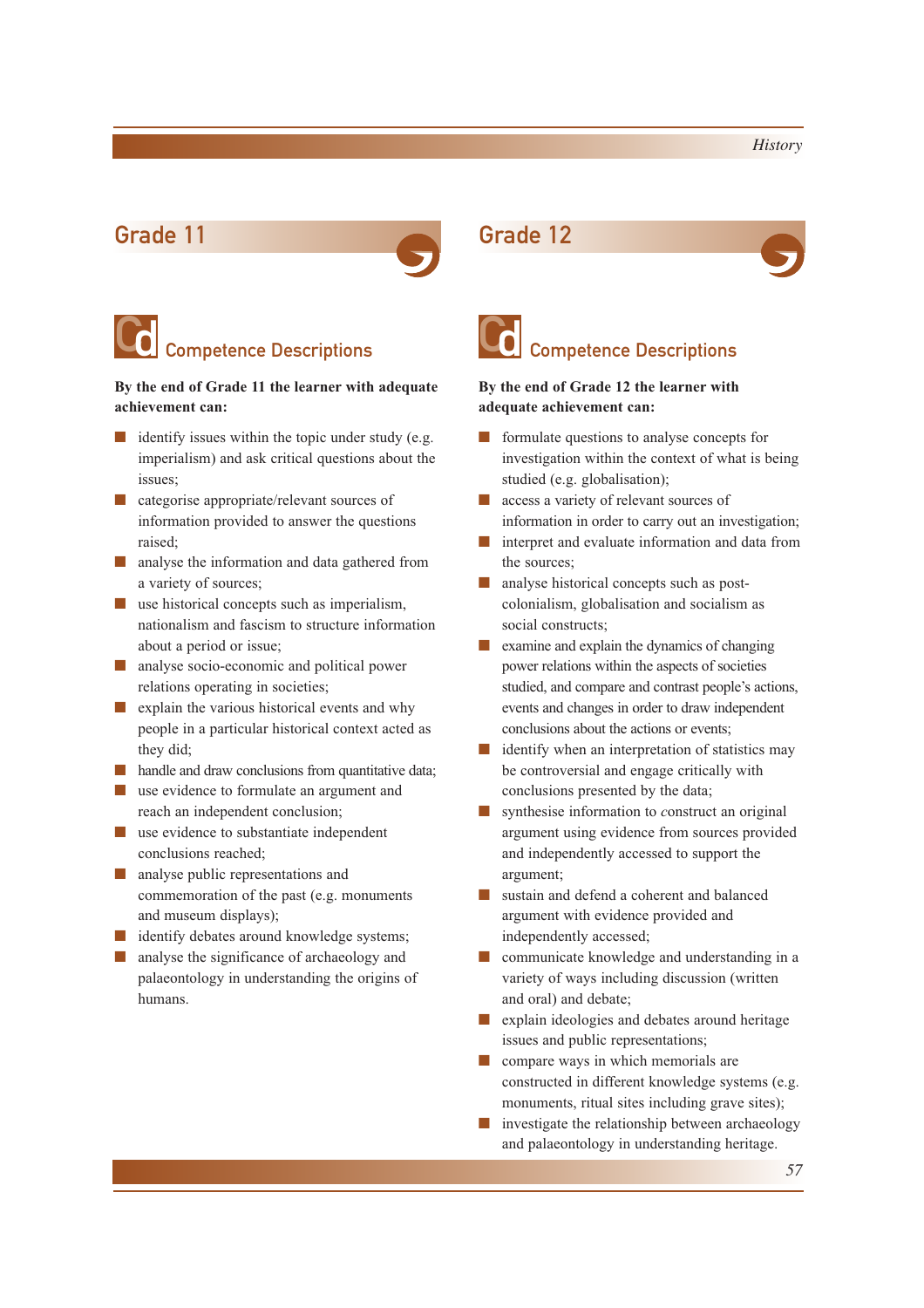







**By the end of Grade 10 the learner with partial achievement can:**

- formulate questions within a topic under study;
- identify sources of information to answer the question;
- extract information and data from the sources;
- explain historical concepts such as empire, liberty and democracy;
- identify socio-economic and political power relations operating in societies;
- explain and compare different interpretations of historical events, people's actions and changes;
- recognise and identify the use of quantitative data;
- construct an argument based on evidence provided;
- use evidence to reach a conclusion:
- communicate knowledge and understanding in written and oral form;
- give an explanation of what is meant by heritage and public representations;
- explain what is meant by knowledge systems, including indigenous knowledge systems;
- describe the meaning of archaeology and oral history and their relationship to history.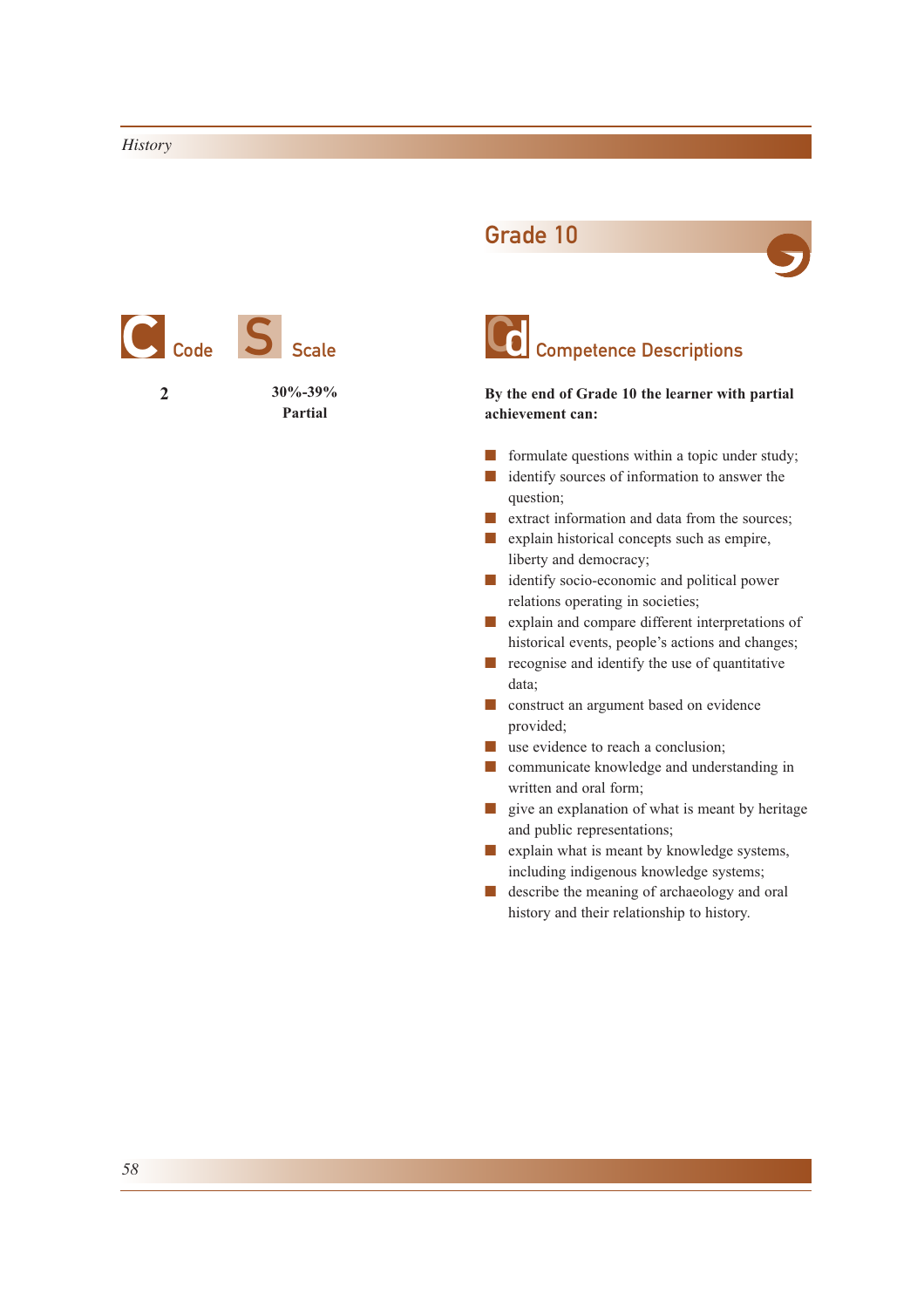

## C Competence Descriptions

## **By the end of Grade 11 the learner with partial achievement can:**

- formulate questions within a topic under study;
- identify and select sources of information from those provided to answer the question;
- extract relevant information and data from the sources and organise it logically;
- engage with sources of information to judge their usefulness for the task, based on criteria provided;
- explain historical concepts such as empire, liberty and democracy;
- identify the socio-economic and political power relations operating in societies;
- explain why there are different interpretations of historical events, people's actions and changes;
- understand and convert statistical information (data) to graphical or written information;
- plan and construct an argument based on evidence;
- use evidence to reach a conclusion;
- communicate knowledge and understanding in a variety of ways (e.g. written, oral, enactive and visual);
- give an explanation of what is meant by heritage and public representations and of the importance of conservation of heritage sites and public representations;
- explain what is meant by knowledge systems, including indigenous knowledge systems;
- identify ways in which archaeology, oral history and indigenous knowledge systems contribute to an understanding of our heritage.





## **C** Competence Descriptions

## **By the end of Grade 12 the learner with partial achievement can:**

- $\blacksquare$  identify issues within the topic under study (e.g. imperialism) and ask critical questions about the issues;
- categorise appropriate/relevant sources of information provided to answer the questions raised;
- analyse the information and data gathered from a variety of sources;
- evaluate sources of information provided to assess the appropriateness of the sources for the task;
- use historical concepts such as imperialism, nationalism and fascism to structure information about a period or issue;
- analyse the socio-economic and political power relations operating in societies;
- explain the various interpretations and perspectives of historical events and why people in a particular historical context acted as they did;
- handle and draw conclusions from quantitative data;
- use evidence to formulate an argument and reach an independent conclusion;
- use evidence to substantiate independent conclusions reached;
- use an appropriate means of communicating knowledge and understanding suited to a designated audience;
- analyse public representations and commemoration of the past (e.g. monuments and museum displays);
- identify debates around knowledge systems;
- analyse the significance of archaeology and palaeontology in understanding the origins of humans.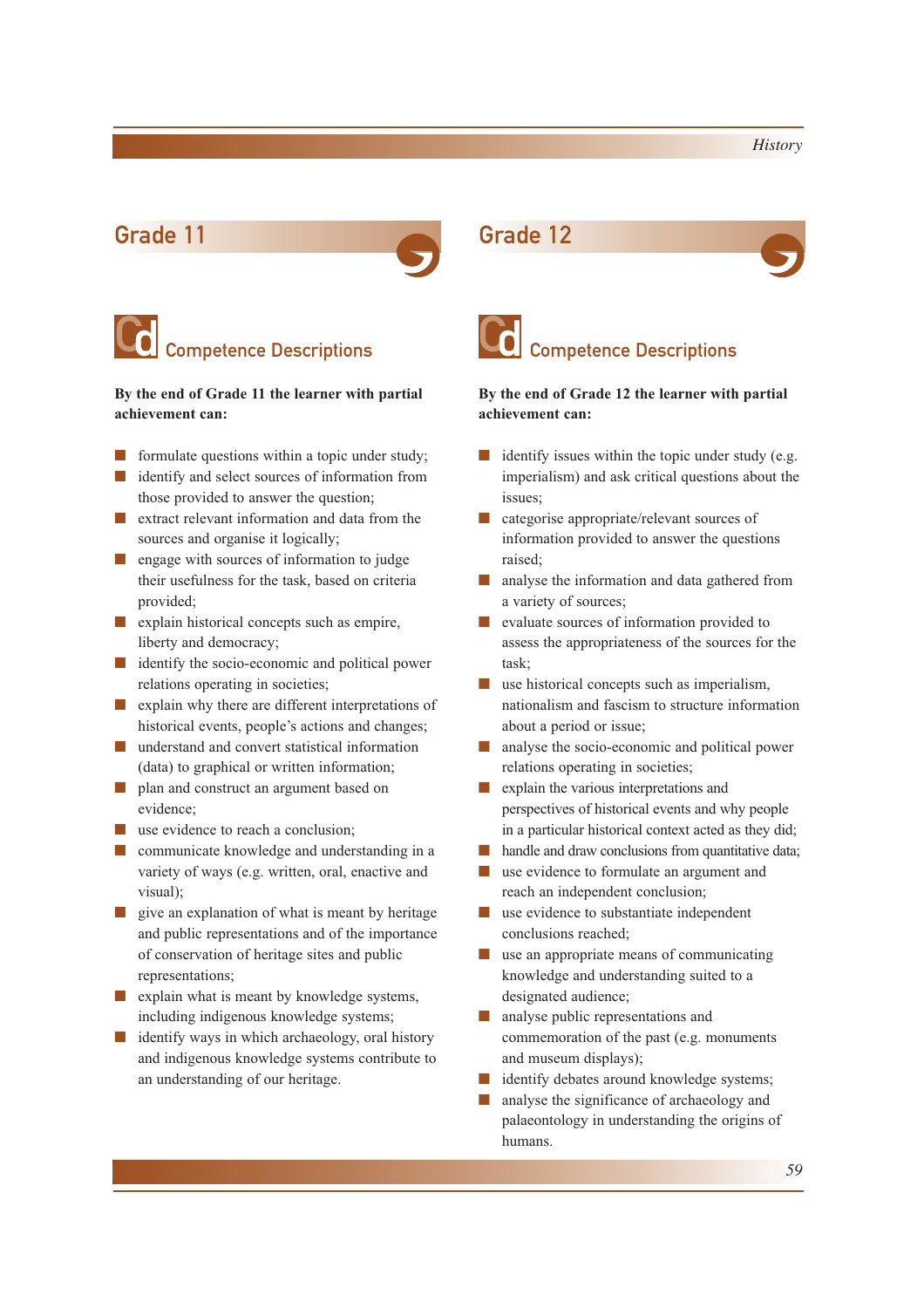

## Grade 10





**By the end of Grade 10 the learner with inadequate achievement can:**

- formulate questions within a topic under study;
- identify sources of information to answer the question;
- identify historical concepts such as empire, liberty and democracy;
- identify socio-economic and political power relations operating in societies;
- explain and compare different historical events, people's actions and changes;
- identify quantitative data;
- construct an argument based on evidence provided and communicate knowledge and understanding in written and oral form;
- give an explanation of what is meant by heritage and public representations;
- explain what is meant by knowledge systems;
- describe the meaning of archaeology and oral history.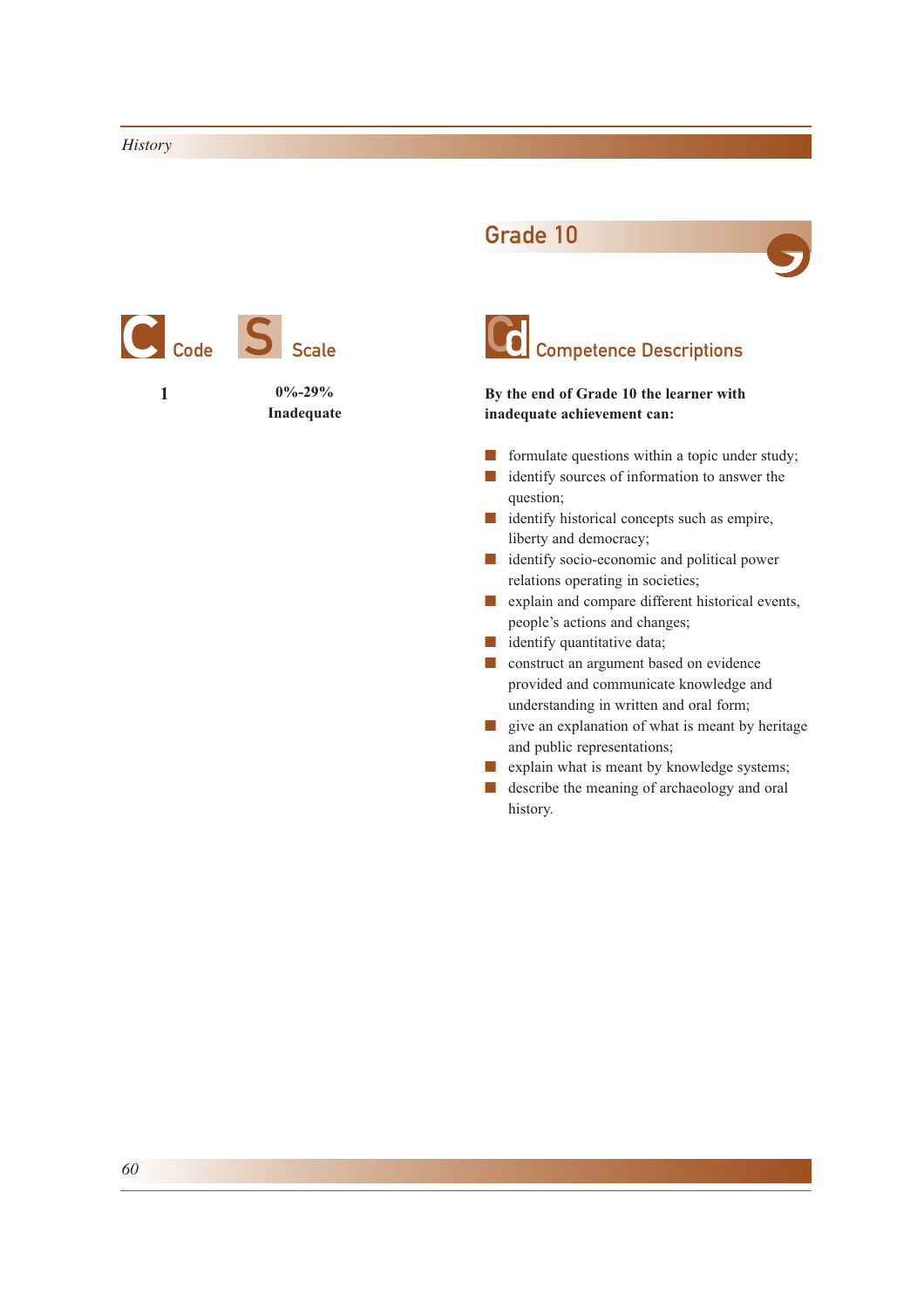

## **Competence Descriptions**

**By the end of Grade 11 the learner with inadequate achievement can:**

- formulate questions within a topic under study;
- identify and select sources of information from those provided to answer the question;
- extract relevant information and data;
- explain historical concepts such as empire, liberty and democracy;
- identify political power relations operating in simple societies;
- identify different interpretations of historical events, people's actions and changes.
- understand quantitative data and its relationship to historical knowledge presentation;
- plan and construct an argument based on evidence;
- use the evidence to reach a conclusion:
- communicate knowledge and understanding in a variety of ways (e.g. written, oral, enactive and visual);
- give an explanation of what is meant by heritage and public representations;
- explain what is meant by knowledge systems, including indigenous knowledge systems;
- describe the meaning of archaeology and oral history.





## **C** Competence Descriptions

## **By the end of Grade 12 the learner with inadequate achievement can:**

- formulate questions within a topic under study;
- identify and select sources of information from those provided to answer the question;
- extract relevant information and data from the sources and organise it logically;
- engage with sources of information to judge their usefulness for the task based on criteria provided;
- explain historical concepts such as empire, liberty and democracy;
- identify the socio-economic and political power relations operating in societies;
- explain why there are different interpretations of historical events, people's actions and changes;
- understand and convert statistical information (data) to graphical or written information;
- plan and construct an argument based on evidence;
- use the evidence to reach a conclusion;
- communicate knowledge and understanding in a variety of ways (e.g. written, oral, enactive and visual);
- give an explanation of what is meant by heritage and public representations and of the importance of conservation of heritage sites and public representations;
- explain what is meant by knowledge systems, including indigenous knowledge systems and identify ways in which archaeology, oral history and indigenous knowledge systems contribute to an understanding of our heritage.